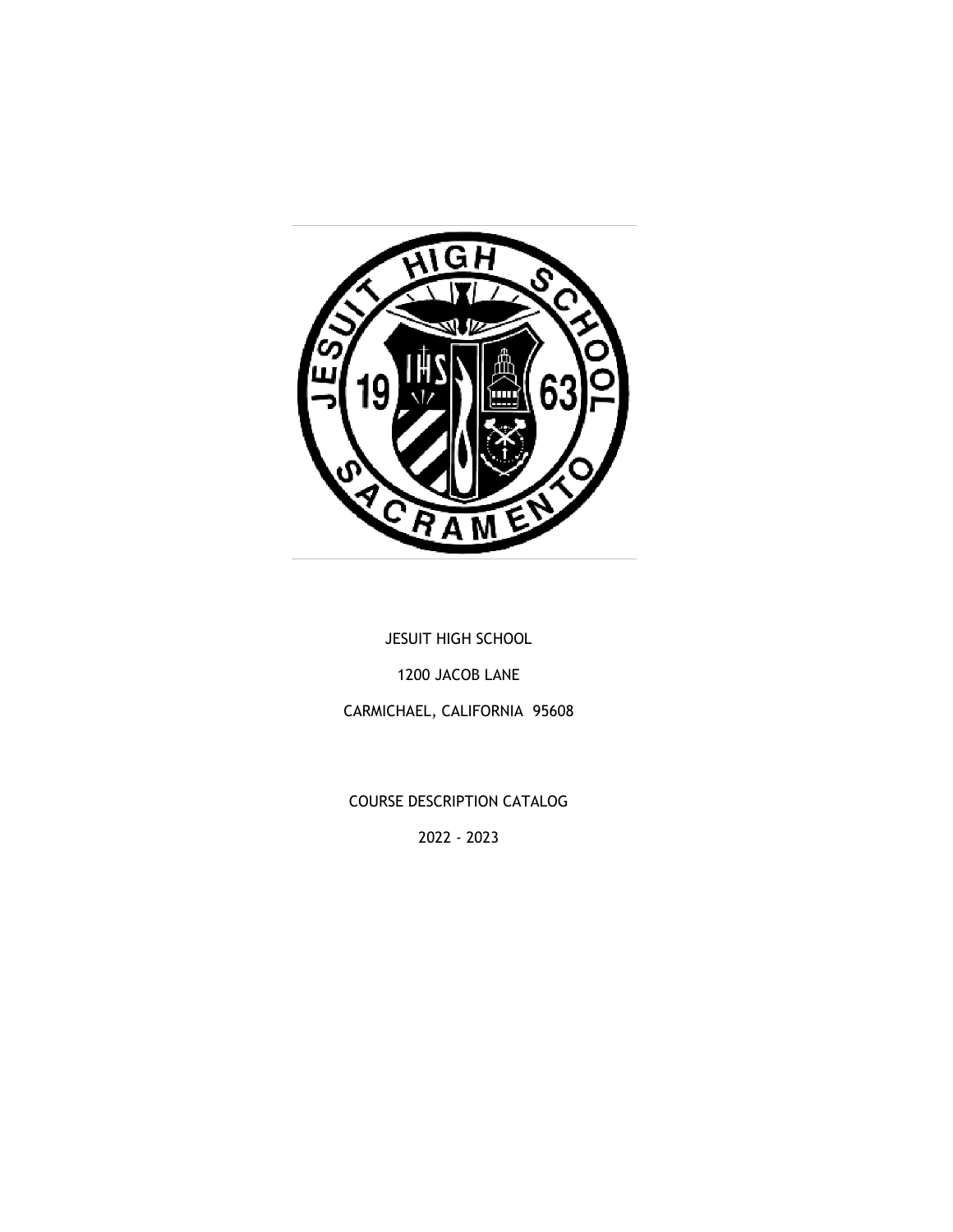# **TABLE OF CONTENTS**

<span id="page-1-0"></span>

| <b>GRADUATION REQUIREMENTS</b>        | $\mathbf{3}$ |
|---------------------------------------|--------------|
| <b>GENERAL GUIDELINES</b>             | 5            |
| THEOLOGY DEPARTMENT                   | 6            |
| SERVICE AND JUSTICE PROGRAM           | 9            |
| VISUAL AND PERFORMING ARTS DEPARTMENT | 8            |
| <b>ENGLISH DEPARTMENT</b>             | 18           |
| <b>WORLD LANGUAGES DEPARTMENT</b>     | 23           |
| <b>MATHEMATICS DEPARTMENT</b>         | 29           |
| <b>COMPUTER SCIENCE PROGRAM</b>       | 34           |
| <b>SCIENCE DEPARTMENT</b>             | 37           |
| SOCIAL SCIENCES DEPARTMENT            | 42           |
| PHYSICAL EDUCATION DEPARTMENT         | 47           |
| <b>OTHER COURSES AND PROGRAMS</b>     |              |
| AP CAPSTONE PROGRAM                   | 50           |
| <b>GENERAL ELECTIVES</b>              | 51           |
| <b>ENRICHMENT COURSES</b>             | 52           |
| FRESHMAN MAGIS SUPPORT PROGRAM        | 53           |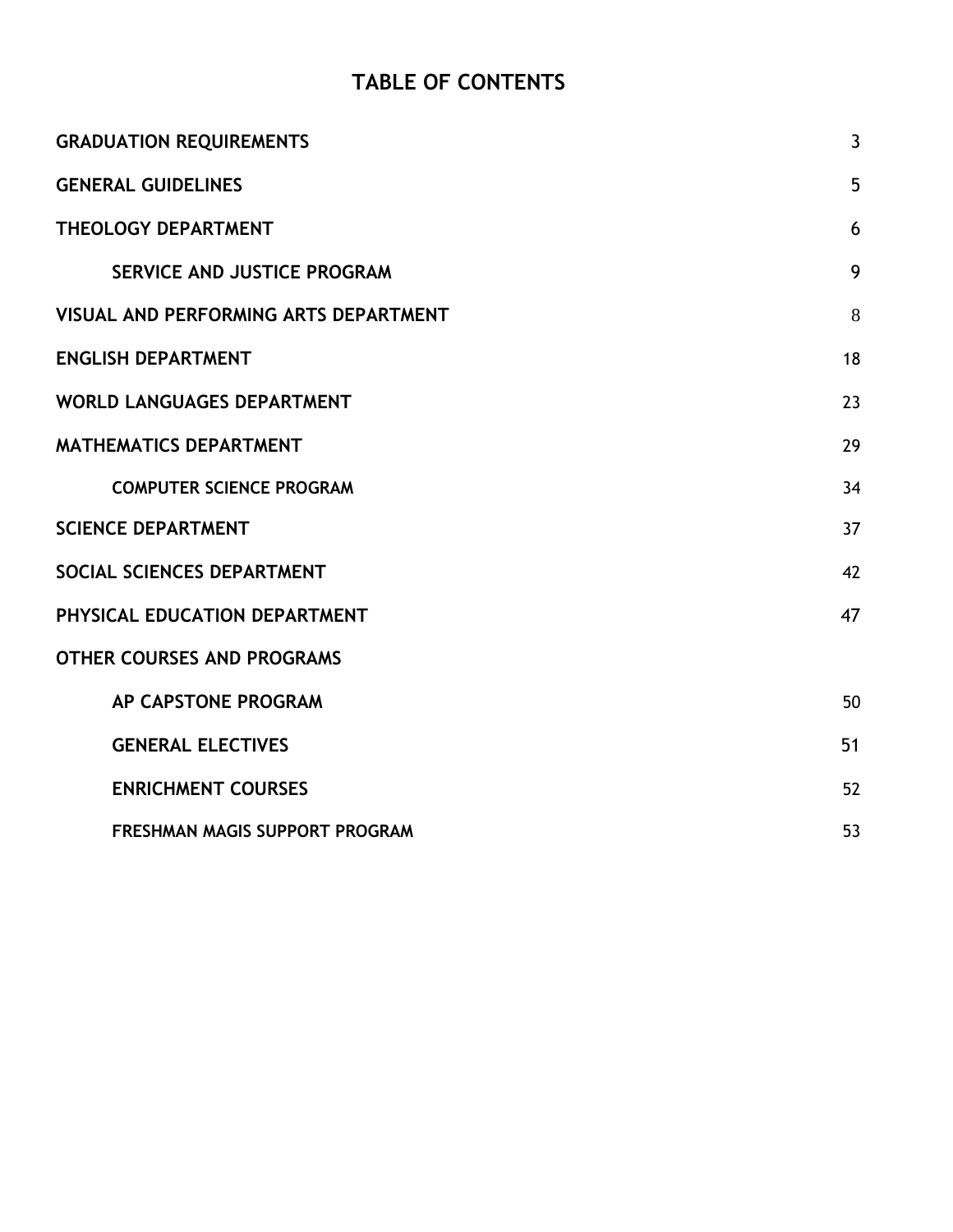### **GRADUATION REQUIREMENTS**

#### **Required Courses for Graduation** Semesters and Semesters and Semesters and Semesters and Semesters and Semesters

English 8 World Languages 6 Mathematics 6 science and the set of the set of the set of the set of the set of the set of the set of the set of the set of Social Sciences 6 Theology 7 Visual and Performing Arts 2 P.E. 2012 2013 12:20 20:20 20:20 20:20 20:20 20:20 20:20 20:20 20:20 20:20 20:20 20:20 20:20 20:20 20:20 20:20 Health Education 1 College Prep Electives 3 Service and Justice 5 and Service 3 and Service 3 and Service 3 and Service 3 and Service 3 and Service 3 and S

### **Required Courses by Department,** listed in the order to be taken:

### **English**

English 1 or English 1XL English 2 or English 2H English 3: American Literature or AP English Language Senior English Electives (2 semesters) or AP English Literature

### **Mathematics**

Algebra 1 or Algebra 1B Geometry or Geometry XL or Geometry B Algebra 2 or Algebra 2H or Algebra 2B

### Electives:

Statistics or AP Statistics Financial Algebra Pre-Calculus or Pre-Calculus (H) Calculus or AP Calculus AB AP Calculus BC

### **World Languages**

Three years of the same language *OR* Two years each of two different languages: French

Latin Spanish **Social Sciences** Human Geography or AP Human Geography United States History or AP US History Economics or Civics **plus** one additional Senior Elective or AP Econ or AP Government (total two semesters Sr. year)

### **Theology**

Theology 1: Introduction to Catholic Christianity Theology 2A: God and Hebrew Scriptures Theology 2B: Who is Jesus? The Revelation of Jesus Christ in the Christian Testament Theology 3A: Christian Morality Theology 3B: Faith and Social Justice Theology 4: Ignatian Spirituality, Prayer and the Sacraments Senior Theology elective (one semester) or Liturgy Workshop (one year, replaces Theology 4)

#### **Visual and Performing Arts (VPA)**

Two semesters of coursework in a single VPA subject: Choral Music Art of Film A/B Digital Photography A/B Studio Art A/B Instrumental Music or Concert Band or Orchestra or Symphonic Band (audition required)

### **Science**

- Core courses (2 required): Integrated Science (9th option) Biology or Biology XL Chemistry, AP Chemistry, or Chemistry in the Community
- Electives (1 required):
	- Environmental Science Intro to Robotics Engineering Anatomy and Physiology AP Biology Physics AP Physics 1 AP Physics 2

### **Physical Education**

Two semesters of PE credit required: PE 1 w/ Health Ed. PE elective or PE credit from Athletic Department

### **Service & Justice**

- 9<sup>th</sup> service included in the Theology curriculum (6 hours, one semester)
- 10<sup>th</sup> service included in the Theology curriculum (20 hours)
- 11<sup>th</sup> service included in the Theology curriculum (24 hours)
- 12<sup>th</sup> Senior Service (elective only)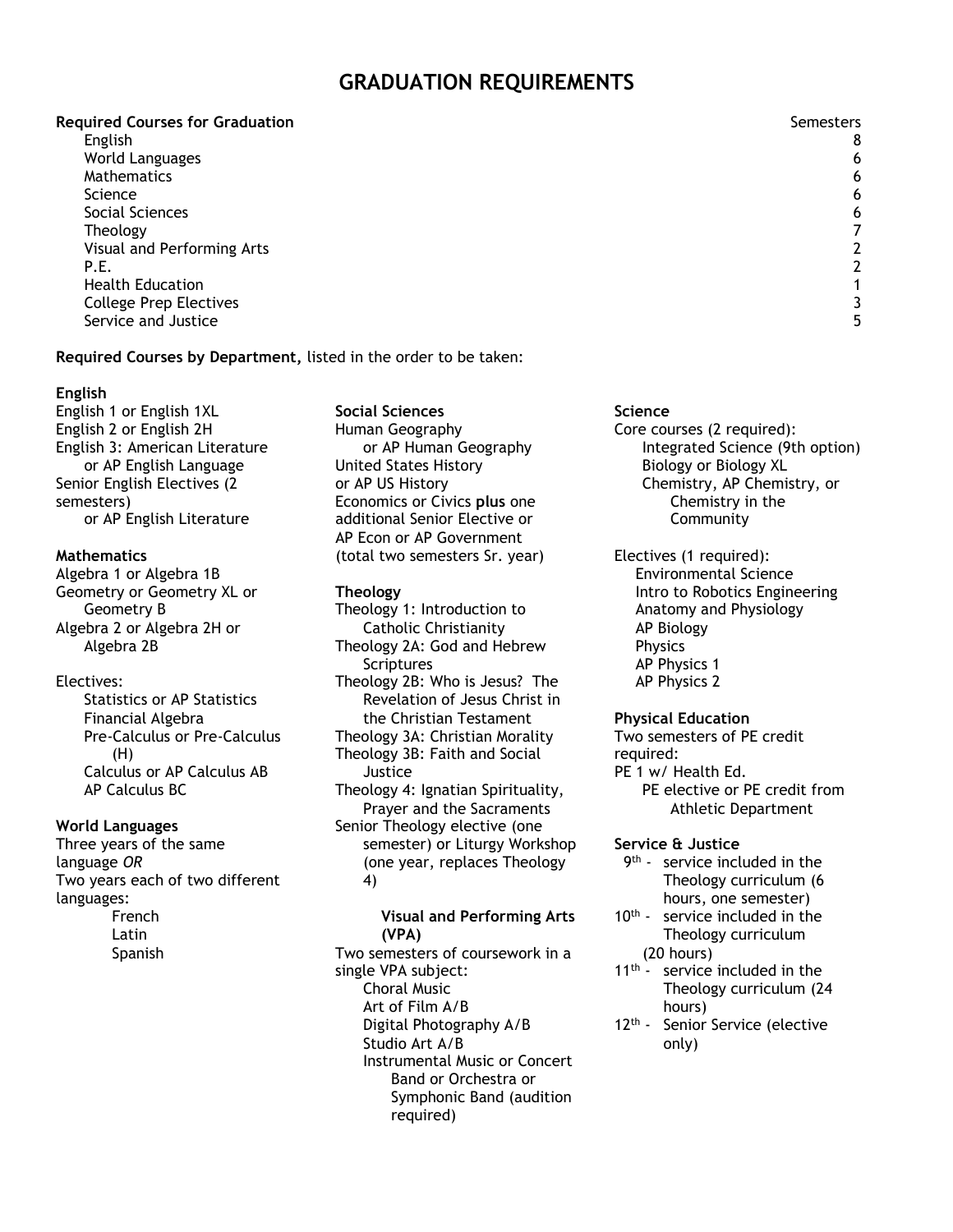## *Required Courses by Year Level*

| FRESHMAN: (6 academic courses each semester)         |       | JUNIOR: (6 academic courses each semester)     |       |
|------------------------------------------------------|-------|------------------------------------------------|-------|
| English                                              | 2 sem | English                                        | 2 sem |
| World Languages                                      | 2 sem | World Languages                                | 2 sem |
| Mathematics                                          | 2 sem | <b>Mathematics</b>                             | 2 sem |
| PE w/ Health Ed                                      | 1 sem | <b>Science</b>                                 | 2 sem |
| Science                                              | 2 sem | Theology (and Service & Justice)               | 2 sem |
| Theology (and Service & Justice)                     | 1 sem | Social Sciences                                | 2 sem |
| Visual and Performing Arts                           | 2 sem |                                                |       |
|                                                      |       | SENIOR: (6 academic courses each semester)     |       |
| <b>SOPHOMORE:</b> (6 academic courses each semester) |       | <b>English Electives</b>                       | 2 sem |
| English                                              | 2 sem | Theology Electives                             | 2 sem |
| <b>World Languages</b>                               | 2 sem | Social Sciences Electives (incl. Civ or Econ.) | 2 sem |
| <b>Mathematics</b>                                   | 2 sem | Science/Math Electives                         | 2 sem |
| Science                                              | 2 sem | <b>College Prep Electives</b>                  | 4 sem |
| Theology (and Service & Justice)                     | 2 sem |                                                |       |
| Social Sciences                                      | 2 sem |                                                |       |

**The equivalent of one additional** PE course is required and can be taken anytime sophomore-senior year, or fulfilled through co-curricular athletic involvement as laid out in the PE portion of the catalog (pgs 47-49).

<span id="page-3-0"></span>**Students interested in participating in athletics in college must check in with their counselor regarding NCAA requirements. Go to [www.eligibilitycenter.org/courselist](http://www.eligibilitycenter.org/courselist) for a list of Jesuit's approved core courses.**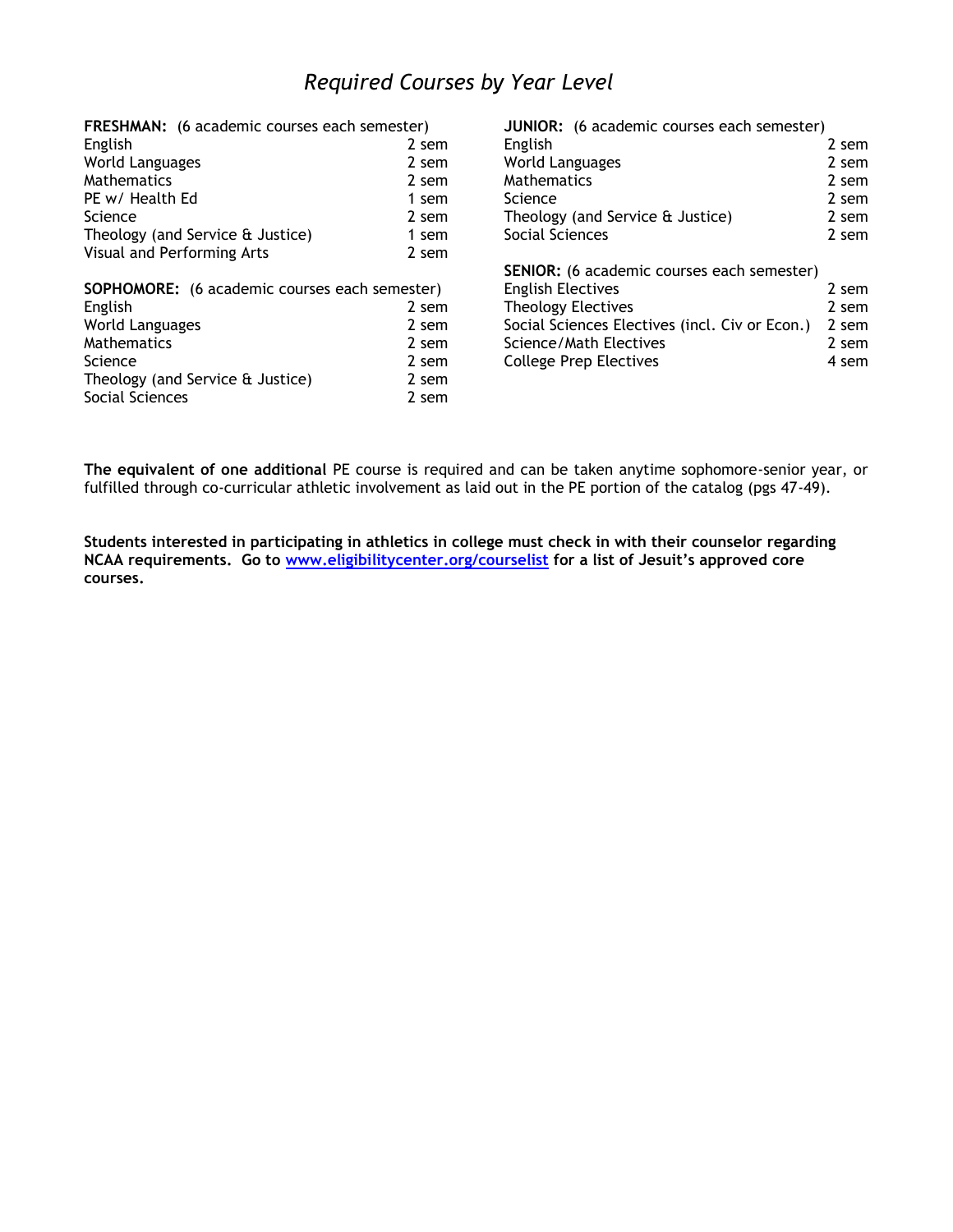## **GENERAL GUIDELINES**

- 1. Students interested in XL/H/AP courses must meet minimum requirements to be eligible for consideration. Final determinations on placement will be made by academic departments taking into account current teacher recommendations. Placement is conditional; inconsistent or significantly lower performance in the second semester may endanger your placements in XL, honors or AP courses.
- 2. All students are required to have a total of 6 academic courses each semester plus a flex period.
- 3. Online courses may not replace a class offered at Jesuit High School except under special circumstances and may only be done with the prior approval of the Counselor, Department Chair, and the AP for Academics. Parents are responsible for determining if the course meets UC or other college acceptance requirements.
- 4. **Only courses pre-approved to be taken online or off campus or taken for remediation will be placed on the Jesuit transcript.** All other courses will not be posted, and no courses taken outside of Jesuit will be calculated in the student's Jesuit GPA.
- 5. Advanced Placement, Honors and XL Courses: When selecting an AP, Honors or XL level course, students should be aware of the rigorous academic demands and time commitment required for each course including summer work. They should check with their counselor and review their academic, athletic and personal commitments so they do not overextend themselves. Students are encouraged to take a challenging course load but one which must be balanced against co-curricular involvement. The broader the academic program, the more opportunities for college and career possibilities.
- <span id="page-4-0"></span>6. Consider carefully the classes chosen for both semesters of the upcoming school year. **The Master Schedule is built based on numbers of initial requests for each course and may limit requested changes later.**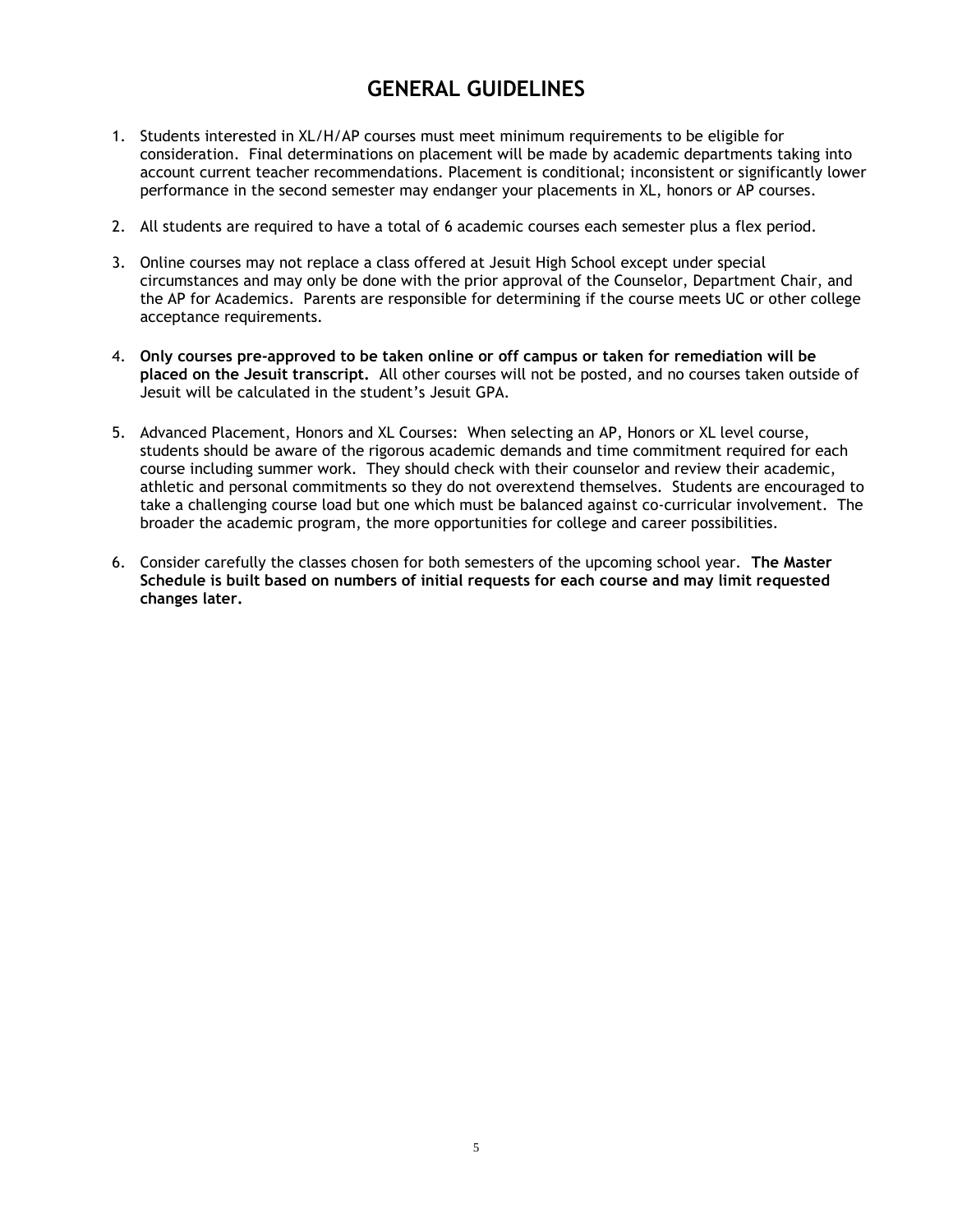## **THEOLOGY DEPARTMENT**

Seven semesters of Theology are required for graduation. Students should choose next year's Theology classes according to the following guidelines:

- FRESHMAN YEAR All students are required to take Theology 1: Introduction to Catholic Christianity
- SOPHOMORE YEAR All students are required to take Theology 2A: Life in Jesus Christ: Christian Morality and Theology 2B: God and Hebrew Scriptures
- JUNIOR YEAR All students are required to take Theology 3A: Who is Jesus? The Revelation of Jesus Christ in the Christian Testament; and Theology 3B: Faith and Social Justice
- SENIOR YEAR All students are required to take Theology 4: Ignatian Spirituality, Prayer and the Sacraments PLUS one Theology elective.

| Theology 1: Introduction to Catholic Christianity | <b>Duration: One Semester</b> |
|---------------------------------------------------|-------------------------------|
| UC/CSU Approved: No; NCAA: No                     | Type of Course: Core Course   |
| To be eligible for consideration: N/A             | Year Level: 9                 |

**Description:** Theology 1 is a survey course that provides a foundation for understanding Catholic Christianity and Ignatian spirituality. Students learn a common vocabulary in Christian theology that they will draw on in future theology courses. We examine how God manifests love in the world and the invitation to participate in God's loving creation. This is accomplished through a study of the life of St. Ignatius of Loyola, Scripture, the Kingdom of God, the Paschal Mystery, church and sacraments.

| Theology 2A/2B: God and Hebrew Scriptures; Who is Jesus? The<br>Revelation of Jesus Christ in the Christian Testament | <b>Duration: One Year</b>          |
|-----------------------------------------------------------------------------------------------------------------------|------------------------------------|
| UC/CSU Approved: No; NCAA: No                                                                                         | <b>Type of Course: Core Course</b> |
| To be eligible for consideration: Successful completion of<br>Theology 1                                              | Year Level: 10                     |

**Description:** In God and the Hebrew Scriptures, students will come to understand humanity's search for God, why people believe in God, and the reasonableness of faith. Students will study the events of salvation history as related in the Hebrew Scriptures from Creation and the Fall, through the age of the patriarchs and the kingdom year, to the prophets. They will explore how this history and experience of God is expressed in various literary forms throughout the texts and how these reflect the developing theology of the Jewish people. Ultimately, students will be challenged to see the reality of a creator God who is interested in human affairs, loves them personally, and invites them into a relationship.

During the second semester, students will apply their knowledge from the fall in a study of the Christian Testament. Christians believe the purpose of scripture in general and the Christian Testament in particular is not simply to inform but to transform the reader. This scriptural invitation and exhortation to a change of heart, to *metanoia*, to living as disciples of Jesus, is the central focus of the course. This is a living Word through which one discovers what it means to be in relationship with God and neighbor.

This semester develops in the student a more mature, adult ability to read the Christian Scriptures intelligently in order to answer the fundamental questions: Who is Jesus? What did he teach? How does Jesus' life provide direction for a person living in this increasingly complex world?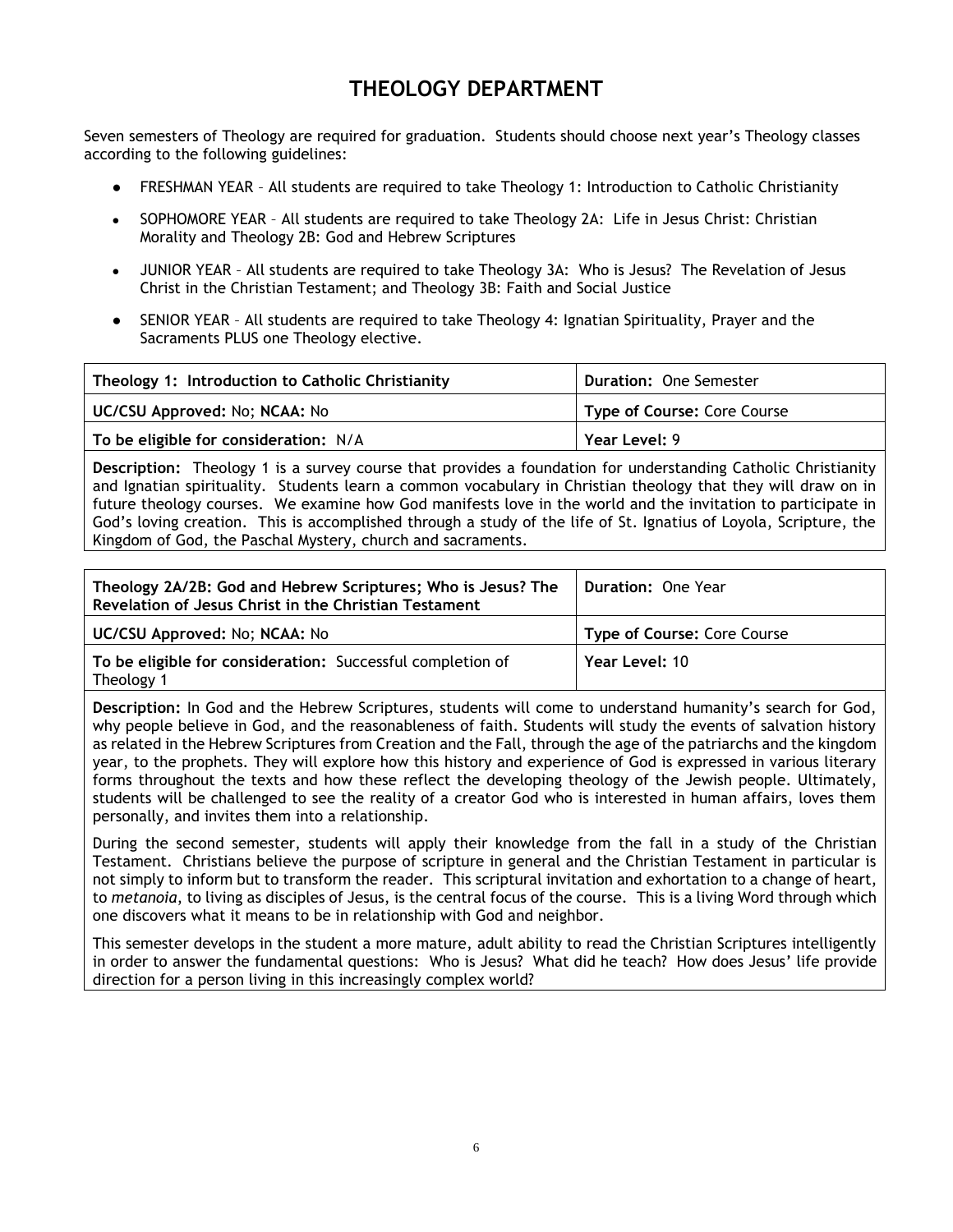| Theology 3A: Christian Morality                                              | <b>Duration: One Semester</b>      |
|------------------------------------------------------------------------------|------------------------------------|
| UC/CSU Approved: No; NCAA: No                                                | <b>Type of Course: Core Course</b> |
| To be eligible for consideration: Successful completion of<br>Theology 2A/2B | Year Level: 11                     |

**Description:** Christian Morality explores the nature of the human person and his relationship to God, himself, and others. The course introduces the student to the discipline, concepts, and principles of Catholic Moral Theology allowing a mature analysis of the increasingly complex moral situations with which he is faced. The life and teachings of Jesus combined with the moral traditions of the Catholic Church serve as the theological and philosophical foundations of our study. The aim of the course is to help students discern how to be responsible followers of Christ, young men who recognize what is good and the intimate bond between the love of God and the love of neighbor.

| Theology 3B: Faith and Social Justice                                                        | <b>Duration: One Semester</b> |
|----------------------------------------------------------------------------------------------|-------------------------------|
| UC/CSU Approved: No; NCAA: No                                                                | Type of Course: Core Course   |
| To be eligible for consideration: Successful completion of<br>Theology 2A/2B and Theology 3A | Year Level: 11                |

**Description:** The Social Justice course asks students to use their knowledge of the first semester Christian Testament course to examine the scriptural and historical origins of Catholic Social Teaching. This Catholic-Christian vision of justice compels the students to engage in experiences that expand awareness of the brokenness and sinfulness of our world and analyze the social structures at the root of social injustice. Examination of key issues of the day will allow students not only to grapple with complex issues that confront us but also to see the hope and possibilities that exist for a better world formed by the wisdom of the Gospel. Ultimately this study will lead to the imperative that students become agents of change in the world.

| Theology 4: Ignatian Spirituality, Prayer and the Sacraments                 | <b>Duration: One Semester</b>      |
|------------------------------------------------------------------------------|------------------------------------|
| UC/CSU Approved: No; NCAA: No                                                | <b>Type of Course: Core Course</b> |
| To be eligible for consideration: Successful completion of<br>Theology 3A/3B | Year Level: 12                     |

**Description:** Who am I now? Where am I going? How do I decide? In the Ignatian Spirituality, Prayer and the Sacraments course, Seniors will be given the opportunity to explore these persistent existential questions through the rich tradition of the Spiritual Exercises of St. Ignatius of Loyola, inviting students to explore Ignatius' vision of God, Ignatian prayer, and methods of discerning God's will in our loves. Ritual, particularly the sacraments of the church, will provide a vehicle for expressing together our experience on this journey into the big questions. It is hoped that this course brings a new perspective on the student's previous experiences at Jesuit in Theology, Service and Justice, and retreats in order to prepare for the next chapter of his life.

| Theology 4: Introduction to Ethics                                                      | <b>Duration: One Semester</b>   |
|-----------------------------------------------------------------------------------------|---------------------------------|
| <b>UC/CSU Approved:</b> Yes (Area G - College Preparatory Elective);<br><b>NCAA: No</b> | <b>Type of Course: Elective</b> |
| To be eligible for consideration: Successful completion of<br>Theology 3A/3B            | Year Level: 12                  |

**Description:** During this elective semester-long course, the student will be introduced to the philosophical study of ethics as well as the study of moral theology as it exists within the Catholic Church. Students will analyze various approaches to the study of ethics from Plato and Aristotle and Aquinas and Kant, Locke and Mill. Students will analyze critical moral issues of the modern era and be challenged to incorporate the five characteristics of the Profile of the Graduate at Graduation.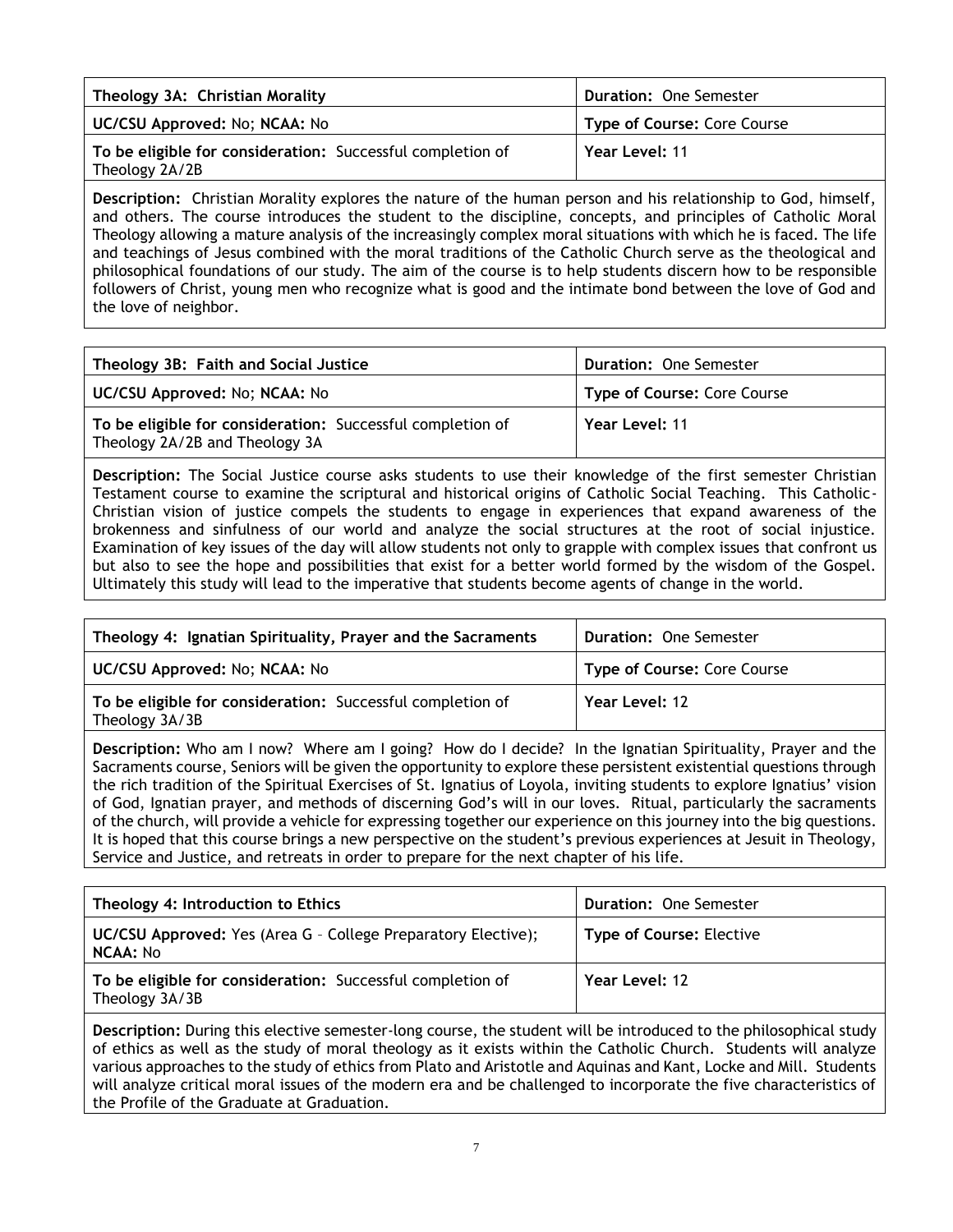| Theology 4: World Religions                                                  | <b>Duration: One Semester</b>   |
|------------------------------------------------------------------------------|---------------------------------|
| UC/CSU Approved: Yes (Area G - College Preparatory Elective)<br>NCAA: No     | <b>Type of Course: Elective</b> |
| To be eligible for consideration: Successful completion of<br>Theology 3A/3B | Year Level: 12                  |

**Description:** This course examines the major religious traditions in the contemporary world: Hinduism, Buddhism, Judaism, Islam, Christianity, and others. The cultural, historical, political and spiritual aspects of each religion will be explored with a focus on their specific religious expressions. The historical foundations, major themes, basic beliefs, sacred writings, and various rituals of each tradition will be discussed. Additionally, this course will help the students in their introductory college level social studies, liberal arts, and philosophy classes.

| Theology 4: Liturgy Workshop                                                                                                                                                 | <b>Duration: Two Semesters</b>                                                  |
|------------------------------------------------------------------------------------------------------------------------------------------------------------------------------|---------------------------------------------------------------------------------|
| UC/CSU Approved: No; NCAA: No                                                                                                                                                | Type of Course: Elective (substitutes for<br>required core course and elective) |
| To be eligible for consideration: You must complete the<br>application process to be admitted to Liturgy Workshop. If you<br>have any questions, please see Mrs. Crew-Renzo. | Year Level: 12                                                                  |

**Description:** This two semester course gives students the basic scriptural, liturgical, communications, musical, and ministerial skills necessary for planning vibrant, nourishing liturgies. Students are expected to become competent liturgical ministers and music ministers for the Church of the twenty-first century.

<span id="page-7-0"></span>Using the liturgical cycle, the class members will discover the richness of the Catholic ritual through hands-on preparation, planning and executing liturgies in school and parish settings. Students acquire an academic understanding of the nature, history, structure, and rationale underlying Catholic liturgy. Students will study, pray, and reflect on their faith experience using the Hebrew and the Christian Scriptures. Students are required to hone their basic skills in sight singing (solfeggio), ear training, cantoring and accompanying the liturgical ensemble.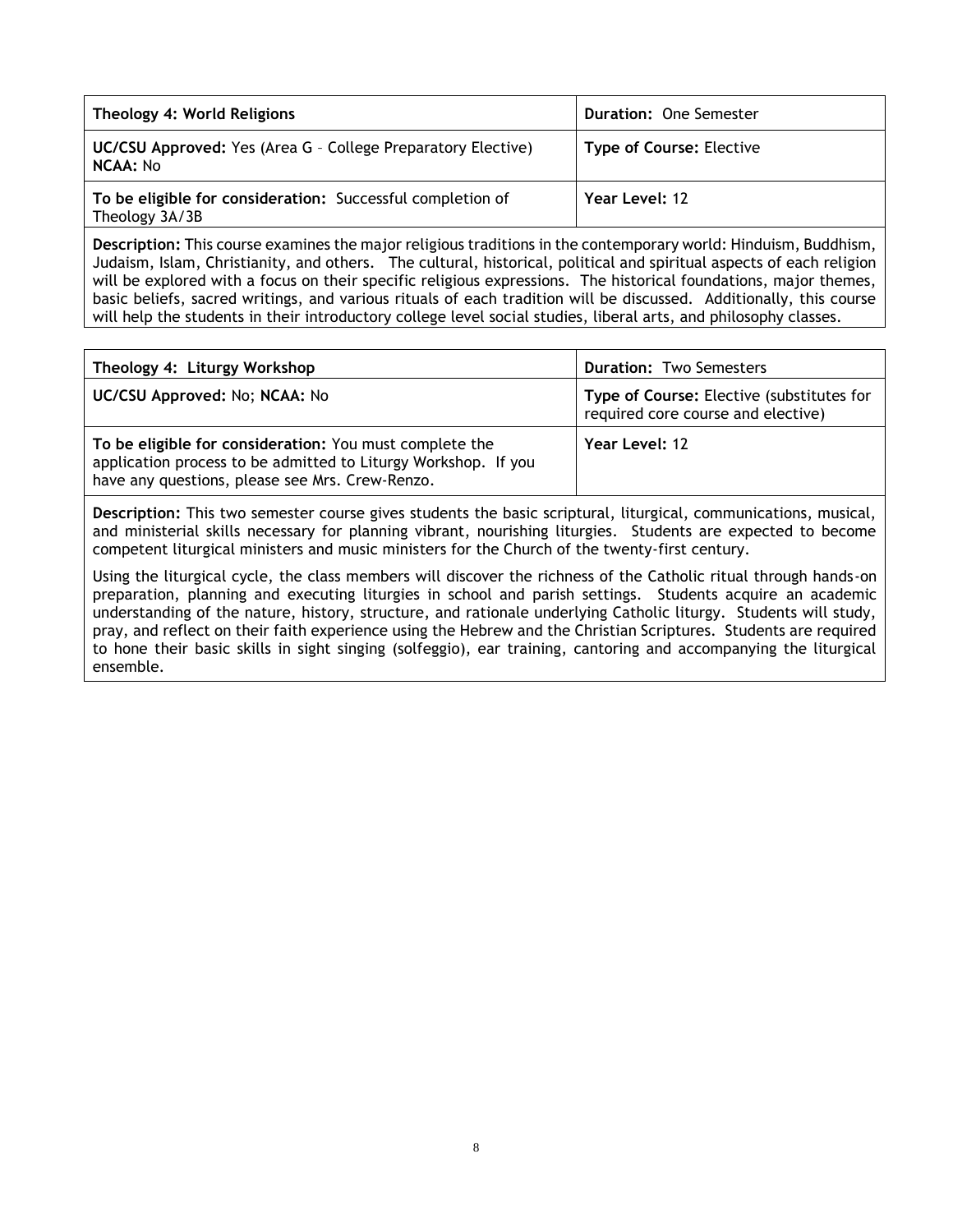## **SERVICE AND JUSTICE PROGRAM**

The Service and Justice Program is designed to form students as men for and with others. We provide a program structure that:

- Creates opportunities for students to experience solidarity with people who are poor and marginalized;
- Encourages students to attend to and understand the needs of the created world;
- Supports students in the development of habits of reflection and skills of social analysis that help them work for social change;
- Assists students in connecting their lives of faith, Catholic Social teaching, and the needs of the communities of which they are a part.

| Freshman Service and Justice                | <b>Duration: One Semester</b> |
|---------------------------------------------|-------------------------------|
| UC/CSU Approved: No; NCAA: No               | Type of Course: Core Course   |
| To be eligible for consideration: See below | Year Level: 9                 |

**Description:** The freshman year Service and Justice requirement is minimal (6 hours), but focused. The students' service is coordinated with their Theology 1 class, and involves a day of in-class preparation, a morning serving in the Sacramento community, and follow-up reflection and orientation to the Service and Justice Program (this "Day of Service" is required). Students are then required to complete an additional three hours of service outside of school hours following the guidelines established and explained in their orientation.

| Sophomore Service and Justice               | <b>Duration: One Year</b>   |
|---------------------------------------------|-----------------------------|
| UC/CSU Approved: No; NCAA: No               | Type of Course: Core Course |
| To be eligible for consideration: See below | Year Level: 10              |

**Description:** Sophomores are required to complete at least 20 hours of Core Service, in which students are significantly engaged with people experiencing hunger, homelessness, poverty, physical or developmental disability, isolation due to old age or illness, or service that promotes environmental justice. The students' service is coordinated with their Theology 2A/2B classes, although students are invited to begin their service the summer before their sophomore year.

| <b>Junior Service and Justice</b>           | <b>Duration: One Year</b>   |
|---------------------------------------------|-----------------------------|
| UC/CSU Approved: No; NCAA: No               | Type of Course: Core Course |
| To be eligible for consideration: See below | Year Level: 11              |

**Description:** Juniors are required to complete at least 24 hours of Core Service at no more than two sites, in which students are significantly engaged with people experiencing hunger, homelessness, poverty, physical or developmental disability, isolation due to old age or illness, or service that promotes environmental justice. The students' service is coordinated with their Theology 3A/3B classes, although students are invited to begin their service the summer before their junior year.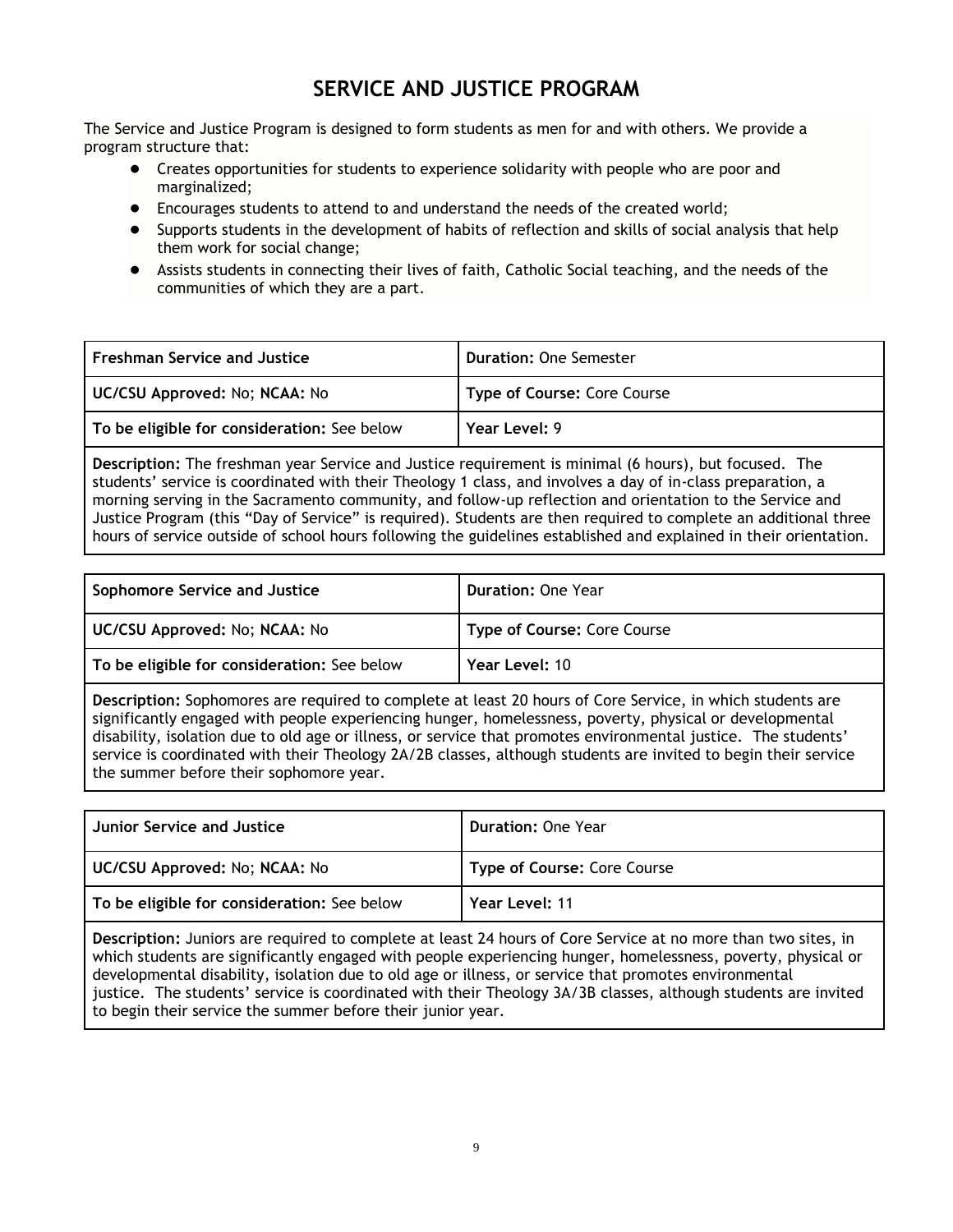| Senior Service and Justice                  | <b>Duration: One Semester</b>   |
|---------------------------------------------|---------------------------------|
| UC/CSU Approved: No; NCAA: No               | <b>Type of Course: Elective</b> |
| To be eligible for consideration: See below | Year Level: 12                  |

*NOTE: Senior Service and Justice is not required for the Class of 2023. Those interested in participating in a Service and Justice elective course are invited to do so.* 

**Description:** Seniors who register for this course will spend their semester serving and accompanying people experiencing marginalization in Sacramento (as is possible with Covid restrictions), helping plan and enact Office of Service and Justice programming, and meeting as a class for coursework, reflection, discernment, and advocacy.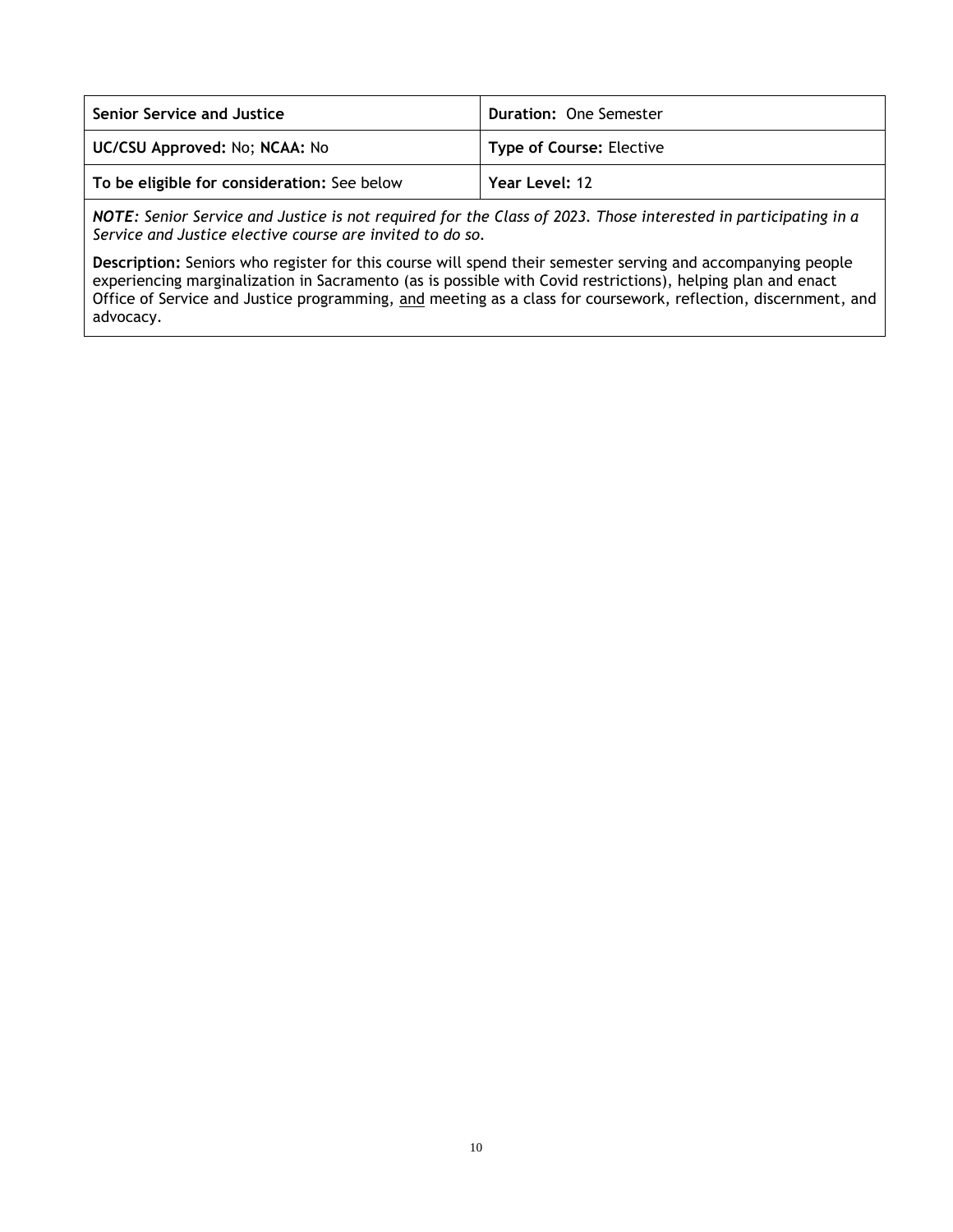## **VISUAL AND PERFORMING ARTS DEPARTMENT**

Development of imagination and creativity are central to the educational process at Jesuit High School, where the arts make a vibrant contribution to the curriculum.

Because of Jesuit's commitment to the arts, freshmen complete their VPA requirement, and sophomores, juniors and seniors are encouraged to continue their exploration, either through electives or co-curricular activities. All students are required to complete two semesters of VPA *in the same subject area*.

Jesuit offers exciting courses for all students in studio art, film, digital photography, music and drama, including advanced placement courses in Music Theory and Studio Art.

### *VISUAL ARTS COURSES*

| Studio Art 1A/1B - Introduction to Drawing / Painting                                                                   | Duration: Two Semesters (one year<br>curriculum) |
|-------------------------------------------------------------------------------------------------------------------------|--------------------------------------------------|
| UC/CSU Approved: Yes (Area F - Visual & Performing Arts); NCAA: No   Type of Course: Core Course   U                    |                                                  |
| To be eligible for consideration: Studio Art 1A - N/A; Studio Art 1B<br>requires successful completion of Studio Art 1A | Year Level: 9-12                                 |

**Description:** This course is designed to give beginning art students a basic understanding of drawing and painting. It introduces them to the fundamental elements involved in art, such as the use of line, value, texture, composition, scale, proportion, perspective and foreshortening. Students also learn how to use different media; for example, charcoal, pencil, ball-point pen, pastel, brush & ink, watercolor, and acrylic. Students will be introduced to numerous cultural and historical styles and concepts. Students are given a broad range of subject matter to which they may apply these elements and media; various still-life set-ups, landscape and the figure, all of which will provide the framework for students to expand on their skills, strengthen their personal artistic vision, and broaden their understanding of art. Through critiques, students will display the ability to aesthetically value and appreciate works of art, as well as understand the relationship between art, culture, and history.

| Studio Art 2A/2B - Intermediate Drawing / Painting                                            | <b>Duration:</b> Two Semesters (one year<br>curriculum) |
|-----------------------------------------------------------------------------------------------|---------------------------------------------------------|
| UC/CSU Approved: Yes (Area F - Visual & Performing Arts); NCAA: No   Type of Course: Elective |                                                         |
| Pre-Requisite: Successful completion of Studio Art 1A/1B                                      | Year Level: 10-12                                       |

**Description:** This course designed to allow students to broaden their knowledge of media and art skills and to apply this knowledge to strengthen their ideas and concepts. This course will continue to explore representational art through observational drawing and painting and introduce the student to nonrepresentational art methods and concerns. The student will also explore conceptually based art work. The course will be based on a given series of projects to which the student responds. Students will be introduced to numerous cultural and historical styles and concepts. All students, on certain projects, will use the same medium for the work; on other projects students will search for the medium that they feel best expresses the intent of the project and / or the conceptual concerns present in the work. Students in the second semester will propose a series of work based on ideas / concepts generated by the student, all of which will provide the framework for students to expand on their skills, strengthen their personal artistic vision and broaden their understanding of art. The student chooses the media and method of execution that best expressed the intent of the proposed work. The student completed a series of studies prior to beginning each project. Through critiques, students will broaden the ability to aesthetically value and appreciate works of art, as well as understand the relationship between art, culture, and history.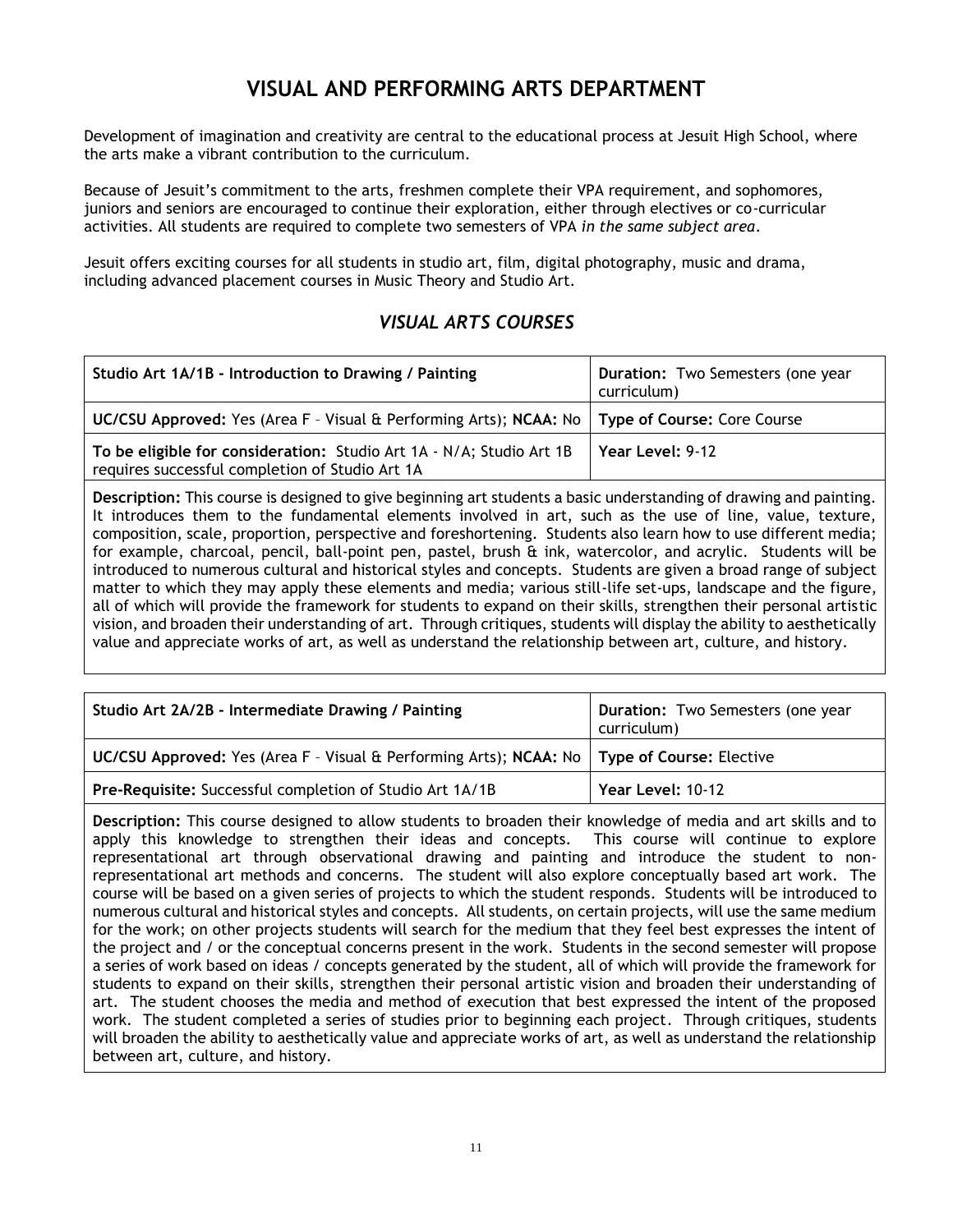| Honors Art Studio UPDATED                                                                             | Duration: One Year              |
|-------------------------------------------------------------------------------------------------------|---------------------------------|
| UC/CSU Approved: Pending (Area F - Visual & Performing Arts);<br><b>NCAA: No</b>                      | Type of Course: Honors Elective |
| To be eligible for consideration: Successful completion of Studio<br>Art 2A/2B or instructor approval | Year Level: 10-12               |

**Description:** The Honors Art Studio course is an advanced class that functions as a stepping stone to AP Studio Art, or at least an opportunity for students to deepen their knowledge of and skills in various media from previous art courses. The course provides further understanding of a breadth of forms and topics in the visual arts that requires a more intensive study and output than prior courses in the sequence. This course will prepare students for more advanced study in the areas of drawing, painting, sculpture, and mixed media arts. As well, students will begin portfolio development for future AP Studio Art course(s) and college portfolio submission. This class is project based and hands on. Emphasis is placed on understanding of critique processes, evaluation utilizing the elements and principles of art making, research of art historical figures, and professionalism of finished product.

| AP Studio Art: Drawing UPDATED                                                                      | <b>Duration: One Year</b>       |
|-----------------------------------------------------------------------------------------------------|---------------------------------|
| <b>UC/CSU Approved:</b> Yes (Area F - Visual & Performing Arts); NCAA:<br>No                        | <b>Type of Course: Elective</b> |
| To be eligible for consideration: Successful completion of Studio<br>Art 2B and instructor approval | Year Level: 11-12               |

**Description:** The AP Studio Art portfolios are designed for students who are seriously interested in the practical experience of art. Students submit portfolios for evaluation at the end of the school year. The three portfolios correspond to the most common college foundation courses. Students may choose to submit any or all of the Drawing, 2-Dimensional Design, or 3-Dimensional design portfolios. Students create a portfolio of work to demonstrate the artistic skills and ideas they have developed, refined, and applied over the course of the year to produce visual compositions. Go to [AP Studio Art](https://apcentral.collegeboard.org/pdf/ap-studio-art-course-overview.pdf?course=ap-studio-art-drawing) for more information.

| The Art of Film A/B                                                                                                     | Duration: Two Semesters (one year<br>curriculum) |
|-------------------------------------------------------------------------------------------------------------------------|--------------------------------------------------|
| UC/CSU Approved: Yes (Area F - Visual & Performing Arts); NCAA: No   Type of Course: Elective                           |                                                  |
| To be eligible for consideration: Art of Film A - N/A; Art of Film B<br>requires successful completion of Art of Film A | Year Level: 9-12                                 |

**Description:** This course is designed to give the student a basic "cineliteracy." Students will explore the major language systems and spectrum of techniques used by filmmakers in conveying meaning, all the while viewing, analyzing, critiquing, and appreciating several major filmworks of the twentieth century. First semester students learn how to engage in close reading of films, the cinematic terminology associated with film, and begin to build a historical knowledge of the development of film and film history. Second semester students will learn the work of well-known directors of major films in film history, and they will learn the use of the camera, lighting, sound and setting in films, and the rudiments of film and video production. Besides the daily viewing and critiquing of major films, students explore previsualization techniques such as storyboarding and screen writing in order to produce and direct a short film themselves. Consequently, students will concentrate on important film makers and video production. This major class project will take place in small groups.

Students in The Art of Film B will study six (6) components of film making: dramatization, story, writing, ideology, critique, and synthesis- Citizen Kane. Using numerous film-clip examples as well as several full length films, students will learn the basics of film analysis and appreciation and the skills necessary to produce effective verbal and written responses.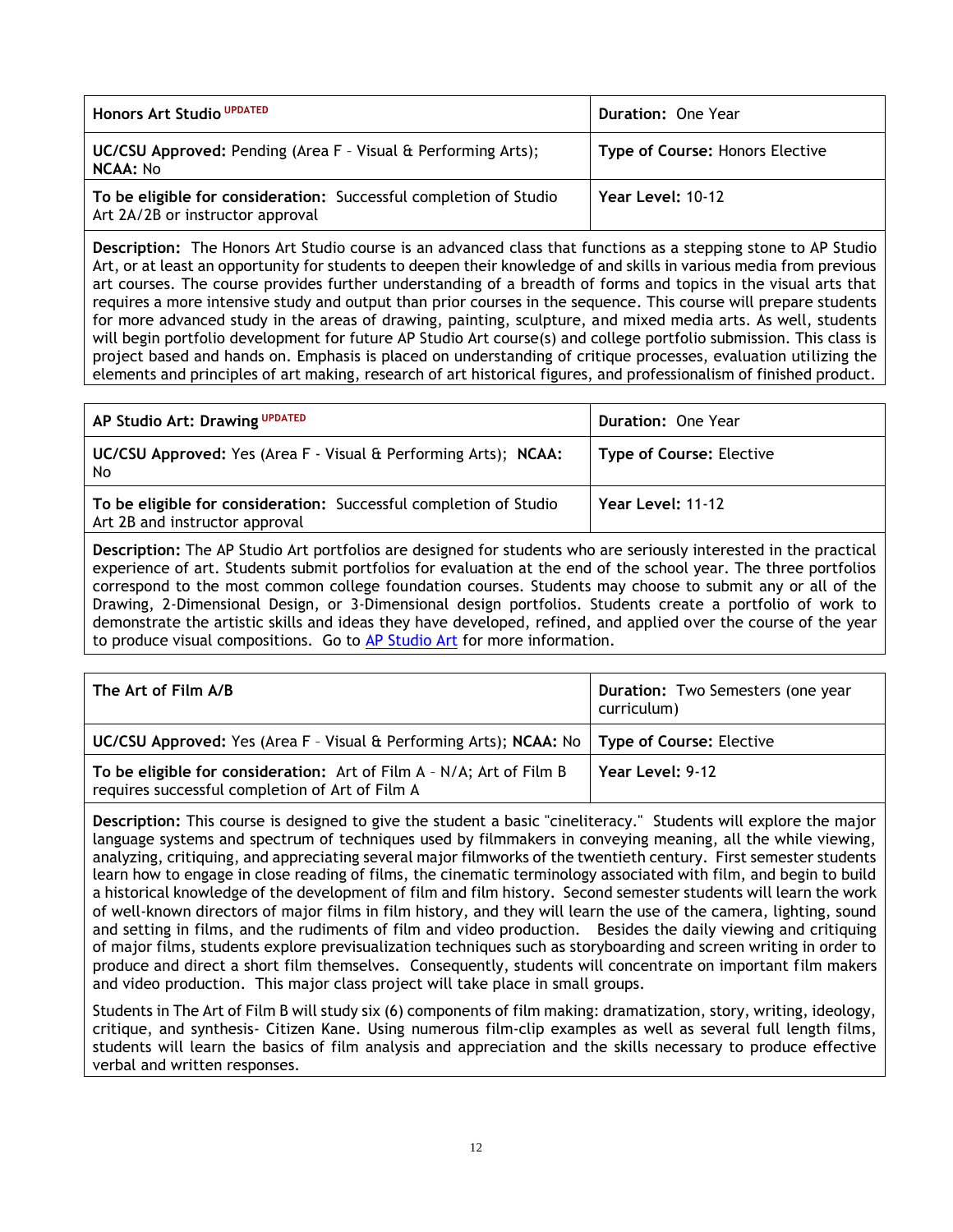| Digital Photography 1A/1B                                                                                                                             | <b>Duration:</b> Two Semesters (one year<br>curriculum) |
|-------------------------------------------------------------------------------------------------------------------------------------------------------|---------------------------------------------------------|
| UC/CSU Approved: Yes (Area F - Visual & Performing Arts); NCAA: No   Type of Course: Elective                                                         |                                                         |
| To be eligible for consideration: Digital Photography 1A - N/A;<br>Digital Photography 1B requires successful completion of Digital<br>Photography 1A | Year Level: 9-12                                        |

**Description:** This two semester curriculum is designed to introduce the student to digital photography. Students will have the opportunity to experiment with digital photography equipment, digital photographic manipulation computer programs, image making or manipulating equipment, elements and principles of design/art (including photo history) and concepts to create photographic and/or digital art images. In this context, students will study the elements and principles of design/art as they apply to digital photographic images from black and white and color film era, focusing on the sensory, formal, expressive and aesthetic properties of photographic art and will examine closely the history and development of photography.

*This course is limited in size and incoming freshman students are given priority.*

| Digital Art 1A/1B - Photoshop NEW                                                                           | Duration: Two Semesters (one year<br>curriculum) |
|-------------------------------------------------------------------------------------------------------------|--------------------------------------------------|
| UC/CSU Approved: Yes (Area F - Visual & Performing Arts); NCAA: No                                          | <b>Type of Course: Elective</b>                  |
| To be eligible for consideration: Successful completion of Digital<br>Photography 1A/1B OR Studio Art 1A/1B | Year Level: 10-12                                |

**Description:** This course covers the introductory features of Photoshop CC, the industry standard software for creating and manipulating bit-mapped graphics. Topics include the toolbox, basic layer techniques, bridge, selecting, painting, image sources and copyright issues, resolution, printing, strokes & fills, color and tonal correction, image repair, filters, some automation, and more.

| Digital Filmmaking <sup>NEW</sup>                                                                            | <b>Duration: One Semester</b> |
|--------------------------------------------------------------------------------------------------------------|-------------------------------|
| UC/CSU Approved: Yes (Area F - Visual & Performing Arts); NCAA: No   Type of Course: Elective                |                               |
| To be eligible for consideration: Successful completion of Art of<br>Film 1A/1B OR Digital Photography 1A/1B | Year Level: 10-12             |

**Description:** This course is designed to teach students to use digital filmmaking equipment and editing software to produce their own narrative, experimental, and documentary short films. Students will be introduced to film art and classic filmmaking techniques. Students will learn to use lighting, sound, framing, staging, and all of the elements of mise-en-scene to produce original and thoughtful work. In viewing and analyzing landmark domestic and international films made by iconic filmmakers, students will gain film literacy while finding their own artistic voices. In discussing genre, plot, narrative, and character development, students will grow in their storytelling abilities. Students will begin by completing exercises that help develop their skills and that allow them to practice the different filmmaking roles (director, writer, producer, and editor). In the later stages of the course, students will be expected to write, direct, and edit their own ten-minute short films while also serving on the filmmaking crews of their cohorts.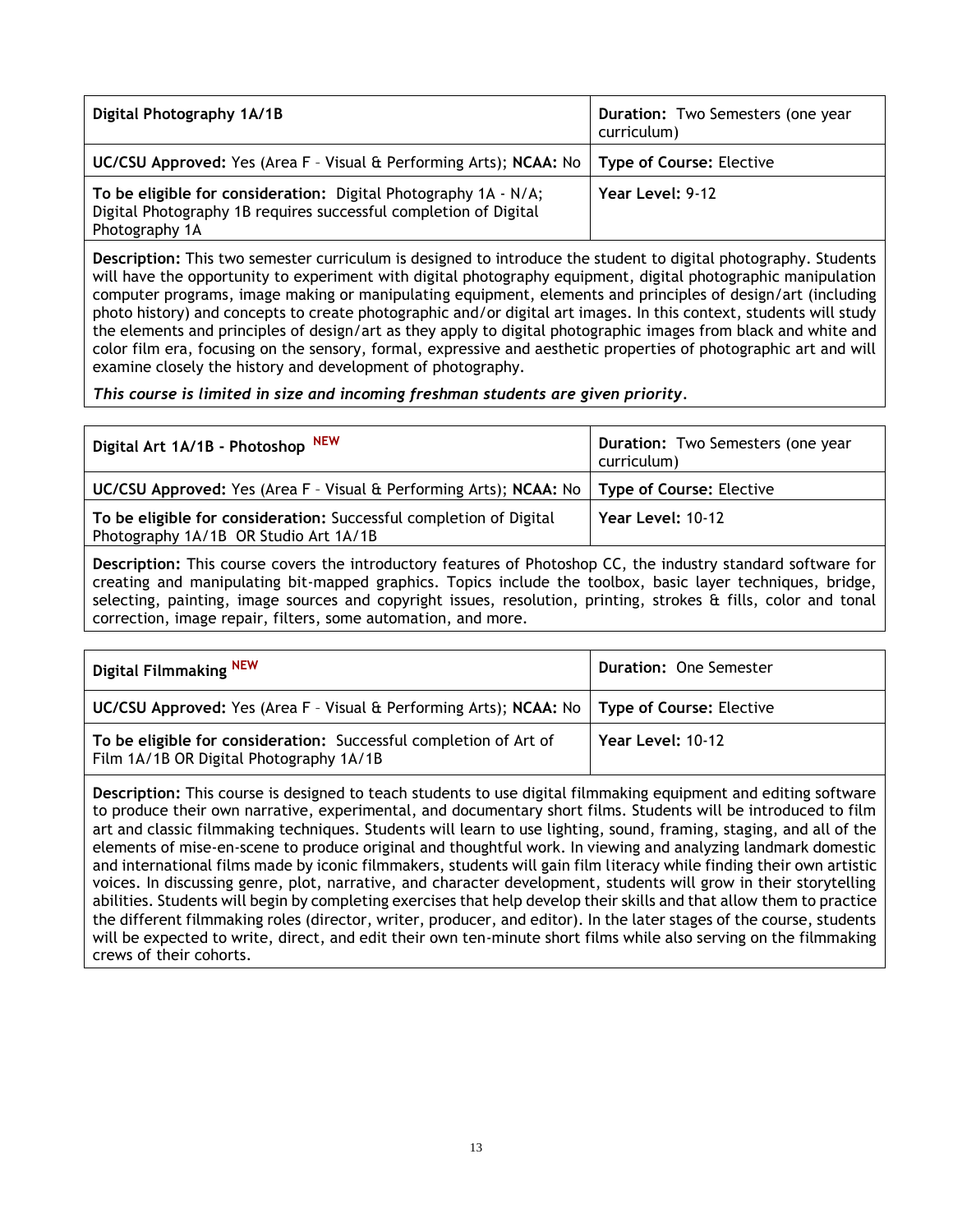| Media Studies <sup>NEW</sup>           | Duration: One Semester   |
|----------------------------------------|--------------------------|
| UC/CSU Approved: Pending; NCAA: No     | Type of Course: Elective |
| To be eligible for consideration: None | Year Level: 11-12        |

**Description:** This introductory course provides students with the background and critical skills necessary for understanding how media work and how they impact our everyday lives. It seeks to give students critical media analytical skills necessary to succeed as professionals, citizens, and members of a community. With the emergence of the Internet and digital media, our media landscape has changed dramatically, and so have our communication practices. In the advent of these transformations, this course focuses on the mutual influence between media and society and pays special attention to the social practices that are currently challenging the historical identity of media systems. We will start the semester with a look into the theoretical implications surrounding mass media and its transition to digital media systems. Next, we will address the changing roles and challenges of four major media sectors: advertising, journalism and the press, film and television. Eventually, we will review a number of research methods that have traditionally been used in order to understand how we respond to the media and how the media impact our everyday lives. At a practical stage, students will be asked to write several assignments where they use different methods and theories to analyze media content.

| Desktop Publishing - Yearbook Design and Publication                                                                                                                                                                                                                                                                                                                                                                                                                                                                                                                                                                                                                             | Duration: One year              |
|----------------------------------------------------------------------------------------------------------------------------------------------------------------------------------------------------------------------------------------------------------------------------------------------------------------------------------------------------------------------------------------------------------------------------------------------------------------------------------------------------------------------------------------------------------------------------------------------------------------------------------------------------------------------------------|---------------------------------|
| UC/CSU Approved: Yes; NCAA: No                                                                                                                                                                                                                                                                                                                                                                                                                                                                                                                                                                                                                                                   | <b>Type of Course: Elective</b> |
| To be eligible for consideration: Instructor approval; see Mr.<br>Chandley for information                                                                                                                                                                                                                                                                                                                                                                                                                                                                                                                                                                                       | Year Level: 10-12               |
| Description: The Cutlass-named for a Marauder's sword-is Jesuit High School's yearbook, published annually<br>and distributed free to all students and staff. Now in its 58th volume, The Cutlass has grown into a top-notch<br>digitally-designed publication, using the most cutting-edge graphic design software from Adobe. If you have an<br>artistic eye, if you like photography or graphic design, or if you are a good writer who would like to become a<br>part of chronicling our collective stories, then come join one of the most fun and rewarding activities on<br>campus. We want guys who are smart, hard-working, good-humored, ambitious, and team-oriented. |                                 |

### *PERFORMING ARTS COURSES*

| Instrumental Music - Beginning Band and Strings                                               | Duration: One year |
|-----------------------------------------------------------------------------------------------|--------------------|
| UC/CSU Approved: Yes (Area F - Visual & Performing Arts); NCAA: No   Type of Course: Elective |                    |
| To be eligible for consideration: N/A                                                         | Year Level: 9-12   |

**Description:** Students will discover the world of music through hands on work with a concert band instrument. Music terminology, rhythmic figures and basic reading skills will be learned to further enhance this experience. Instrumental Music is considered a performing group. Students will develop and refine individual skills to prepare them to function as a member of a musical ensemble. Students are required to perform in concert venue performances. Instruments being offered include wind, percussion, and string. Successful completion of this course will give the student the skills necessary to enroll in one of the other music course offerings such as Concert Band or Orchestra.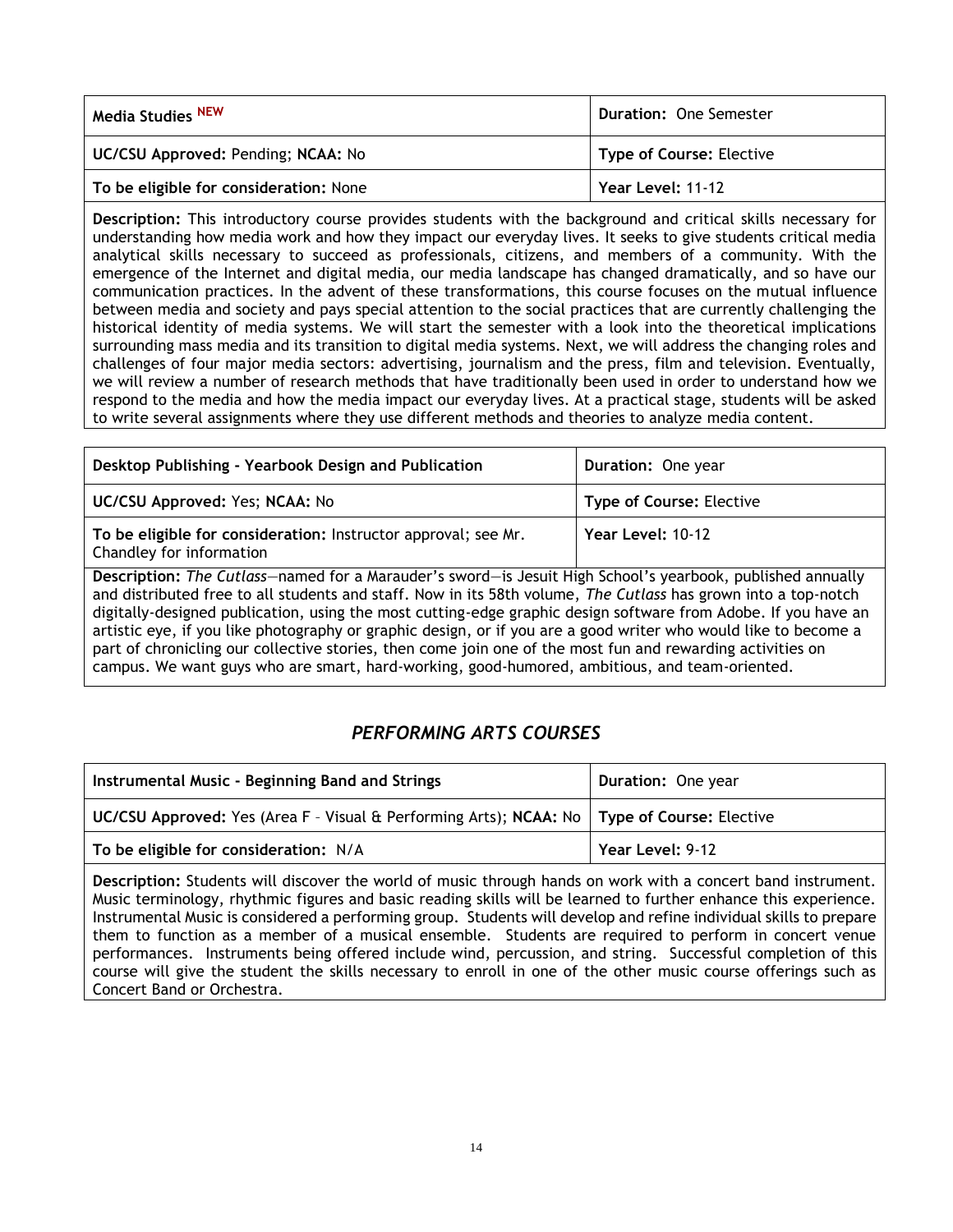| <b>Concert Band</b>                                                                                                                                                                                                                                                            | <b>Duration: One year</b> |
|--------------------------------------------------------------------------------------------------------------------------------------------------------------------------------------------------------------------------------------------------------------------------------|---------------------------|
| <b>UC/CSU Approved:</b> Yes (Area F - Visual & Performing Arts); NCAA: No   Type of Course: Elective                                                                                                                                                                           |                           |
| To be eligible for consideration: Successful completion of<br>Instrumental Music and/or permission of instructor. Prerequisite<br>requirements can be waived for incoming freshmen through<br>successful audition. Students must be concurrently enrolled in<br>Marauder Band. | Year Level: 9-12          |

**Description:** This one-year course is designed to explore the major musical styles of contemporary music of the 20th century. It is designed as both a performance class and an intermediate to advanced level instructional course for wind, percussion, and keyboard players. The class may include normal brass, woodwind, and percussion instruments or be limited to MIDI instruments only. Study will include, but not be limited to, listening, lecture, and actual public performance. During the year, students will develop and refine individual skills as well as developing as a musical ensemble.

| <b>Symphonic Band</b>                                                                                                                                                                                                                                                                                                           | <b>Duration: One year</b>       |
|---------------------------------------------------------------------------------------------------------------------------------------------------------------------------------------------------------------------------------------------------------------------------------------------------------------------------------|---------------------------------|
| UC/CSU Approved: Yes (Area F - Visual & Performing Arts); NCAA: No                                                                                                                                                                                                                                                              | Type of Course: Honors Elective |
| To be eligible for consideration: Successful completion of Concert<br>Band and/or permission of instructor. Students must audition for<br>placement in this course. Prerequisite requirements can be waived<br>for incoming freshmen through a successful audition. Students must<br>be concurrently enrolled in Marauder Band. | Year Level: 9-12                |

**Description:** This one-year course is designed to explore the major musical styles of western music from baroque times through contemporary music of the 20th century. It is designed as both a performance class and an advanced level instructional course for wind, percussion, and keyboard players. Study will include, but not be limited to, listening, lecture, and actual public performance. During the year, students will develop and refine individual skills as well as developing as a musical ensemble.

| Marauder Band                                                                                                          | Duration: One semester (Fall)   |
|------------------------------------------------------------------------------------------------------------------------|---------------------------------|
| UC/CSU Approved: No; NCAA: No                                                                                          | <b>Type of Course: Activity</b> |
| To be eligible for consideration: Concurrent enrollment in Concert<br>Band or Symphonic Band and Instructor Permission | Year Level: 9-12                |

**Description:** This course is open to all students. Previous experience on their instrument is required, but there is no audition. The Marauder Band is the core of our marching program. It takes place during afternoons on Wednesdays and Fridays and allows us to combine the Concert and Symphonic Bands on the field for marching practice after the school day. This allows for students to continue the study of their musicianship during the school day and focus on marching skills after school. Marauder Band is a co-curricular requirement for both Concert Band and Symphonic Band for the fall semester.

*NOTE: This course meets after school, not during the regular school day; it does not count toward the required six academic classes students need to take each semester.*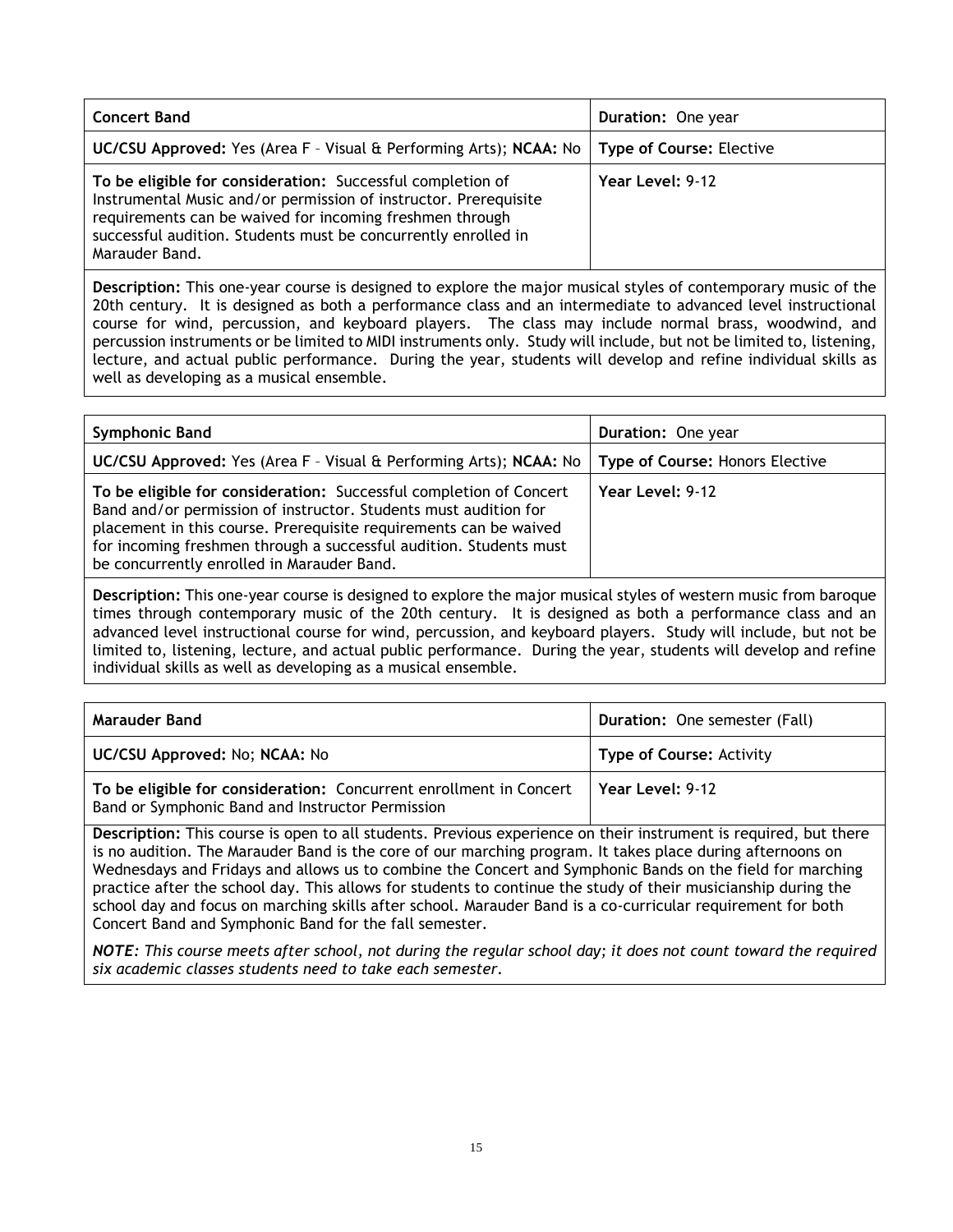| Orchestra                                                                                                                                                                                                      | <b>Duration: One year</b>       |
|----------------------------------------------------------------------------------------------------------------------------------------------------------------------------------------------------------------|---------------------------------|
| UC/CSU Approved: Yes (Area F - Visual & Performing Arts); NCAA: No                                                                                                                                             | <b>Type of Course: Elective</b> |
| To be eligible for consideration: Successful completion of Instrumental<br>Music and permission of instructor. Prerequisite requirements can be<br>waived for incoming freshmen through a successful audition. | Year Level: 9-12                |

**Description:** This one-year course is designed to explore the major musical styles of western music from baroque times through contemporary music of the 20th century. It is designed as both a performance class and an intermediate level instructional course for wind, percussion, and keyboard players. The class may include normal string, brass, woodwind, and percussion instruments or be limited to MIDI instruments only. Study will include, but not be limited to, listening, lecture, and actual public performance. During the year, students will develop and refine individual skills as well as developing as a musical ensemble.

| Orchestra (H)                                                                                                                                                                                                  | <b>Duration: One year</b>              |
|----------------------------------------------------------------------------------------------------------------------------------------------------------------------------------------------------------------|----------------------------------------|
| UC/CSU Approved: Yes (Area F - Visual & Performing Arts); NCAA: No                                                                                                                                             | <b>Type of Course: Honors Elective</b> |
| To be eligible for consideration: Successful completion of Instrumental<br>Music and permission of instructor. Prerequisite requirements can be<br>waived for incoming freshmen through a successful audition. | Year Level: 9-12                       |

**Description:** This one-year course is designed to explore the major musical styles of western music from baroque times through contemporary music of the 20th century. It is designed as both a performance class and an advanced level instructional course for wind, percussion, and keyboard players. The class may include normal string, brass, woodwind, and percussion instruments or be limited to MIDI instruments only. Study will include, but not be limited to, listening, lecture, and actual public performance. During the year, students will develop and refine individual skills as well as developing as a musical ensemble.

| Jazz Ensemble (H)                                                                                                                                                                                                                                                | <b>Duration: One year</b>              |
|------------------------------------------------------------------------------------------------------------------------------------------------------------------------------------------------------------------------------------------------------------------|----------------------------------------|
| UC/CSU Approved: Yes (Area F - Visual & Performing Arts); NCAA: No                                                                                                                                                                                               | <b>Type of Course: Honors Elective</b> |
| To be eligible for consideration: Successful completion of Concert<br>Band and permission of instructor. Students must audition for<br>placement in this course. Prerequisite requirements can be waived<br>for incoming freshmen through a successful audition. | Year Level: 9-12                       |

**Description:** This one-year course is designed to explore the major traditional and contemporary styles of jazz music of the 20th century through listening and performance. It is designed as both a performance class and the most advanced level instructional course for wind, percussion, and keyboard players.

*NOTE: This course meets during zero period, not during the regular school day; it does not count toward the required six academic classes students need to take each semester.*

| Choral Music (Men's Chorus)                                                                   | Duration: One year |
|-----------------------------------------------------------------------------------------------|--------------------|
| UC/CSU Approved: Yes (Area F - Visual & Performing Arts); NCAA: No   Type of Course: Elective |                    |
| To be eligible for consideration: N/A                                                         | Year Level: 9-12   |

**Description:** This one-year course is designed to provide the musical theory, application and appreciation necessary for the student to participate as a member in a vocal ensemble. This course is open to students with little or no prior training in music. Students will learn the correct use of the singing voice and the development of style in singing. Students are required to perform in multiple concert venues. Successful completion of this course will give the student the skills necessary to enroll in one of the more advanced vocal ensembles such as Concert Choir and Chamber Singers.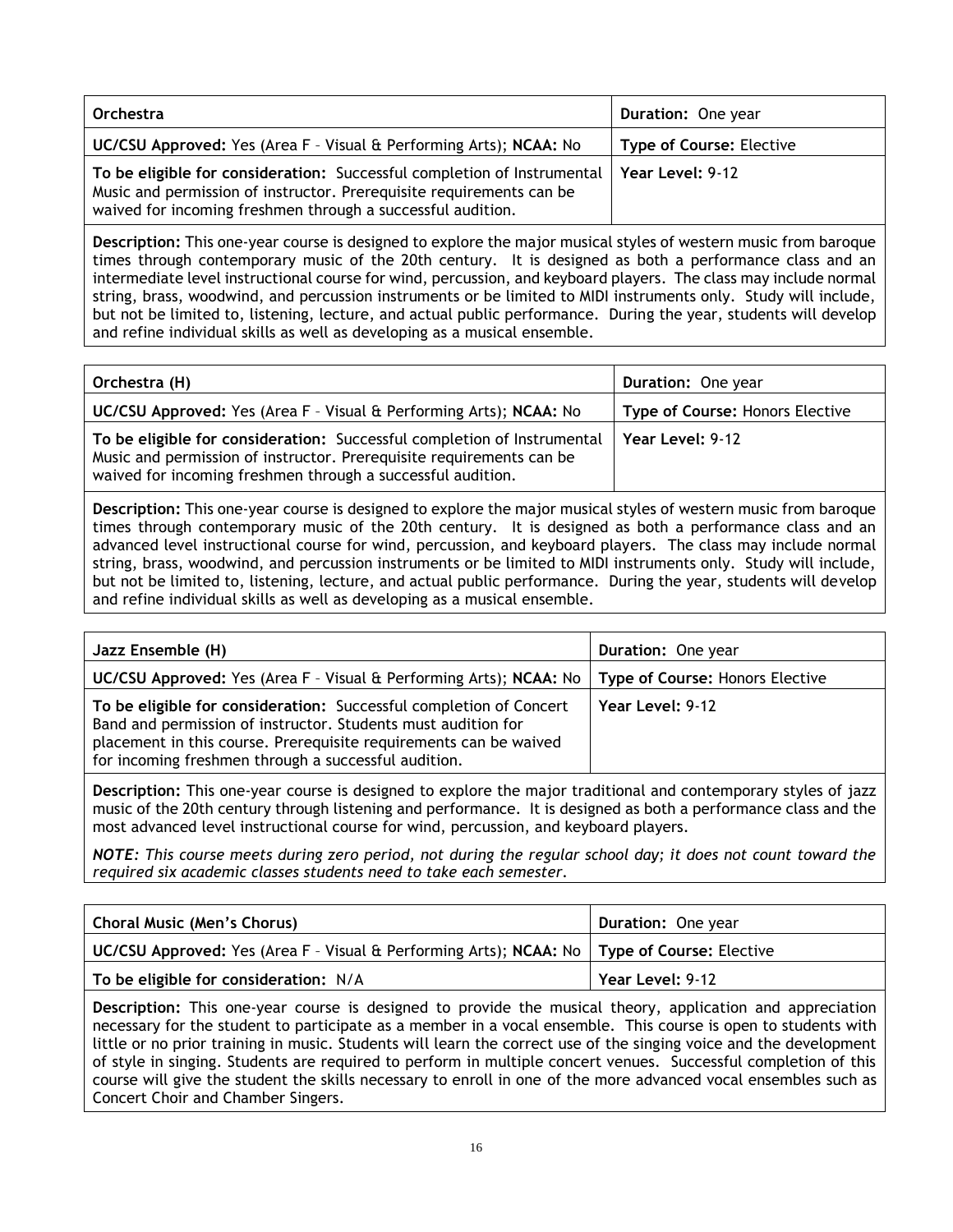| <b>Concert Choir</b>                                                                                                                                             | <b>Duration: One year</b>       |
|------------------------------------------------------------------------------------------------------------------------------------------------------------------|---------------------------------|
| UC/CSU Approved: Yes (Area F - Visual & Performing Arts); NCAA: No                                                                                               | <b>Type of Course: Elective</b> |
| To be eligible for consideration: Successful completion of Choral<br>Music with a B or better and permission of instructor. An audition<br>may also be required. | Year Level: 10-12               |

**Description:** This one-year course is designed to provide the musical theory, application and appreciation necessary for the student to participate in a vocal ensemble. This course is open to students with basic training in vocal music. Students will learn and further refine the correct use of the singing voice and the development of style in singing. Students are required to perform in multiple concert venues. Successful completion of this course will give the student the skills necessary to enroll in one of the other choral music course offerings such as Chamber Singers or Liturgy Workshop.

| <b>Chamber Choir (H)</b>                                                                                                                                    | <b>Duration: One year</b> |
|-------------------------------------------------------------------------------------------------------------------------------------------------------------|---------------------------|
| UC/CSU Approved: Yes (Area F - Visual & Performing Arts); NCAA: No   Type of Course: Honors Elective                                                        |                           |
| To be eligible for consideration: Audition, application, successful<br>completion of Choral Music and Concert Choir recommended or<br>instructor permission | Year Level: 10-12         |

**Description:** The Chamber Singers Ensemble is Jesuit High School's honors performance choir. The course is geared towards qualified students who wish to achieve the highest levels of performance through a comprehensive, systematic, and intensive study of the art of solo and ensemble singing. Students will be expected to learn important choral works from the Western classical canon, exercise critical analytical skills, explore histories of repertoire, cultivate and maintain a professional work ethic, and synthesize information through extensive written assignments, exams, and a major concert performance. Students will learn how to apply acquired knowledge of music theory and singing technique in order to achieve the optimal levels of performance. Successful completion of this year-long course will earn them UC-approved honors credit. Admission is contingent upon a successful vocal audition, a GPA of at least 3.0, an English grade of B or better, and a solid character recommendation. Prerequisites: successful completion of beginning and intermediate choir (Choral Music & Concert Chorus) or its equivalent, or permission from the instructor.

*NOTE: This course meets after school, not during the regular school day; it does not count toward the required six academic classes students need to take each semester.*

| <b>AP Music Theory</b>                                                                                                                                                                      | <b>Duration: One year</b> |
|---------------------------------------------------------------------------------------------------------------------------------------------------------------------------------------------|---------------------------|
| UC/CSU Approved: Yes (Area F - Visual & Performing Arts); NCAA: No   Type of Course: Elective                                                                                               |                           |
| To be eligible for consideration: Students must have a<br>recommendation from their current music teacher and receive<br>instructor approval for this course. See Ms. Heine with questions. | Year Level: 10-12         |

**Description:** This one-year course is designed to develop a student's ability to recognize, understand, and describe the basic materials and processes of music that are heard or presented in a score. The course will seek to instill mastery of the rudiments and terminology of music, including notation; intervals; scales and keys; chords; metric organization and rhythmic patterns. Students will listen to a wide variety of music, including not only music from standard Western tonal repertoire, but also contemporary, jazz, and popular music, and the music of non-western cultures.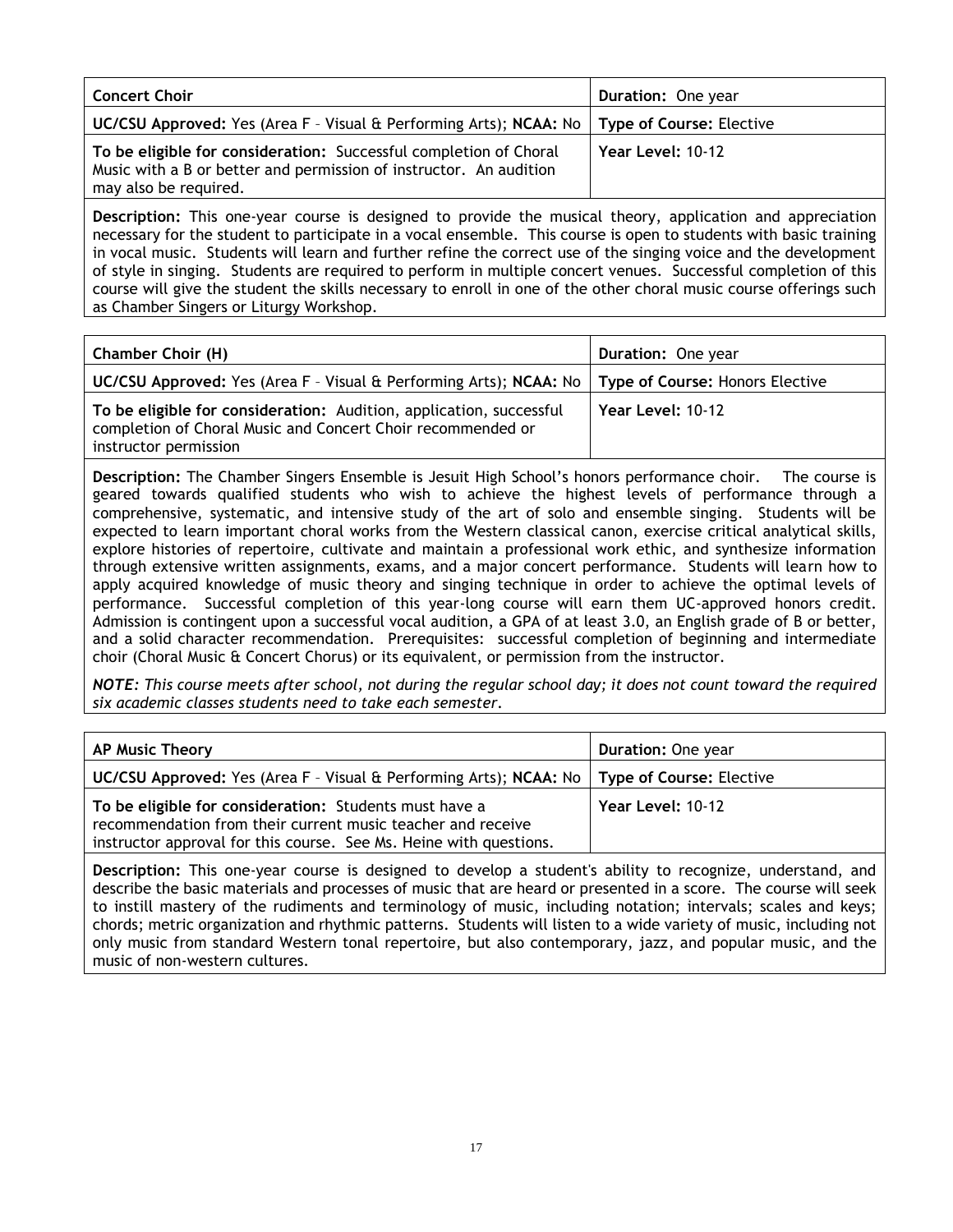## **ENGLISH DEPARTMENT**

Jesuit High School requires eight semesters of English for graduation. The goals of the department are twofold. The primary focus is to assist the students in developing an increasing control, power, and purpose over their written work. Students will learn to respond to a variety of writing "occasions" in clear and precise prose which exhibits an individual voice and focus. The second goal is to expose students to a body of accumulated literature and various displays of humanity therein. The goal is to experience literature of lasting human value which ultimately leads to a conclusion that humanity is of inestimable worth, that we live in a universe which is constantly unfolding and revealing itself to us, and that we are called in all instances to be human and merciful and just.

**English 1XL** placement is determined by previous grades in middle school/junior high, the HSPT scores, and score on the Jesuit English 1XL challenge test.

**English 2H, AP English 3, and AP English 4** courses in the English Department have specific requirements. To be eligible for consideration, students in XL, honors, and AP courses must have at least a B+ for the Fall Semester grade. Students in regular English courses must have a Fall Semester grade of at least an A- to be eligible for consideration. Placement may also be determined by recommendation from current teacher(s). **Any significant drop off in academic performance during the second semester may endanger your placements in XL, honors or AP courses**.

| English 1                                          | <b>Duration: One Year</b>          |
|----------------------------------------------------|------------------------------------|
| UC/CSU Approved: Yes (Area B - English); NCAA: Yes | <b>Type of Course: Core Course</b> |
| To be eligible for consideration: N/A              | Year Level: 9                      |

**Description:** The freshman English course is an introduction to the study of language and literature. Specifically, the course is founded on the reading, discussion, and composition of texts to better inform students' understanding and ownership of our common language. The overarching goal of the freshman course is to instill a confidence with and affinity for English through varied writing and reading experiences. Students will read essays, articles, short stories, novels, poems, and a Shakespeare play. Students will write in expository, argumentative, and narrative modes, for various purposes, and with specific guidance and instruction in developing skills needed throughout the writing process.

| English 1XL                                                                                                                                                                          | <b>Duration: One Year</b>               |
|--------------------------------------------------------------------------------------------------------------------------------------------------------------------------------------|-----------------------------------------|
| UC/CSU Approved: Yes (Area B - English); NCAA: Yes                                                                                                                                   | Type of Course: Accelerated Core Course |
| To be eligible for consideration: English Language Arts grades for<br>7th/8th grades, HSPT scores for Language, Reading and<br>Vocabulary, and results of the English Challenge Test | Year Level: 9                           |

**Description:** This course is an accelerated version of the normal freshman English curriculum; students will follow the normal course but in greater detail, greater quantity, and with greater rigor. This course requires a high level of student involvement and accountability in reading, writing, and classroom participation. Placement into English 1XL will be determined by previous grades in middle school/ junior high, HSPT scores, and score on Jesuit's English Challenge Test.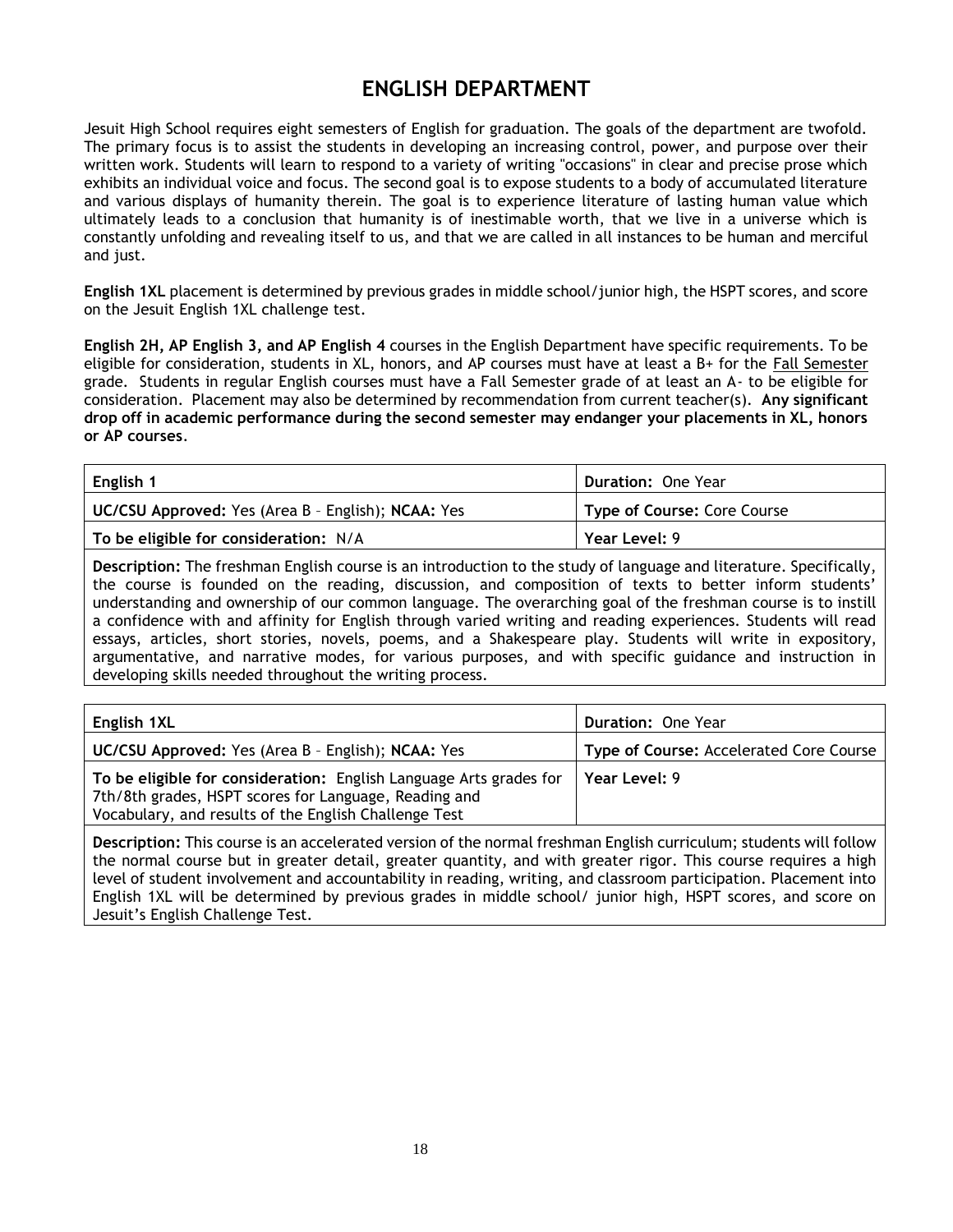| English 2                                                                            | <b>Duration: One Year</b>   |
|--------------------------------------------------------------------------------------|-----------------------------|
| UC/CSU Approved: Yes (Area B - English); NCAA: Yes                                   | Type of Course: Core Course |
| To be eligible for consideration: Successful completion of English<br>1, English 1XL | Year Level: 10              |
|                                                                                      |                             |

**Description:** The sophomore English course reinforces the course of study begun in the freshman year by exploring more complex texts and developing more advanced language awareness and skills. Students will once again read essays, articles, short stories, novels, poems, and plays, learning to analyze them from literary and rhetorical perspectives. Students will also write increasingly more complex expository, argumentative, and narrative essays, both in response to their reading and in exploration of other topics.

| English 2 Honors UPDATED                                                                                                                                                                                                                                                                                                   | <b>Duration: One Year</b>          |
|----------------------------------------------------------------------------------------------------------------------------------------------------------------------------------------------------------------------------------------------------------------------------------------------------------------------------|------------------------------------|
| <b>UC/CSU Approved:</b> Yes (Area B - English); <b>NCAA:</b> Yes                                                                                                                                                                                                                                                           | Type of Course: Honors Core Course |
| To be eligible for consideration: To be eligible for consideration,<br>students in English 1 XL must have at least a B+ for the Fall<br>Semester grade. Students in regular English 1 must have a Fall<br>Semester grade of at least an A-. Placement may also be<br>determined by recommendation from current teacher(s). | Year Level: 10                     |

**Description:** This course is an accelerated version of the normal sophomore English curriculum; students will follow the course of study for sophomore year but in greater detail, greater quantity, and with greater rigor. Students will broaden their understanding and appreciation of increasingly more complex forms of literature and writing in a variety of genres and with a variety of themes. This course requires a high level of student involvement and accountability in supporting opinions and views.

*NOTE: This course is a revision of English 2XL from prior years; it replaces 2XL, and students who take it will be eligible for UC honors credit.*

| <b>English 3: American Literature/Composition</b>                                            | Duration: One Year          |
|----------------------------------------------------------------------------------------------|-----------------------------|
| UC/CSU Approved: Yes (Area B - English); NCAA: Yes                                           | Type of Course: Core Course |
| To be eligible for consideration: Successful completion of English<br>2 or English 2 Honors. | Year Level: 11              |

**Description:** In our country's relatively short history, many voices have contributed to an expansive dialogue about what it means to be an American, trying to capture the essence of the American experience. In the junior English course, students will read, analyze, and synthesize essays, poems, short stories, plays, novels, and other texts with the goal of arriving at complex, deep understandings of our country's identity through its literature. Students will develop their skills as writers by writing in varied contexts and for varied purposes; narrative, expository, and argumentative writing will again be the main modes of discourse, but students will learn to mix and match modes of development to suit their purpose. The specific focus on American literature is also intended to support and complement students' study of American history in their junior-year social science course.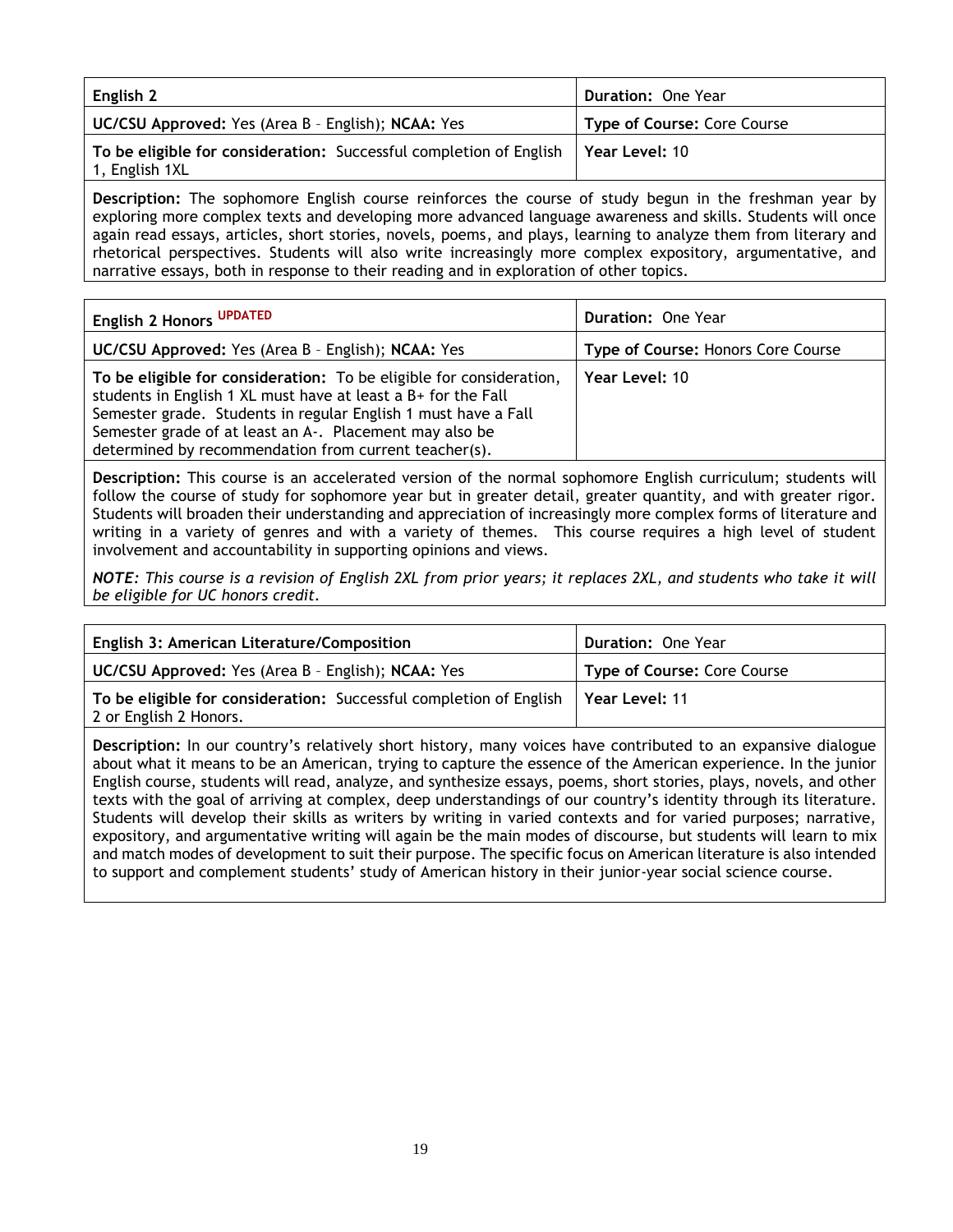| AP English 3: Language and Composition                                                                                                                                                                                                                                                       | <b>Duration: One Year</b>          |
|----------------------------------------------------------------------------------------------------------------------------------------------------------------------------------------------------------------------------------------------------------------------------------------------|------------------------------------|
| UC/CSU Approved: Yes (Area B - English); NCAA: Yes                                                                                                                                                                                                                                           | Type of Course: Honors Core Course |
| To be eligible for consideration: Students in English 2 Honors<br>must have at least a B+ for the Fall Semester grade. Students in<br>regular English 2 must have a Fall Semester grade of at least an A-.<br>Placement may also be determined by recommendation from<br>current teacher(s). | Year Level: 11                     |

**Description:** The Advanced Placement course in English Language and Composition aims to provide students a series of learning experiences that parallel an introductory composition course offered at most colleges and universities. This means that, unlike most other high school English courses, the primary focus is on reading and writing nonfiction pieces in and for various contexts. By the end of the course, students will have written numerous fully processed essays in various modes and for various purposes, not merely a series of literary analysis papers. The expectation is that students bring all they have to bear on a given reading or writing task, showing evidence of "a mind at work" and a willingness to not just meet requirements but soar above them. **As the culminating experience for this course, students are expected to take the Advanced Placement exam in English Language and Composition in May; a passing score on this exam may earn the student college credit.**

| AP English 4: Literature and Composition                                                                                                                                                                                                                                                | <b>Duration: One Year</b>          |
|-----------------------------------------------------------------------------------------------------------------------------------------------------------------------------------------------------------------------------------------------------------------------------------------|------------------------------------|
| UC/CSU Approved: Yes (Area B - English); NCAA: Yes                                                                                                                                                                                                                                      | Type of Course: Honors Core Course |
| To be eligible for consideration: Students in English 3AP must<br>have at least a B+ for the Fall Semester grade. Students in regular<br>English 3 must have a Fall Semester grade of at least an A-.<br>Placement may also be determined by recommendation from<br>current teacher(s). | Year Level: 12                     |

**Description:** The Advanced Placement course in English Literature and Composition aims to provide students a series of learning experiences that parallel an introductory English literature course offered at most colleges and universities. By the end of the course, students will have read broadly from a selection of poems, short stories, novels, and plays from writers representing a diversity of eras and perspectives. The focus of students' reading will be on form, content, and meaning. Students will also work to hone the skill of writing for the literature classroom, especially analytical writing that stems from close reading. The expectation is that students taking this course are engaged, inquisitive readers who can make connections and support interpretive claims with evidence. **As the culminating experience for this course, students are expected to take the Advanced Placement exam in English Literature and Composition in May; a passing score on this exam may earn the student college credit.**

| English 4: The Hero's Journey in Myth, Literature & Film                                                              | <b>Duration: One Semester</b>   |
|-----------------------------------------------------------------------------------------------------------------------|---------------------------------|
| UC/CSU Approved: Yes (Area B - English); NCAA: Yes                                                                    | <b>Type of Course: Elective</b> |
| To be eligible for consideration: Successful completion of English<br>3: American Lit and Comp or AP English Language | Year Level: 12                  |

**Description:** Prometheus ... Dr. Frankenstein ... Hamlet ... Batman ... Icarus ... Luke Skywalker ... Ebeneezer Scrooge ... Dante ... Fox Mulder ... Odysseus ... Indiana Jones ... Leander ... Gilgamesh ... Truman Burbank… This senior English elective traces the evolution of Heroes as they progress from the earliest mythic stories of ancient civilizations to their modern-day counterparts in literature and film. Using a wide variety of excerpts as examples, we will apply the principles of archetypal criticism to each work as we discuss the path of the hero, the anti-hero, his shadow, and his feminine counterpart, all the while connecting their stories to our own stories of initiation, growth, quest, challenge and victory.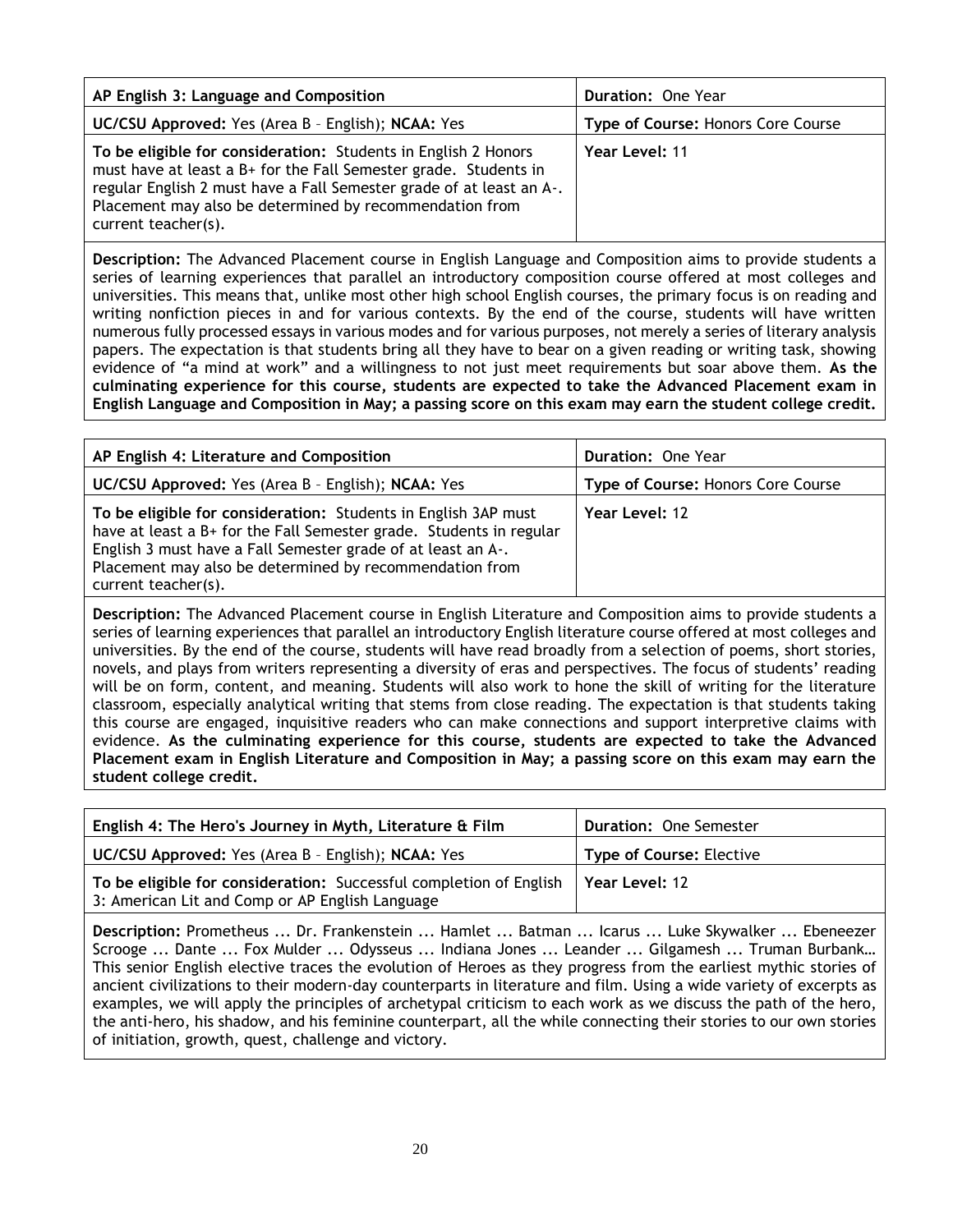| <b>English 4: The Short Story</b>                                                                                     | <b>Duration: One Semester</b>   |
|-----------------------------------------------------------------------------------------------------------------------|---------------------------------|
| UC/CSU Approved: Yes (Area B - English); NCAA: Yes                                                                    | <b>Type of Course: Elective</b> |
| To be eligible for consideration: Successful completion of English<br>3: American Lit and Comp or AP English Language | Year Level: 12                  |

**Description:** This course will focus on the strategies and tools used to create short fiction. As a process of writing their own short stories, students will read and analyze fiction. Students will also explore the different elements and genres of the short story as a way to find their own style and voice. While the reading and studying of the writers is a valuable aspect of the course, the final outcome is for each student to have a polished draft of an original work. Thus, the course will, at times, be conducted as a workshop where collaboration is required. The only requirements for this course are creativity and a love for reading and writing.

| English 4: Psychological Realism (Aesthetic Horror)                                                                   | <b>Duration: One Semester</b>   |
|-----------------------------------------------------------------------------------------------------------------------|---------------------------------|
| UC/CSU Approved: Yes (Area B - English); NCAA: Yes                                                                    | <b>Type of Course: Elective</b> |
| To be eligible for consideration: Successful completion of English<br>3: American Lit and Comp or AP English Language | Year Level: 12                  |

**Description:** Most of us enjoy a good scare—under the right circumstances. This course examines the genre of aesthetic horror to understand how, when, why, and under what circumstances we willingly subject ourselves to terrifying, horrific, and repulsive stories. By studying the works of writers such as Edgar Allan Poe, H. P. Lovecraft, Stephen King, Shirley Jackson, William Peter Blatty, Margaret Atwood, and Peter Straub, the films of directors like James Whale, John Carpenter, Wes Craven, and James Wan, and oral performances such as those produced by Dark Adventure Radio Theatre, we will identify what is horrifying for particular cultures at particular time periods in order to understand the personal appeal and social value of aesthetic horror.

| <b>English 4: Detective Fiction</b>                                                                                   | <b>Duration: One Semester</b>   |
|-----------------------------------------------------------------------------------------------------------------------|---------------------------------|
| UC/CSU Approved: Yes (Area B - English); NCAA: Yes                                                                    | <b>Type of Course: Elective</b> |
| To be eligible for consideration: Successful completion of English<br>3: American Lit and Comp or AP English Language | Year Level: 12                  |

**Description:** Most everyone loves a good mystery. A good riddle. A tough case. A head-scratcher. A "potboiler." What is it about this genre that has captivated readers for hundreds of years, creating generation after generation of loyal fans, amateur sleuths and arm-chair detectives? Find out on a one-semester journey through case-files, short stories, novels and films, and meet the world's greatest detectives as they solve their greatest cases. Sharpen your observing eye, match wits with master criminals, and try to solve the seemingly unsolvable!

| <b>English 4: Poetry</b>                                                                                              | <b>Duration: One Semester</b>   |
|-----------------------------------------------------------------------------------------------------------------------|---------------------------------|
| UC/CSU Approved: Yes (Area B - English); NCAA: Yes                                                                    | <b>Type of Course: Elective</b> |
| To be eligible for consideration: Successful completion of English<br>3: American Lit and Comp or AP English Language | Year Level: 12                  |

**Description:** This course provides an intensive introduction to the theory, criticism, composition, and performance of poetry. Students will read, listen to, analyze, write, and recite poetry in both the narrative and lyrical modes. Students will become familiar with a variety of poetic forms, including the ballad, ode, sestina, and sonnet, as well as examples of free verse. Students need not have prior experience or special aptitude, just a willingness to develop an understanding and appreciation of poetry.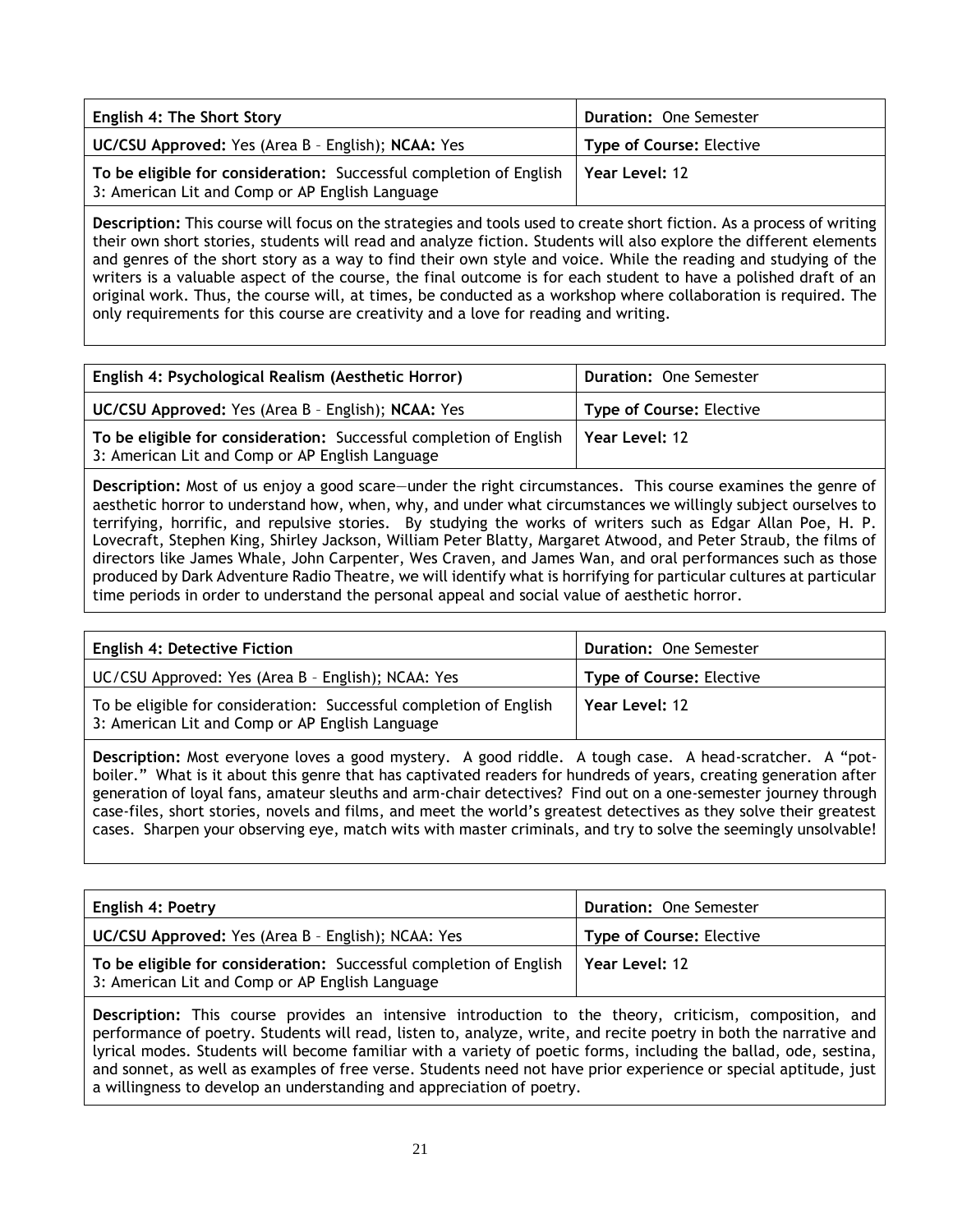| <b>English 4: Classical Myth</b>                                                                                      | <b>Duration: One Semester</b>   |
|-----------------------------------------------------------------------------------------------------------------------|---------------------------------|
| <b>UC/CSU Approved:</b> Yes (Area B - English); NCAA: Yes                                                             | <b>Type of Course: Elective</b> |
| To be eligible for consideration: Successful completion of English<br>3: American Lit and Comp or AP English Language | Year Level: 12                  |

<span id="page-21-0"></span>**Description:** Tales of gods, heroes, and monsters from Greek Mythology are those which we have all loved from our youth. This one-semester senior elective English course will focus on the mythology of the Olympian gods and their interaction with humans, in heroic sagas and quests (Hercules, Jason, Trojan War, Odysseus), and in the famous figures within the ancient families (Atreus, Oedipus). How mythology has manifested itself in ancient drama, in our everyday language, and in European art will form key components of the course. Special topics include the development of ancient drama, the nature of sacrifice for ancient peoples, and an individualized research project. Roman mythology and an introduction to Norse mythology will also be covered.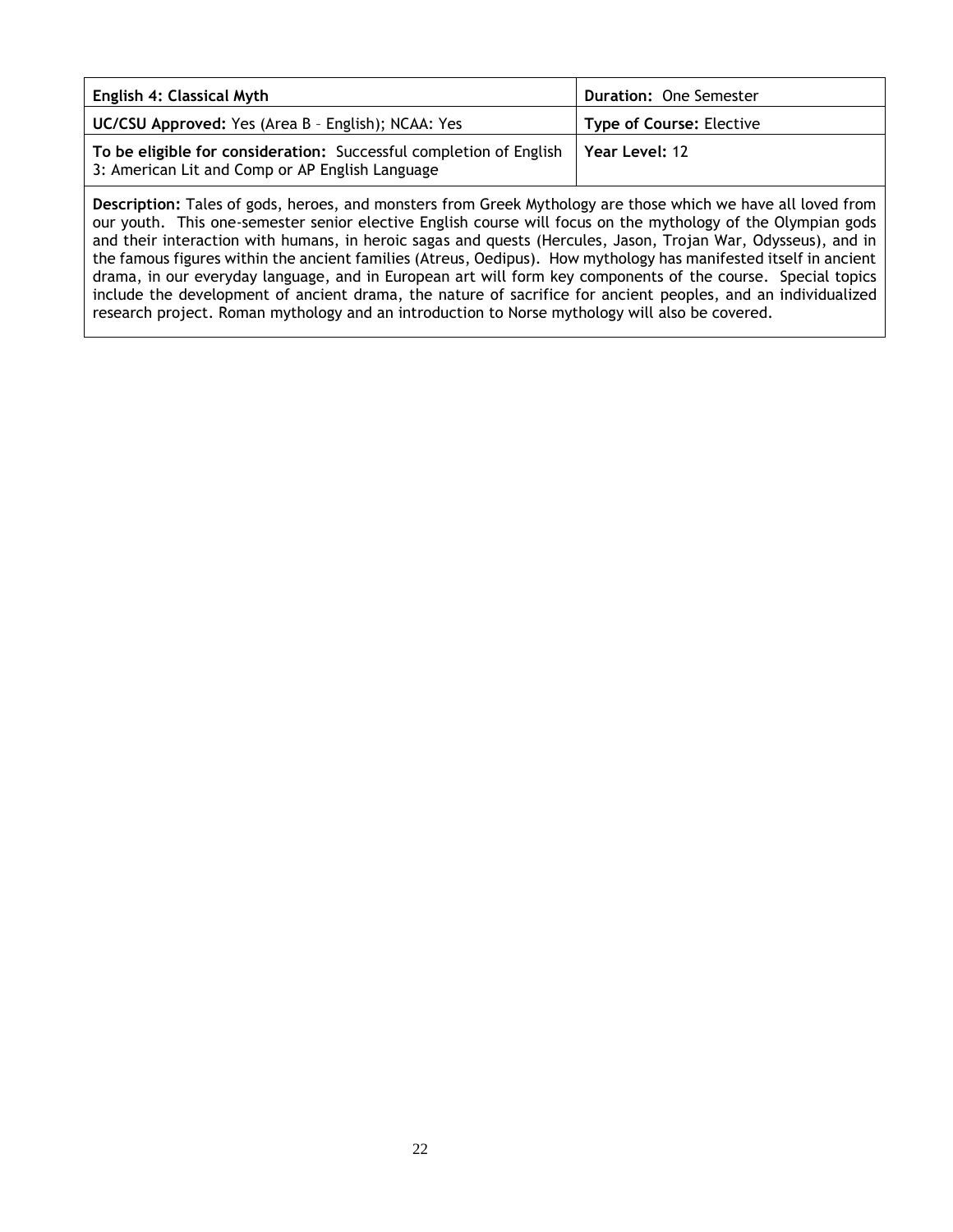## **WORLD LANGUAGES DEPARTMENT**

The World Languages Department offers three world languages, French, Spanish, and classical Latin. Three years of one language, or two years each of two languages, are required for graduation. Four years are offered and encouraged in all languages**. Note: The criterion for enrollment in all levels other than level 1 is listed below.**  Please check with your current instructor if you have any questions. **Any significant drop off in academic performance during the second semester may endanger your placements in XL, honors or AP courses.**

| Latin 1                                         | Duration: One Year                 |
|-------------------------------------------------|------------------------------------|
| UC/CSU Approved: Yes (Area E - LOTE); NCAA: Yes | <b>Type of Course: Core Course</b> |
| To be eligible for consideration: N/A           | Year Level: 9                      |

**Description:** Latin 1 is a beginning course, designed to teach the student the introductory elements of the Latin language so that he can read simple Latin sentences within connected passages with understanding and enjoyment. This course will be engaged in a close study of Latin grammar, syntax, and vocabulary. By the end of the course, students will be expected to have a recognition vocabulary of 250 Latin words without prompting. Students will also be occupied with a careful analysis of the Latin linguistic influence on the English language. Beyond their language studies, students will be learning about Roman family life and the early history of Rome in written/oral reports or in portfolio assignments.

| <b>Latin 2</b>                                                                                                    | <b>Duration: One Year</b>          |
|-------------------------------------------------------------------------------------------------------------------|------------------------------------|
| UC/CSU Approved: Yes (Area E - LOTE); NCAA: Yes                                                                   | <b>Type of Course: Core Course</b> |
| To be eligible for consideration: Successful completion of Latin 1<br>with a grade of C- or better both semesters | Year Level: 10                     |

**Description:** Latin 2 is an intermediate course, designed to expose the student to the more advanced elements of the Latin language so that he can read compound and complex Latin sentences within connected passages with understanding and enjoyment. This course will be engaged in a close study of Latin grammar, syntax, and vocabulary. By the end of the course, students will be expected to have a recognition vocabulary of 500 Latin words without prompting. Students will also be occupied with a careful analysis of the Latin linguistic influence on the English language. Beyond their language studies, students will be learning about Roman society and the Roman Empire in written/oral reports or in portfolio assignments.

| <b>Latin 3 Honors</b>                                                                                                              | <b>Duration: One Year</b>          |
|------------------------------------------------------------------------------------------------------------------------------------|------------------------------------|
| <b>UC/CSU Approved:</b> Yes (Area E - LOTE); NCAA: Yes                                                                             | Type of Course: Honors Core Course |
| To be eligible for consideration: Successful completion of Latin 2   Year Level: 11<br>with a grade of C- or better both semesters |                                    |

**Description:** Latin 3 Honors is an advanced course, designed to expose the student to the advanced elements of the Latin language so that he can gain proficiency in translating the most common types of advanced Latin sentences. This course will be engaged in a close study of Latin grammar, syntax, and vocabulary. By the end of the course, students will be expected to have a recognition vocabulary of 750 Latin words without prompting. Students will also be occupied with a careful analysis of the Latin linguistic influence on the English language. Students will be reading authentic Latin and will be exploring the different genres of Latin literature. They will also learn to scan and to read Latin poetry in meter and they begin to study the figures of speech in Latin literature. Students will meet such authors as Cicero, Caesar, Vergil, Catullus, and Ovid. Beyond their language studies, students will be learning about selected topics in Roman culture in written or oral reports.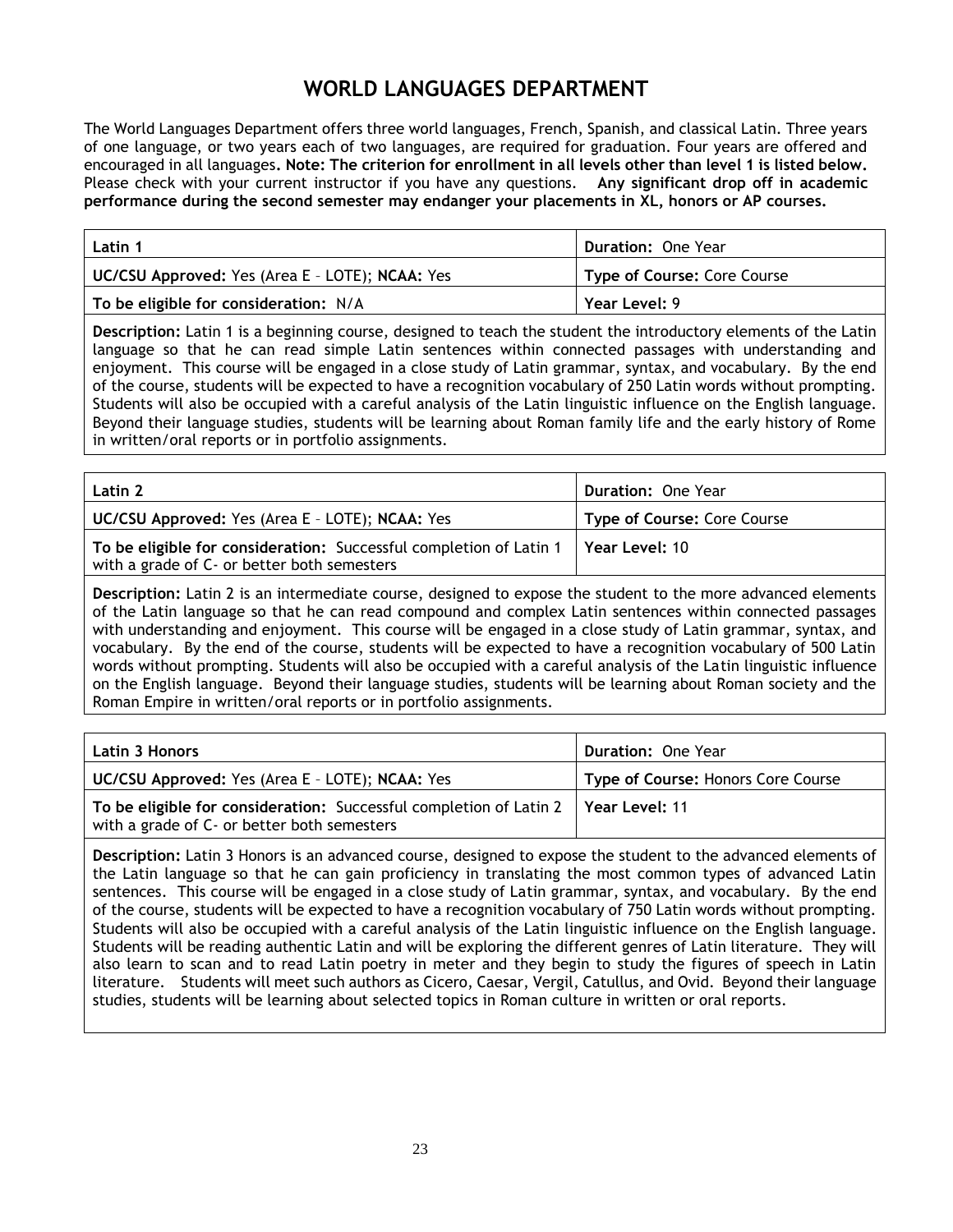| AP Latin 4                                                                                                         | <b>Duration: One Year</b>       |
|--------------------------------------------------------------------------------------------------------------------|---------------------------------|
| UC/CSU Approved: Yes (Area E - LOTE); NCAA: Yes                                                                    | Type of Course: Honors Elective |
| To be eligible for consideration: Successful completion of Latin<br>3H with a grade of B- or better both semesters | Year Level: 12                  |

**Description:** AP Latin 4 prepares the student for the Advanced Placement Examination in Latin in the spring of his senior year. This is a selections course in Vergil's *Aeneid* and Caesar's *Gallic Wars*. Students will be undertaking a college-level course of study and, upon its successful completion, will enter college with a significant grounding and substantial ability in Latin. Instruction in this course is designed to help students accomplish several core objectives, in addition to acquiring proficiency in advanced Latin grammar. Each student's skills in composing both the long and the short essay will be developed. By the end of the course, students will be expected to have a recognition vocabulary of 1000+ Latin words without prompting. Students will become familiar with the meter (Vergil only), stylistic devices, and figures of speech employed by both authors. A thorough examination of the historical, social, cultural and political backdrop for each author's work will be covered. Students will be investigating such global themes as Literary Genre and Style, Roman Values, War and Empire, and Views of Leadership in order to obtain an in-depth perspective on ancient Roman culture and traditions. Students will also be working toward achieving facility in Latin sight translation, both poetry and prose.

| French 1                                        | <b>Duration: One Year</b>   |
|-------------------------------------------------|-----------------------------|
| UC/CSU Approved: Yes (Area E - LOTE); NCAA: Yes | Type of Course: Core Course |
| To be eligible for consideration: N/A           | Year Level: 9               |
|                                                 |                             |

**Description:** The course introduces the basic grammatical structures of the French language and develops listening, speaking, reading and writing skills, as students learn vocabulary pertaining to simple, selected topics of discussion. An introduction to the culture of France and other French-speaking countries is an integral part of the program.

| French 2                                                                                                           | <b>Duration: One Year</b>   |
|--------------------------------------------------------------------------------------------------------------------|-----------------------------|
| UC/CSU Approved: Yes (Area E - LOTE); NCAA: Yes                                                                    | Type of Course: Core Course |
| To be eligible for consideration: Successful completion of French<br>1 with a grade of C- or better both semesters | Year Level: 10              |

**Description:** The course is designed to continue the mastery of basic linguistic structures and further develop and strengthen the communication skills in French. Grammar, vocabulary, pronunciation and cultural information are organized around this purpose. Speaking, listening, reading and writing skills will be developed through greater usage of the target language; films, audio, music and online resources are utilized to enhance acquisition.

| French 3                                                                                                           | <b>Duration: One Year</b>          |
|--------------------------------------------------------------------------------------------------------------------|------------------------------------|
| UC/CSU Approved: Yes (Area E - LOTE); NCAA: Yes                                                                    | <b>Type of Course: Core Course</b> |
| To be eligible for consideration: Successful completion of French<br>2 with a grade of C- or better both semesters | l Year Level: 11                   |
|                                                                                                                    |                                    |

**Description:** This course is designed to continue to reinforce and expand the student's fluency (speaking, writing, reading, and listening) in French. After a comprehensive review of and using the knowledge acquired during the first two years, the students will continue to study culture of the Francophone world and more complex grammar structures.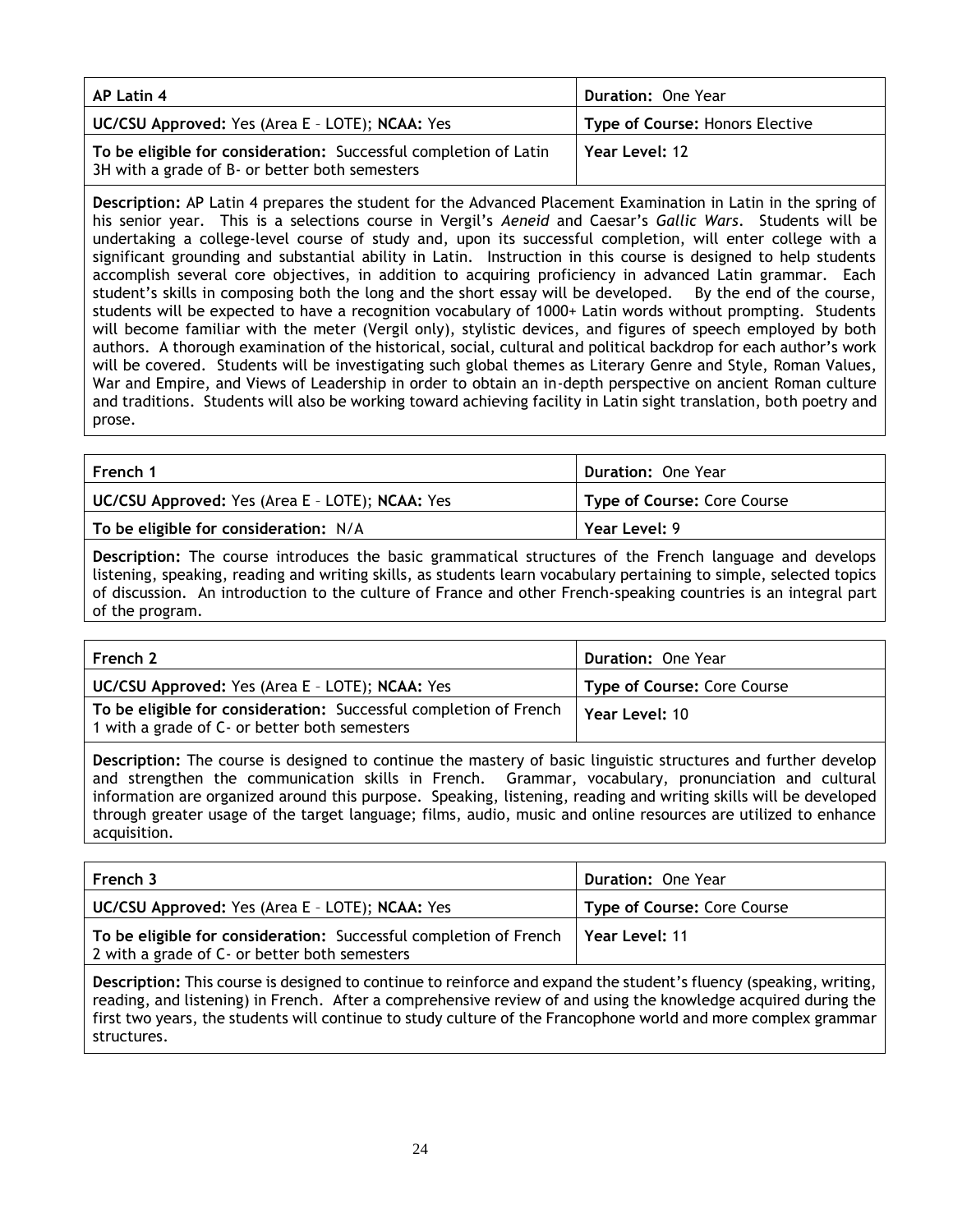| <b>French 3 Honors</b>                                                                                                                           | <b>Duration: One Year</b>          |
|--------------------------------------------------------------------------------------------------------------------------------------------------|------------------------------------|
| <b>UC/CSU Approved:</b> Yes (Area E - LOTE); NCAA: Yes                                                                                           | Type of Course: Honors Core Course |
| To be eligible for consideration: Successful completion of French<br>2 with a grade of B+ or better both semesters AND teacher<br>recommendation | Year Level: 11                     |

**Description:** This course is designed to deepen the four communication skills in French as well as prepare students for French 4 AP. The course will help the students, via the three modes of communication (interpretative, interpersonal, and presentational), to strengthen: a) Practical speaking skills; b) Listening skills (understand more complicated exchanges such as newscasts, advertising); c) Reading skills (including reading a short novel in French); d) Writing skills. Students will continue to expand their knowledge of the many cultures of the Francophone world.

| French 4                                                                                                                            | <b>Duration: One Year</b>       |
|-------------------------------------------------------------------------------------------------------------------------------------|---------------------------------|
| <b>UC/CSU Approved:</b> Yes (Area E - LOTE); NCAA: Yes                                                                              | <b>Type of Course: Elective</b> |
| To be eligible for consideration: Successful completion of French<br>3 with a B- or better both semesters or French 3 honors with a | <b>Year Level: 11, 12</b>       |
| grade of C- or better both semesters                                                                                                |                                 |

**Description:** French 4 will emphasize and expand communicative proficiency (oral and written); solidify the foundational structures and thematic vocabulary acquired the previous three years; develop a deeper awareness of the francophone world and its products and practices; introduce more advanced language structures; enrich vocabulary. Students will improve oral proficiency through daily, thematic conversational practice as well as their presentational skills.

| AP French 4: French Language and Culture                                                                               | <b>Duration: One Year</b>       |
|------------------------------------------------------------------------------------------------------------------------|---------------------------------|
| UC/CSU Approved: Yes Area E - LOTE); NCAA: Yes                                                                         | Type of Course: Honors Elective |
| To be eligible for consideration: Successful completion of French<br>3H with a B+ or better both semesters AND teacher | Year Level: 12                  |
| recommendation                                                                                                         |                                 |

**Description:** The French 4 AP course is designed for those who have chosen to develop their proficiency in French. The course emphasizes the use of language for active communication and has the following objectives: a) the ability to understand spoken French in various conversational situations; b) development of a French vocabulary sufficient for reading newspaper and magazine articles, literary texts and other non- technical writings without dependence on a dictionary; c) ability to express oneself in French both in speech and in writing accurately and resourcefully with reasonable fluency; d) deepen knowledge and appreciation of the francophone world. The course content reflects intellectual interests shared by the students and teacher (arts, current events, literature and sports). This course prepares students to take the AP French Language Exam.

| Spanish 1                                       | <b>Duration: One Year</b>   |
|-------------------------------------------------|-----------------------------|
| UC/CSU Approved: Yes (Area E - LOTE); NCAA: Yes | Type of Course: Core Course |
| To be eligible for consideration: N/A           | Year Level: 9, 10           |

**Description:** The course is designed to introduce and lay the foundation of the Spanish language and the Hispanic world. These objectives are accomplished through a variety of activities: cooperative learning drills, oral and written assignments; and reading and listening comprehension exercises.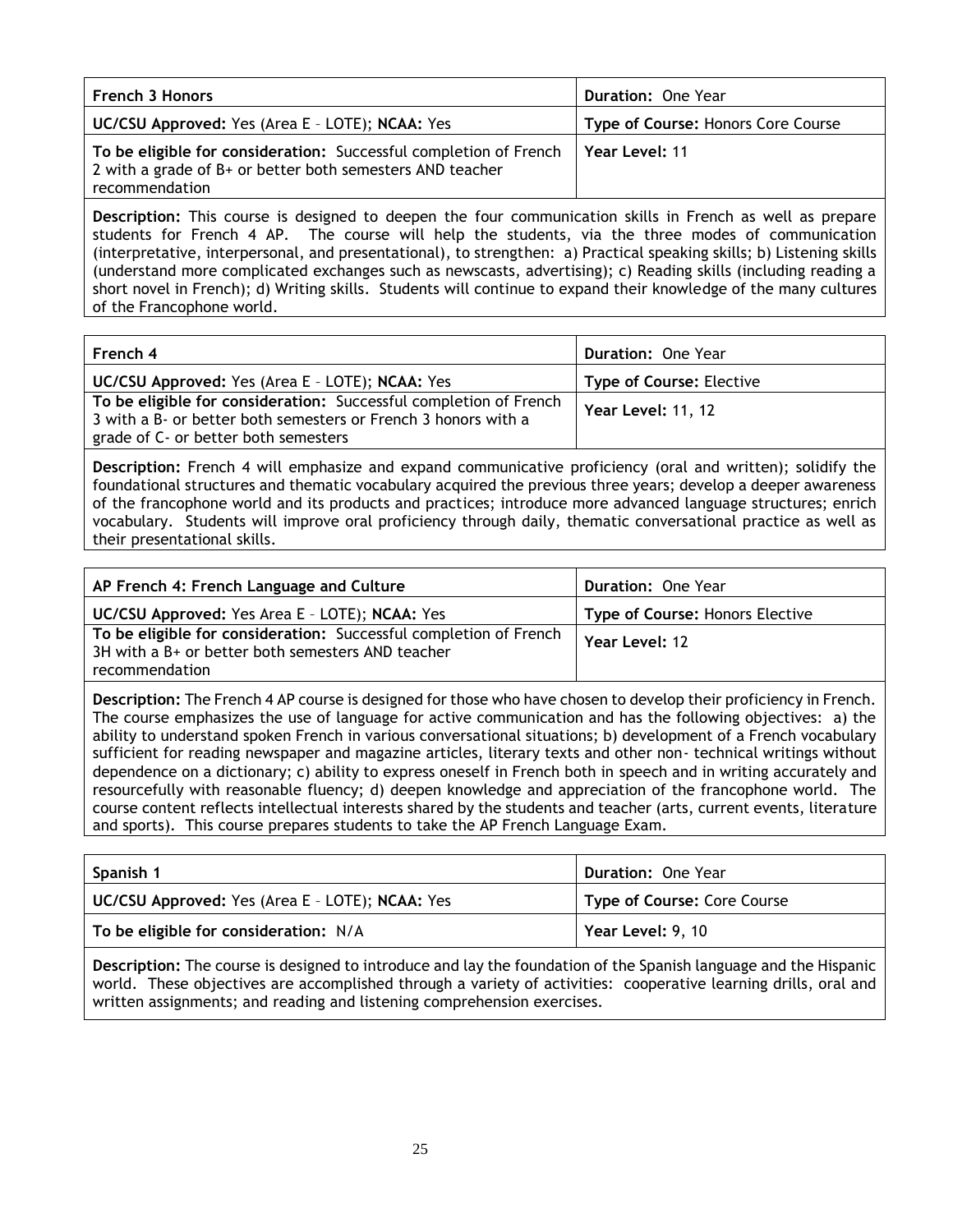| Spanish 1XL                                                                                                                                                                                                        | <b>Duration: One Year</b>               |
|--------------------------------------------------------------------------------------------------------------------------------------------------------------------------------------------------------------------|-----------------------------------------|
| UC/CSU Approved: Yes (Area E - LOTE); NCAA: Yes                                                                                                                                                                    | Type of Course: Accelerated Core Course |
| To be eligible for consideration: Prior Spanish experience and<br>Spanish department placement exam (see Calendar for date) or by<br>petition for students with qualifying HSPT scores and no prior<br>experience. | Year Level: 9                           |

**Description:** Spanish 1XL is an accelerated version of Spanish 1. This course is designed to be the first step in preparing students for the College Board's AP test taken after the completion of Spanish 4AP. Course instruction will be conducted in a manner to develop greater facility with the four principle areas of language acquisition: reading, writing, listening, and oral comprehension. Furthermore, this course will set the foundation for competency in the three modes of communication (interpretative, interpersonal, and presentational) as defined by the Standards for Foreign Language Learning in the 21st Century. Eligibility determined by A) prior Spanish experience and Spanish department placement exam (see calendar for dates) or B) by petition for students with qualifying HSPT English scores and no prior experience. **Prior Spanish experience is not a requirement for this course.**

| Spanish 2                                                                                                                                | <b>Duration: One Year</b>   |
|------------------------------------------------------------------------------------------------------------------------------------------|-----------------------------|
| UC/CSU Approved: Yes (Area E - LOTE); NCAA: Yes                                                                                          | Type of Course: Core Course |
| To be eligible for consideration: Successful completion of Spanish   Year Level: 10, 11<br>1 with a grade of C- or better both semesters |                             |
|                                                                                                                                          |                             |

**Description:** The course is designed to strengthen the foundations started in Level 1. Our goal is to develop greater facility with all aspects of the target language; reading, writing, listening, and oral comprehension. This is accomplished through greater usage of the target language by both teacher and student. Music, films, current events, and cultural discussions are used to better understand the Hispanic culture and use of the language.

| Spanish 2A/B                                                                                                   | <b>Duration: Two Years</b>  |
|----------------------------------------------------------------------------------------------------------------|-----------------------------|
| <b>UC/CSU Approved:</b> Yes (Area E - LOTE); NCAA: Yes                                                         | Type of Course: Core Course |
| Pre-Requisite: Teacher recommendation (typically grade below C-   Year Level: 10, 11<br>average in Spanish 1). |                             |
|                                                                                                                |                             |

**Description:** This course is designed for students needing more time with foreign language acquisition. It is a two-year course, in which the curriculum of Spanish 1 and 2 will be completed. To accommodate the varied learning styles, class size consideration will be given.

| Spanish 2XL                                                                                                                                                                                                                                                                            | <b>Duration: One Year</b>                      |
|----------------------------------------------------------------------------------------------------------------------------------------------------------------------------------------------------------------------------------------------------------------------------------------|------------------------------------------------|
| UC/CSU Approved: Yes (Area E - LOTE); NCAA: Yes                                                                                                                                                                                                                                        | <b>Type of Course: Accelerated Core Course</b> |
| To be eligible for consideration: Successful completion of Spanish<br>1XL with a grade of B- or better both semesters or completion of<br>regular Spanish 1 with a grade of A or better both semesters AND<br>passing a written and oral assessment administered by the<br>department. | Year Level: 9, 10                              |

**Description:** This course is an AP directed class for students who desire a more intensive experience of the Spanish language and culture. To enhance foreign language acquisition, most of the class will be taught in the target language. To develop language proficiency verbal, auditory, reading, and writing exercises will be presented at an advanced level.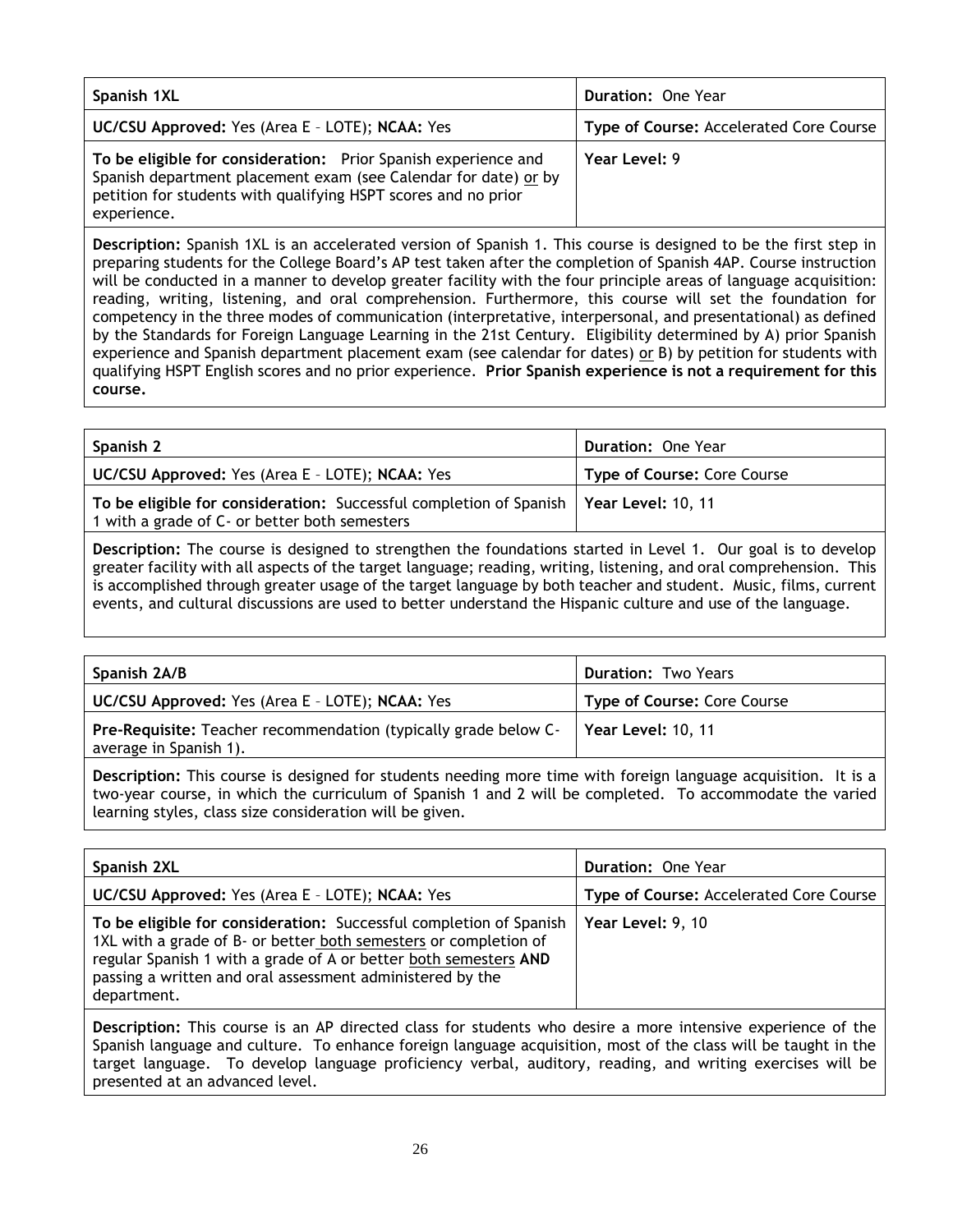| Spanish 3                                                                                                                                | <b>Duration: One Year</b>   |
|------------------------------------------------------------------------------------------------------------------------------------------|-----------------------------|
| UC/CSU Approved: Yes (Area E - LOTE); NCAA: Yes                                                                                          | Type of Course: Core Course |
| To be eligible for consideration: Successful completion of Spanish   Year Level: 11, 12<br>2 with a grade of C- or better both semesters |                             |

**Description:** This course is designed to reinforce comprehension and utilization of the language. This is accomplished through cooperative learning exercises, oral reports and presentations. Audio-visual materials are used to improve comprehension and develop better writing skills. A variety of readings are provided to capsulate the student's understanding of the language and culture of the Hispanic world.

| Spanish 3 Honors                                                                                                                  | Duration: One Year                 |
|-----------------------------------------------------------------------------------------------------------------------------------|------------------------------------|
| <b>UC/CSU Approved:</b> Yes (Area E - LOTE); NCAA: Yes                                                                            | Type of Course: Honors Core Course |
| To be eligible for consideration: Successful completion of Spanish   Year Level: 11, 12<br>2XL with a B- or better both semesters |                                    |

**Description:** This class is designed as a preparatory class for Advanced Placement Spanish IV. The main focus is developing oral, listening, writing, and reading skills. To fulfill these goals, a wide variety of cooperative learning exercises are utilized in conjunction with oral reports, audio self-taping, writing exercises, and readings from throughout the Hispanic world.

| Spanish 4                                                                                                                                | <b>Duration: One Year</b>       |
|------------------------------------------------------------------------------------------------------------------------------------------|---------------------------------|
| UC/CSU Approved: Yes (Area E - LOTE); NCAA: Yes                                                                                          | <b>Type of Course: Elective</b> |
| To be eligible for consideration: Successful completion of Spanish   Year Level: 11, 12<br>3 with a grade of C- or better both semesters |                                 |

**Description:** This class is designed to offer an opportunity for the student at Jesuit High School, who has not chosen the advanced placement track, to continue his education in the Spanish language. Emphasis will be placed on fostering an appreciation for the Spanish speaking world's language and culture and enforcing the student's confidence in their ability to communicate in the target language while fostering an interest in learning Spanish beyond the classroom.

| AP Spanish 4: Spanish Language and Culture                                                                                  | <b>Duration: One Year</b>              |
|-----------------------------------------------------------------------------------------------------------------------------|----------------------------------------|
| <b>UC/CSU Approved:</b> Yes (Area E - LOTE); NCAA: Yes                                                                      | <b>Type of Course: Honors Elective</b> |
| To be eligible for consideration: Successful completion of Spanish   Year Level: 12<br>3H with a B or better both semesters |                                        |

**Description:** This course, conducted exclusively in Spanish, expands the student's knowledge and usage of the Spanish language and provides a general knowledge of the history and culture of the Spanish-speaking countries and their inhabitants. Its primary goal is to enable the student to communicate proficiently in a pre-advanced to an advanced level in Spanish in order to prepare for the College Board's AP test. This course will provide students with opportunities to use Spanish in the interpersonal, interpretative, and presentational modes, prepare and guide students to comprehend Spanish intended for native speakers in all the linguistic skills, produce written and spoken language recognized and comprehended by native speakers, and present general cultural perspectives of the Spanish-speaking countries. **As the culminating experience for this course, students are required to take the Advanced Placement exam in May; a passing score on this exam may earn the student college credit.**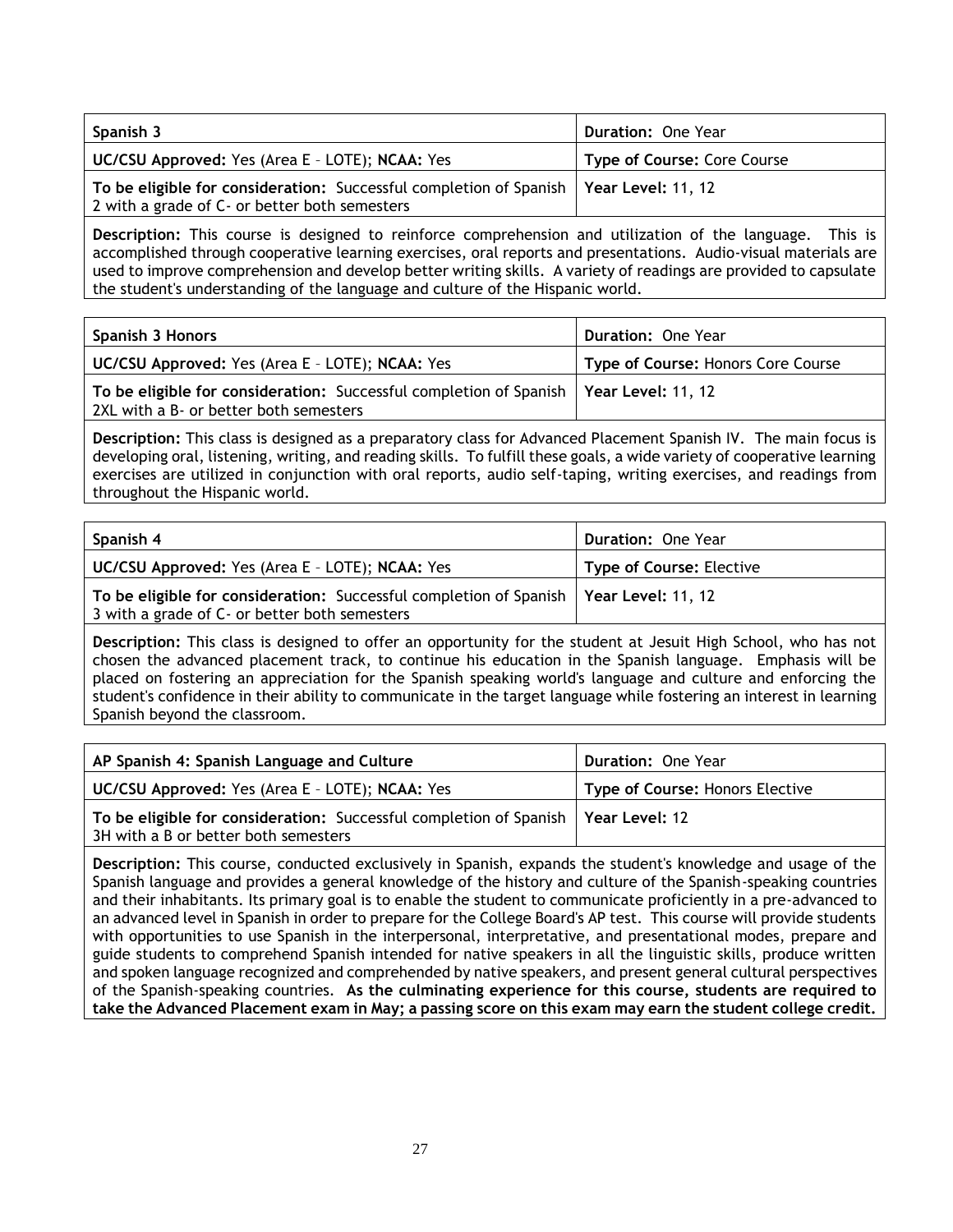| Cine de América Latina <sup>NEW</sup>                                                                                                                        | <b>Duration: One Semester</b>   |
|--------------------------------------------------------------------------------------------------------------------------------------------------------------|---------------------------------|
| <b>UC/CSU Approved: Pending (Area E or Area G); NCAA: No</b>                                                                                                 | <b>Type of Course: Elective</b> |
| To be eligible for consideration: Successful completion of Spanish   Year Level: 11, 12<br>3 or Spanish 3 Honors with a grade of C- or better both semesters |                                 |

<span id="page-27-0"></span>**Description:** This course offers advanced students the opportunity to explore Latin American culture, history and society through the study of film. Students will view feature length films, as well as shorts and documentaries, in order to strengthen their proficiency in Spanish through discussions and debates. Through award-winning Latin American films, students will take a critical look at the themes of poverty, migration, social unrest, dictatorships and gender issues throughout Spanish speaking countries. There will be some review of vocabulary and grammar structures in order to facilitate written and oral assignments. Students will write brief critiques, create alternative endings for movies and film their own shorts. This course will be conducted in Spanish, and students will be expected to participate in the target language.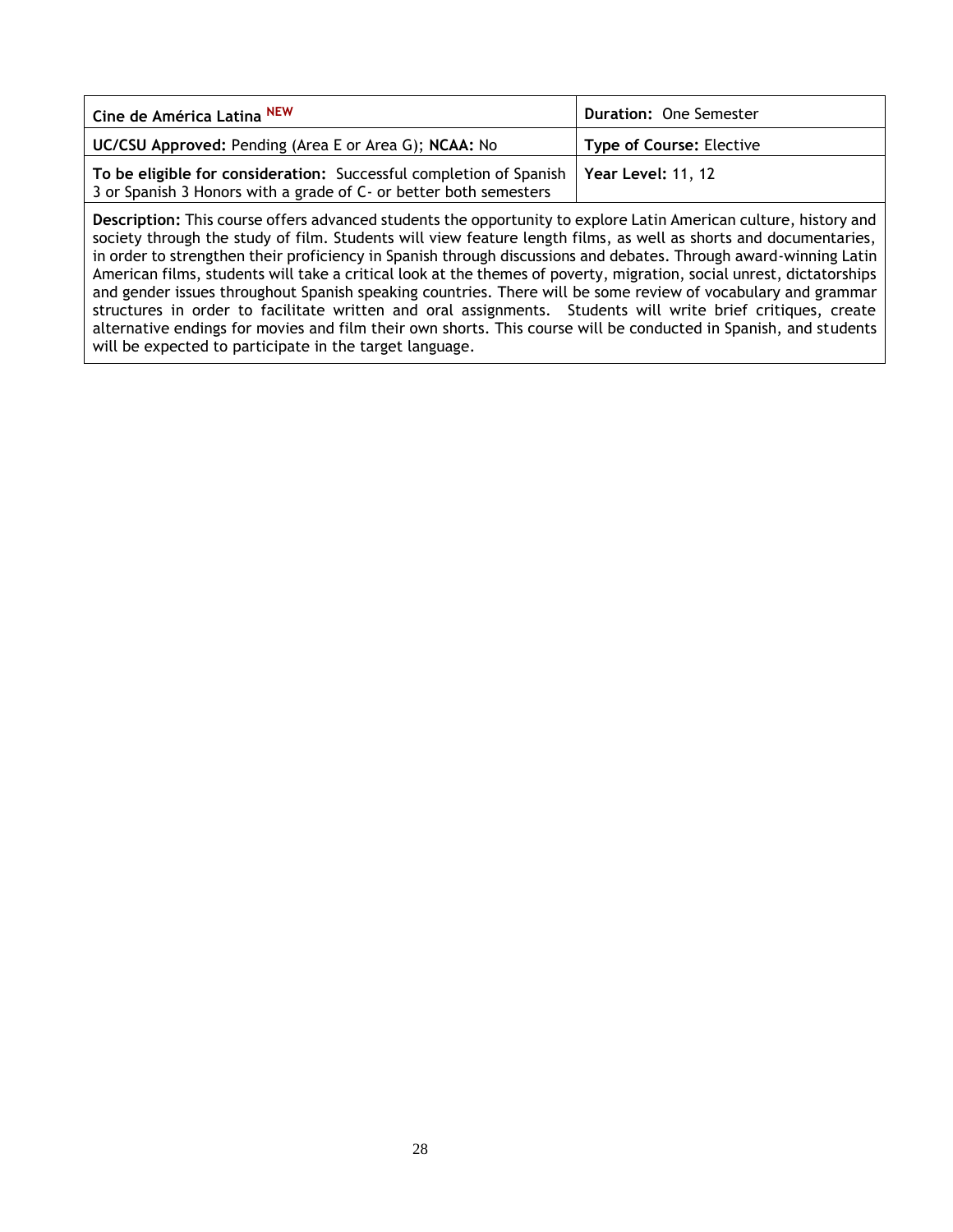## **MATHEMATICS DEPARTMENT**

The Mathematics Department at Jesuit High seeks to give students a fundamental appreciation of the techniques of mathematical problem solving and reasoning. Three years of math (Algebra 1, Geometry, Algebra 2) are required for graduation, and most students elect to take a fourth year. Many college majors require at least one year of calculus, and students are encouraged to continue their math study through senior year in order to be as flexible as possible in choosing courses in college.

Students presently in an XL/Honors course must maintain an overall grade of 85% or above in their present math class to proceed to the next level advanced math class. Students presently in a regular math class hoping to move up to XL/Honors classes, must maintain an overall grade of A- or above to be considered for placement in those classes and complete the course with a 95% or above to be placed in an XL/honors class. Decisions on initial course placement requests are communicated to the students when they receive their approved class list by email in the Spring. **Any significant drop off in academic performance during the second semester may endanger placements into XL, Honors or AP courses.**

| Algebra 1                                                                                                                                    | <b>Duration: One Year</b>          |
|----------------------------------------------------------------------------------------------------------------------------------------------|------------------------------------|
| UC/CSU Approved: Yes (Area C - Mathematics); NCAA: Yes                                                                                       | <b>Type of Course: Core Course</b> |
| To be eligible for consideration: Department Approval; challenge<br>exam math score and middle school math GPA, standardized test<br>scores. | Year Level: 9                      |

**Description:** Algebra 1 is the first course in the Common Core Traditional Pathway for High School Mathematics. This comprehensive course emphasizes solving equations, writing and graphing functions, and modeling realworld problems. Major topics include equations, inequalities, functions, systems, exponents, radicals, polynomials, factoring, quadratics, and data analysis.

| Algebra 1B (Course code 0301)                                                                                                                                                                            | <b>Duration: One Year</b>   |
|----------------------------------------------------------------------------------------------------------------------------------------------------------------------------------------------------------|-----------------------------|
| <b>UC/CSU Approved:</b> Yes (Area C - Mathematics); NCAA: Yes                                                                                                                                            | Type of Course: Core Course |
| To be eligible for consideration: Department approval; challenge<br>exam math score and middle school math GPA, standardized test<br>scores. Part of the standard student schedule in the Magis Program. | Year Level: 9               |

**Description:** This program was developed for students who would learn Algebra 1 more effectively by having it presented at a slower pace. The course generally follows the curriculum of the regular Algebra 1 course.

| Geometry                                                                                                                                                                  | Duration: One Year                 |
|---------------------------------------------------------------------------------------------------------------------------------------------------------------------------|------------------------------------|
| UC/CSU Approved: Yes (Area C - Mathematics); NCAA: Yes                                                                                                                    | <b>Type of Course: Core Course</b> |
| To be eligible for consideration: Successful completion of Algebra   Year Level: 9, 10<br>1; or completion of Algebra 1B with an A- or better and<br>department approval. |                                    |

**Description:** Geometry is the second course in the Common Core Traditional Pathway. As a comprehensive course in Euclidean plane and solid geometry, the class examines the elemental geometric figures: line, angle, triangle, polygon and circle. Additional topics include geometric proofs, properties of parallel and perpendicular lines, congruence, area and volume, similarity, basic trigonometry, constructions, and transformations.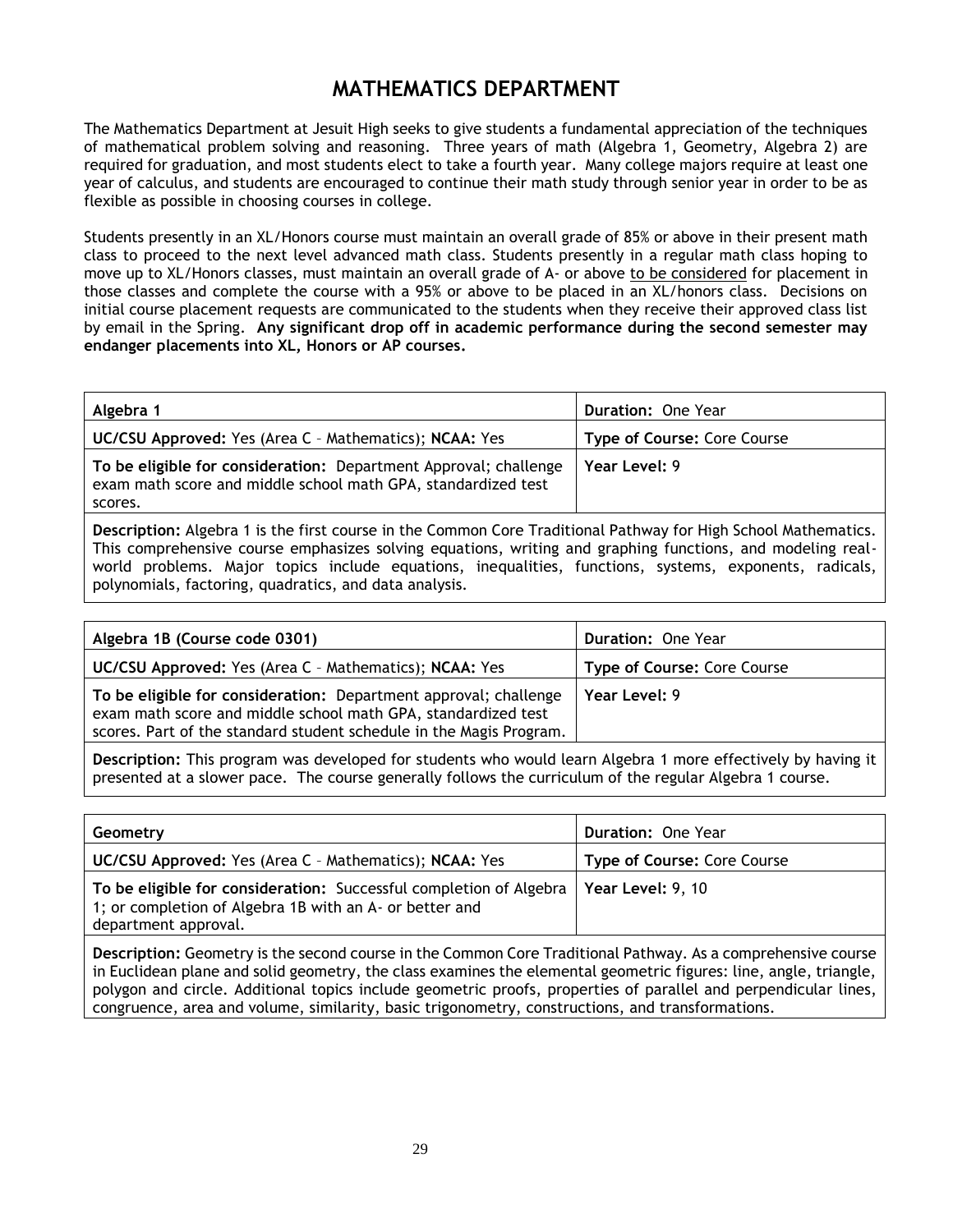| Geometry B                                                                                 | <b>Duration: One Year</b>          |
|--------------------------------------------------------------------------------------------|------------------------------------|
| <b>UC/CSU Approved:</b> Yes (Area C - Mathematics); NCAA: Yes                              | <b>Type of Course: Core Course</b> |
| To be eligible for consideration: Successful completion of Algebra   Year Level: 10<br>1 B |                                    |
|                                                                                            |                                    |

**Description:** This program was developed for students who would learn Geometry more effectively by having it presented at a slower pace. The course generally follows the curriculum of the regular Geometry course.

| Geometry XL                                                                       | Duration: One Year                      |
|-----------------------------------------------------------------------------------|-----------------------------------------|
| UC/CSU Approved: Yes (Area C - Mathematics); NCAA: Yes                            | Type of Course: Accelerated Core Course |
| To be eligible for consideration: Completion of Algebra 1 with an<br>A- or better | Year Level: 9,10                        |

**Description:** Geometry XL is a one-year course developed for students who would benefit from a geometry course that moves at a faster pace, with more challenging problems than the regular-level course. The XL course also more heavily emphasizes proofs.

| Algebra 2                                                                                                                                                          | <b>Duration: One Year</b>   |
|--------------------------------------------------------------------------------------------------------------------------------------------------------------------|-----------------------------|
| UC/CSU Approved: Yes (Area C - Mathematics); NCAA: Yes                                                                                                             | Type of Course: Core Course |
| To be eligible for consideration: Successful completion of<br>Geometry or Geometry XL; or completion of Geometry B with an<br>A- or better and department approval | <b>Year Level: 10, 11</b>   |

**Description:** Algebra 2 is the third course in the Common Core Traditional Pathway. Major topics include functions and how to build them, modeling with linear, quadratic, exponential, logarithmic, radical and rational functions, basic trigonometry, series and sequences, and statistics and probability.

| Algebra 2B                                                               | <b>Duration: One Year</b>   |
|--------------------------------------------------------------------------|-----------------------------|
| UC/CSU Approved: Yes (Area C - Mathematics); NCAA: Yes                   | Type of Course: Core Course |
| To be eligible for consideration: Successful completion of<br>Geometry B | Year Level: 11              |

**Description:** This program was developed for students who would learn Algebra 2 more effectively by having it presented at a slower pace. The course generally follows the curriculum of the regular Algebra 2 course.

| Algebra 2 Honors                                                                                                                   | Duration: One Year                 |
|------------------------------------------------------------------------------------------------------------------------------------|------------------------------------|
| UC/CSU Approved: Yes (Area C - Mathematics); NCAA: Yes                                                                             | Type of Course: Honors Core Course |
| To be eligible for consideration: Completion of Geometry with an<br>A- or better; or completion of Geometry XL with a B- or better | Year Level: 9, 10, 11              |
|                                                                                                                                    |                                    |

**Description:** Algebra 2 Honors is a one-year course developed for students who would benefit from a course that moves at a faster pace, with more challenging problems than the regular-level course. The Honors course also covers additional topics, including conic sections and solving trigonometric equations.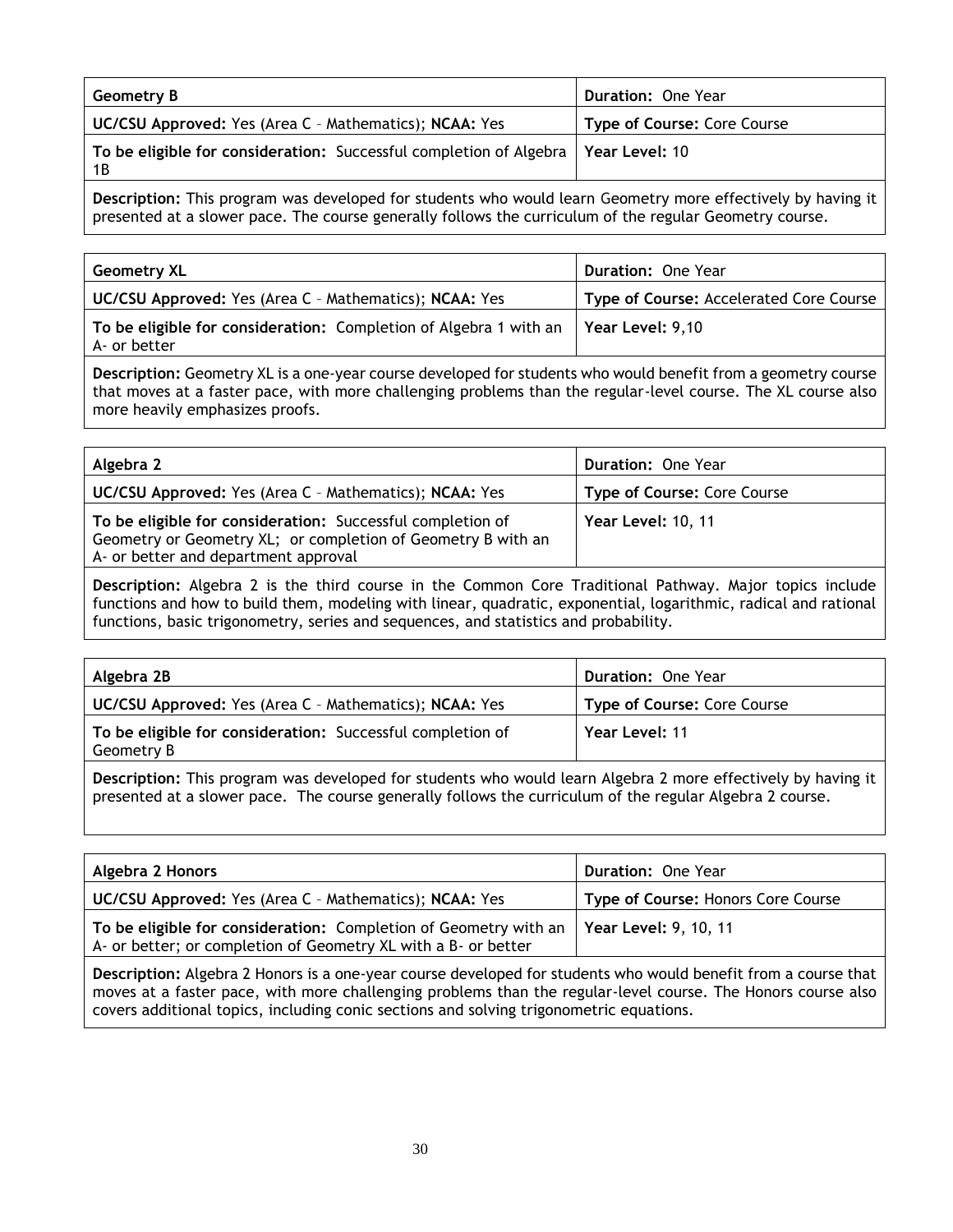| <b>Financial Algebra</b>                                                              | <b>Duration: One Year</b>       |
|---------------------------------------------------------------------------------------|---------------------------------|
| UC/CSU Approved: Yes (Area C - Mathematics); NCAA: Yes                                | <b>Type of Course: Elective</b> |
| To be eligible for consideration: Successful completion of Algebra<br>2 or Algebra 2B | Year Level: 12                  |

**Description:** Financial Algebra offers students an opportunity to view the world of finance through a mathematical lens. The topics were developed using the Common Core State Standards in Mathematics and the NCTM Curriculum and Evaluation Standards. The mathematical formulas, functions, and pictorial representations used assist students in making sense of the financial world around them and equip them with the ability to make sound financial decisions. Topics to be covered include the stock market, banking services, consumer credit, automobile ownership, employment, income taxes, planning for retirement, preparing a budget.

| <b>Statistics</b>                                                                                                                                                                  | Duration: One Year              |
|------------------------------------------------------------------------------------------------------------------------------------------------------------------------------------|---------------------------------|
| <b>UC/CSU Approved:</b> Yes (Area C - Mathematics); NCAA: Yes                                                                                                                      | <b>Type of Course: Elective</b> |
| To be eligible for consideration: Completion of Algebra 2H; or<br>completion of Algebra 2 with a grade of C or better; or completion<br>of Algebra 2B with a grade of A- or better | Year Level: 11,12               |

**Description:** Statistics is an introductory course, modeled after UC offerings, that introduces students to the major concepts and tools for collecting, analyzing, and drawing conclusions from data. Students cultivate their understanding of statistics using technology, investigations, problem-solving, and writing as they explore concepts like variation and distribution; patterns and uncertainty; and data-based predictions, decisions, and conclusions.

| AP Statistics NEW                                                                                                                                                                                     | <b>Duration: One Year</b>              |
|-------------------------------------------------------------------------------------------------------------------------------------------------------------------------------------------------------|----------------------------------------|
| UC/CSU Approved: Yes (Area C - Mathematics); NCAA: Yes                                                                                                                                                | <b>Type of Course: Honors Elective</b> |
| To be eligible for consideration: Completion of Algebra 2 with a<br>grade of B or better; completion of Algebra 2H with a grade of C or<br>better; successful completion of Precalculus or Statistics | Year Level: 12                         |

**Description:** AP Statistics is an introductory college-level statistics course that introduces students to the major concepts and tools for collecting, analyzing, and drawing conclusions from data. Students cultivate their understanding of statistics using technology, investigations, problem-solving, and writing as they explore concepts like variation and distribution; patterns and uncertainty; and data-based predictions, decisions, and conclusions. This course goes into more depth than the standard level course and introduces students to significantly more challenging problems as they learn. **As the culminating experience for this course, students are required to take the Advanced Placement exam in May; a passing score on this exam may earn the student college credit.**

| <b>Pre-Calculus</b>                                                                                                                | <b>Duration: One Year</b>       |
|------------------------------------------------------------------------------------------------------------------------------------|---------------------------------|
| <b>UC/CSU Approved:</b> Yes (Area C - Mathematics); NCAA: Yes                                                                      | <b>Type of Course: Elective</b> |
| To be eligible for consideration: Completion of Algebra 2 with a<br>grade of B or better or Algebra 2H with a grade of C or better | Year Level: 11, 12              |

**Description:** Pre-Calculus is a course designed for the student who intends to study calculus. The properties of algebraic, logarithmic, exponential and trigonometric functions are developed with emphasis on sketching curves and modeling.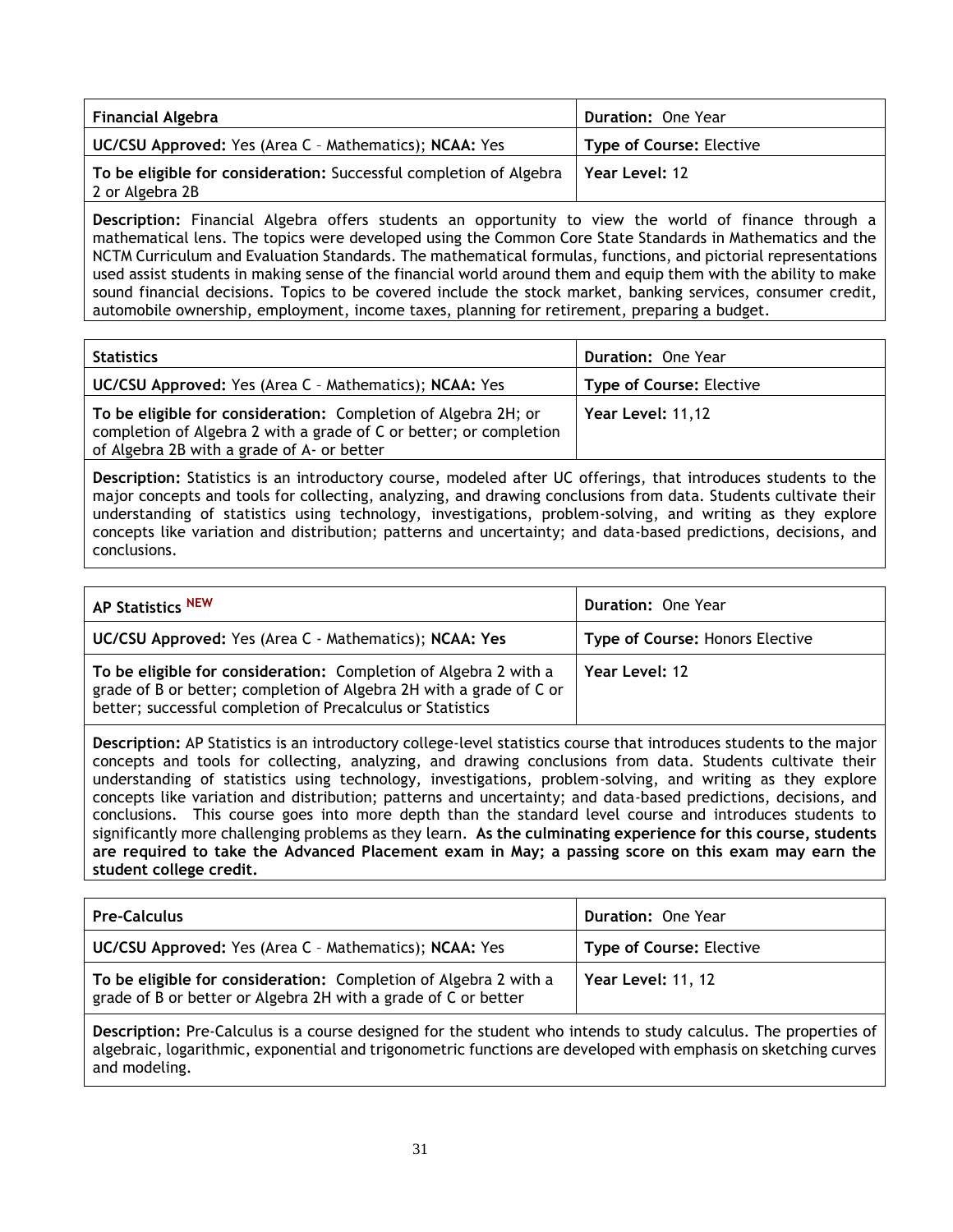| <b>Pre-Calculus Honors</b>                                                                                          | Duration: One Year                     |
|---------------------------------------------------------------------------------------------------------------------|----------------------------------------|
| UC/CSU Approved: Yes (Area C - Mathematics); NCAA: Yes                                                              | <b>Type of Course: Honors Elective</b> |
| To be eligible for consideration: Completion of Algebra 2 with an<br>A- or better or Algebra 2H with a B- or better | Year Level: 10, 11, 12                 |

**Description:** Pre-Calculus Honors is a one-year course developed for students who would benefit from a course that moves at a faster pace, with more challenging problems than the regular-level course. This course will prepare a student for taking AP Calculus. In addition to the topics covered in Pre-Calculus, students will be introduced to the trigonometric form of complex numbers, vectors, the algebra of matrices, sequences and series, permutations, combinations, and probability, conic sections, and polar coordinates.

| <b>Calculus</b>                                                                                                                | Duration: One Year              |
|--------------------------------------------------------------------------------------------------------------------------------|---------------------------------|
| UC/CSU Approved: Yes (Area C - Mathematics); NCAA: Yes                                                                         | <b>Type of Course: Elective</b> |
| To be eligible for consideration: Completion of Pre-Calculus with<br>a B- or better or Pre-Calculus Honors with a C- or better | <b>Year Level: 11, 12</b>       |

**Description:** This course presents a detailed investigation of the "Big Ideas" of Calculus: limits, derivatives, integrals and the Fundamental Theorem of Calculus. This course is similar to AP Calculus AB, but the topics are covered at a slower pace and a small number of AB topics are not included. Students will develop organizational and analytical skills in problem solving and presentation of work.

| <b>Advanced Placement Calculus (AB)</b>                                                                                                                                  | <b>Duration: One Year</b>              |
|--------------------------------------------------------------------------------------------------------------------------------------------------------------------------|----------------------------------------|
| <b>UC/CSU Approved:</b> Yes (Area C - Mathematics); NCAA: Yes                                                                                                            | <b>Type of Course: Honors Elective</b> |
| To be eligible for consideration: Completion of Pre-Calculus with<br>an A- or better or completion of Pre-Calculus Honors with a B- or<br>better and department approval | <b>Year Level: 11, 12</b>              |

**Description:** This course presents a detailed investigation of the "Big Ideas" of Calculus: limits, derivatives, integrals and the Fundamental Theorem of Calculus. Students will use tables and graphs to estimate limits and will also compute various limits, including one-sided limits, limits at infinity and infinite limits. Limits will be applied to understand the behavior of functions with regard to asymptotes and continuity. Students will use tables and graphs to estimate derivatives and will eventually develop the definition of the derivative using limits. Derivatives will be used to find instantaneous rates of change of functions, as well as features of graphs. Major applications of the derivative will include rectilinear motion, related rates, optimization and graph sketching. Students will use geometry to estimate definite integrals and will eventually develop the limit-based definition of the integral. Students will apply the Fundamental Theorem of Calculus to understand the link between integration and differentiation, as well to efficiently compute integral values. Major applications of the integral will include area, volume, motion, accumulation and solving separable differential equations. Students will develop organizational and analytical skills in problem solving and presentation of work. **Students will spend a significant amount of class time reviewing for the Advanced Placement AB Calculus Exam, which they are required to take in the last month of the course.**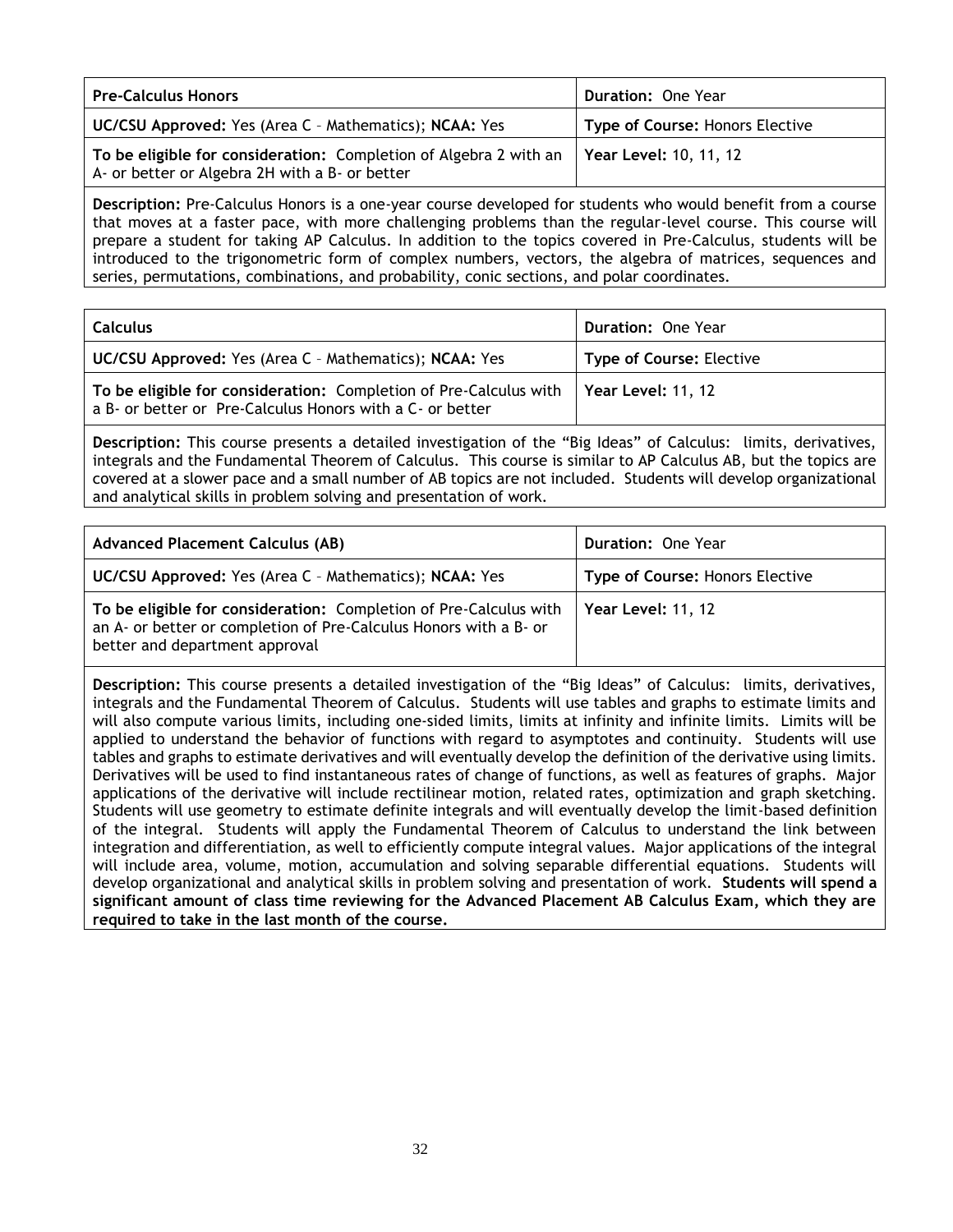| <b>Advanced Placement Calculus (BC)</b>                                                                       | Duration: One Year              |
|---------------------------------------------------------------------------------------------------------------|---------------------------------|
| UC/CSU Approved: Yes (Area C - Mathematics); NCAA: Yes                                                        | Type of Course: Honors Elective |
| To be eligible for consideration: Completion of AP Calculus AB<br>with a B- or better and department approval | Year Level: 11, 12              |

**Description:** This course includes a comprehensive review of all topics covered in the AB course (described in detail above). In addition, the student will study the Big Idea of infinite sequences and series, as well as applications of calculus to polar, parametric, and vector functions. Students will build on organizational and analytical skills developed in the AB course. **Students will spend a significant amount of class time reviewing for the Advanced Placement BC Calculus Exam, which they are required to take in the last month of the course.**

| Math Department Summer School Courses - All courses taken for advancement must first be<br>approved by your current Math teacher, the Math Department Chair, AND the AP for Academics                                                                                                                                                                                                                                                                                                                                                                                                                              | <b>Duration</b> |
|--------------------------------------------------------------------------------------------------------------------------------------------------------------------------------------------------------------------------------------------------------------------------------------------------------------------------------------------------------------------------------------------------------------------------------------------------------------------------------------------------------------------------------------------------------------------------------------------------------------------|-----------------|
| Algebra 1 Review                                                                                                                                                                                                                                                                                                                                                                                                                                                                                                                                                                                                   | 3 weeks         |
| Description: This course is designed for students who have completed a full year of Algebra I but<br>need some additional instruction in preparation for taking an accelerated or honors level course at<br>Jesuit. The expectation is that students who successfully complete this course will demonstrate<br>mastery of Algebra I concepts in order to proceed to Geometry XL.                                                                                                                                                                                                                                   |                 |
| Geometry                                                                                                                                                                                                                                                                                                                                                                                                                                                                                                                                                                                                           | 6 weeks         |
| Description: Geometry is the second course in the Common Core Traditional Pathway. As a<br>comprehensive course in Euclidean plane and solid geometry, the class examines the elemental<br>geometric figures: line, angle, triangle, polygon and circle. Additional topics include geometric<br>proofs, properties of parallel and perpendicular lines, congruence, area and volume, similarity,<br>basic trigonometry, constructions, and transformations. Successful completion of Algebra 1 with a<br>B- or better is a prerequisite for this course. Jesuit students must obtain prior department<br>approval. |                 |
| <b>Geometry XL</b>                                                                                                                                                                                                                                                                                                                                                                                                                                                                                                                                                                                                 | 6 weeks         |
| Description: Geometry XL is the second course in the Common Core Traditional Pathway,<br>developed for students who would benefit from a Geometry course that moves at a faster pace,<br>with more challenging problems than the regular-level course. The course has the same goals and<br>objectives as the full year course of Geometry XL, with emphasis on formal deductive proof with<br>applications to geometric figures. Successful completion of Algebra 1 with an A- or better is a<br>prerequisite for this course. Jesuit students must obtain prior department approval.                             |                 |
| Algebra 2                                                                                                                                                                                                                                                                                                                                                                                                                                                                                                                                                                                                          | 6 weeks         |
| Description: Algebra 2 is the third course in the Common Core Traditional Pathway. Major topics<br>include functions and how to build them, modeling with linear, quadratic, exponential, logarithmic,<br>radical and rational functions, basic trigonometry, series and sequences, and statistics and<br>probability. This course is designed to remediate and cannot be taken by Jesuit students for<br>advancement to Precalculus. Jesuit students must obtain prior department approval.                                                                                                                       |                 |
| <b>Pre-Calculus</b>                                                                                                                                                                                                                                                                                                                                                                                                                                                                                                                                                                                                | 6 weeks         |
| Description: Pre-Calculus is designed for the student who intends to study Calculus. The properties<br>of algebraic, logarithmic, exponential and trigonometric functions are developed with emphasis on<br>sketching curves and modeling. Successful completion of Algebra 2 with an A- or better or successful<br>completion of Algebra 2H with a B- or better is a prerequisite for this course. Jesuit students must<br>obtain prior department approval.                                                                                                                                                      |                 |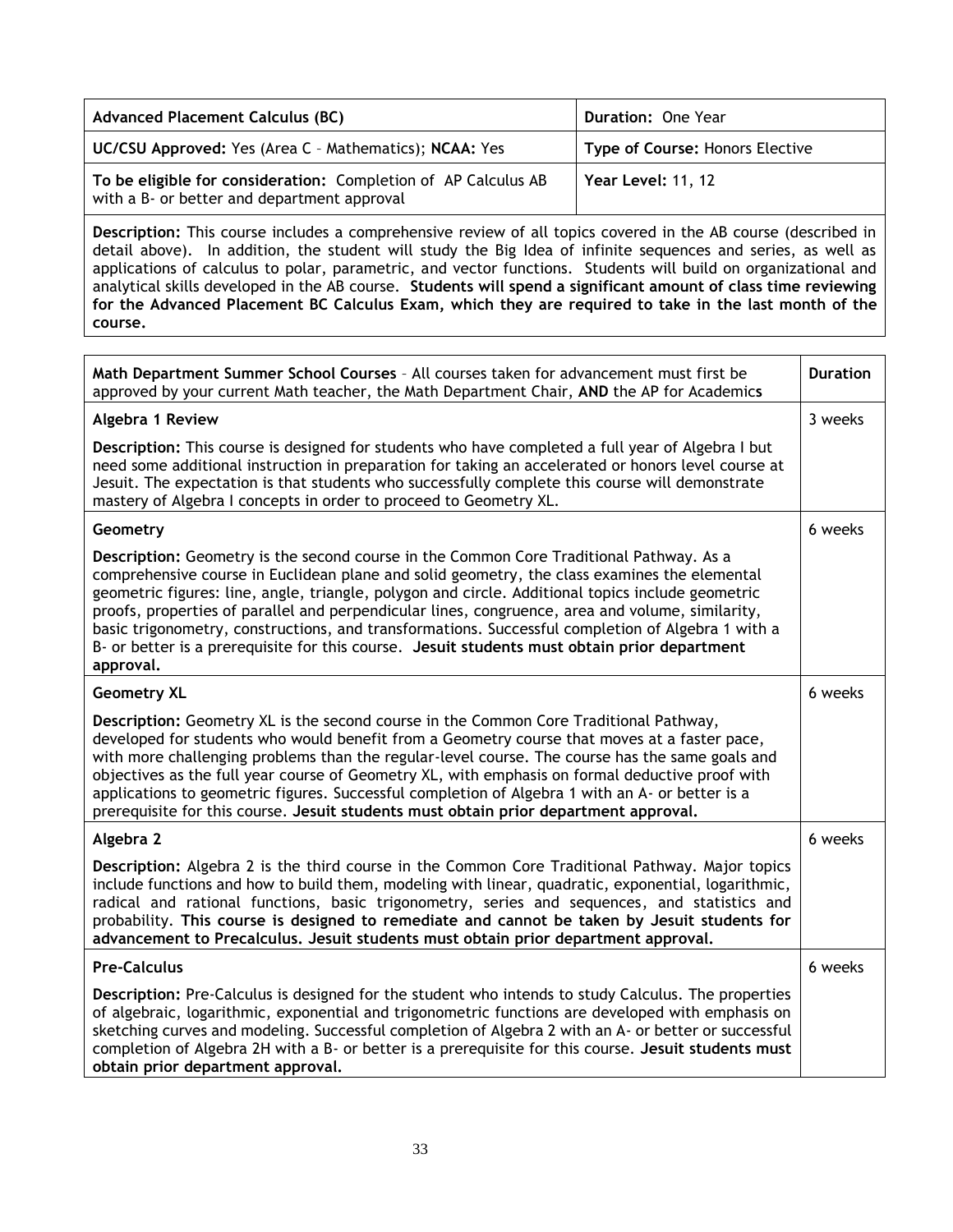## **COMPUTER SCIENCE PROGRAM**

The Computer Science Program at Jesuit offers students the opportunity to engage in interdisciplinary study of the field of computer science, mixing skills and concepts from the math and science disciplines. All courses in this program are electives, but the program is designed to encourage students to explore all the course offerings in sequence. Throughout these courses, students learn HTML, CSS, JavaScript, C, Python, Java, Lua, and C#. While these courses emphasize programming, topics such as cybersecurity, digital privacy, computer ethics, and hardware innovations make up important elements of the curriculum. Students who complete both AP courses are encouraged to take Introduction to Game Development as a capstone to their computer science study.

| Introduction to Computer Science                                                                                        | <b>Duration: One Semester</b>   |
|-------------------------------------------------------------------------------------------------------------------------|---------------------------------|
| UC/CSU Approved: Yes (Area G - College Preparatory Elective);<br><b>NCAA: No</b>                                        | <b>Type of Course: Elective</b> |
| To be eligible for consideration: Department approval; middle<br>school math and science GPA, standardized test scores. | Year Level: 9                   |

**Description:** Introduction to Computer Science is a one-semester elective that offers students an engaging, project-based exploration of the discipline of computer science. To accomplish this, it uses Harvard's curriculum for CS50T Understanding Technology, adapting it for high school. The course focuses on six major topics: hardware, Internet, multimedia, security, web development, and programming. Designed for students who work with technology every day but don't necessarily understand how it all works underneath the hood or how to solve problems when something goes wrong, this course fills in the gaps, empowering students to use and troubleshoot technology more effectively. Upon completion, students will feel equipped for today's technology and prepared for tomorrow's as well.

| <b>Advanced Placement Computer Science Principles</b>                                                                                                                                        | Duration: One Year              |
|----------------------------------------------------------------------------------------------------------------------------------------------------------------------------------------------|---------------------------------|
| UC/CSU Approved: Yes (Area D - Science); NCAA: No                                                                                                                                            | Type of Course: Honors Elective |
| To be eligible for consideration: Prior or concurrent completion<br>of honors/XL mathematics or science; and/or teacher approval.<br>Enrollment priority is given to sophomores and juniors. | Year Level: 10, 11, 12          |

**Description:** This course adapts the curriculum of Harvard University's Introduction to Computer Science (CS50) to meet the curricular expectations of AP Computer Science Principles. CS50 is an introduction to the intellectual enterprises of computer science and the art of programming. This course teaches students how to think algorithmically and solve problems efficiently. Topics include abstraction, algorithms, data structures, encapsulation, resource management, security, and software engineering. Languages include C, Python, and SQL plus students' choice of: HTML, CSS, and JavaScript (for web development); Java or Swift (for mobile app development); or Lua (for game development). CS50 AP is designed for all students with or without prior programming experience. By the end of the course, students are prepared for success on the AP Exam. **As the culminating experience for this course, students are required to take the Advanced Placement exam in May; a passing score on this exam may earn the student college credit.**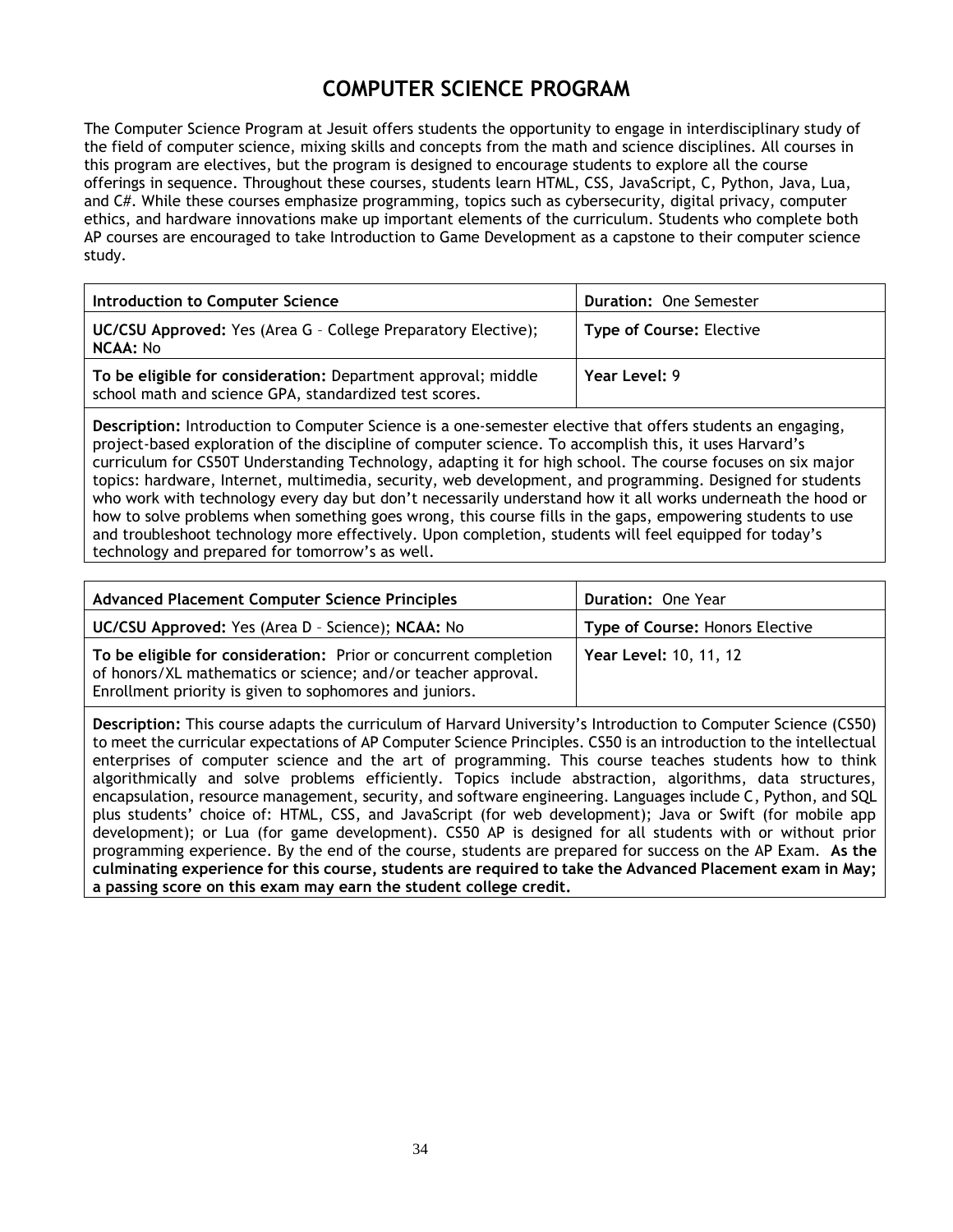| Introduction to App Development NEW                      | <b>Duration: One Semester</b>   |
|----------------------------------------------------------|---------------------------------|
| <b>UC/CSU Approved: NCAA:</b>                            | <b>Type of Course: Elective</b> |
| To be eligible for consideration: Junior or senior level | Year Level: 11, 12              |

**Description:** App Development with Swift I is a one-semester introduction to programming using the Swift language. Students will use Swift to build basic iOS apps in Xcode. Students will focus on the app design process by both documenting their work through an app journal and learning fundamental UI/UX design principles. This course will consist of hands-on activities both in Xcode and in Swift playgrounds. The course will culminate in a showcase of student-designed applications. Upon completion, students will be confident in their ability to design and program iOS apps in Xcode using Swift. [NOTE: Requires Mac with Xcode.]

| Introduction to Web Development NEW                      | <b>Duration: One Semester</b>   |
|----------------------------------------------------------|---------------------------------|
| UC/CSU Approved: NCAA:                                   | <b>Type of Course: Elective</b> |
| To be eligible for consideration: Junior or senior level | <b>Year Level: 11, 12</b>       |

**Description:** Introduction to Web Development covers the fundamental concepts of website design. Students learn the basics of HTML and CSS before moving on to creating interactive web applications with JavaScript and Python. This course will cover frameworks such as Bootstrap, React, and Flask. Topics such as accessibility, security, UI/UX, and deployment will also be introduced. Key resources will include freeCodeCamp and CS50W. In this project-based course, students will create a portfolio of a variety of websites. By course's end, students will have a foundational knowledge of the tools and languages used for web development.

| AP Computer Science A                                                                                                            | <b>Duration: One Year</b>       |
|----------------------------------------------------------------------------------------------------------------------------------|---------------------------------|
| UC/CSU Approved: Yes (Area C - Mathematics); NCAA: No                                                                            | Type of Course: Honors Elective |
| To be eligible for consideration: Completion of AP Computer<br>Science Principles with a B- or better and/or instructor approval | <b>Year Level: 11, 12</b>       |

**Description:** AP Computer Science A teaches students to code fluently in an object-oriented paradigm using the programming language Java and the standard library classes from the AP Java subset delineated in the AP Computer Science Course Description. The course begins with a review of fundamental programming concepts. From the beginning, the course emphasizes object-oriented programming (OOP). Students are expected to become proficient at creating and extending classes. Throughout the course, students complete a number of programming assignments and are engaged in hands-on labs integrated throughout the course. By the end of the course, students are prepared for success on the AP Exam. **As the culminating experience for this course, students are required to take the Advanced Placement exam in May; a passing score on this exam may earn the student college credit.**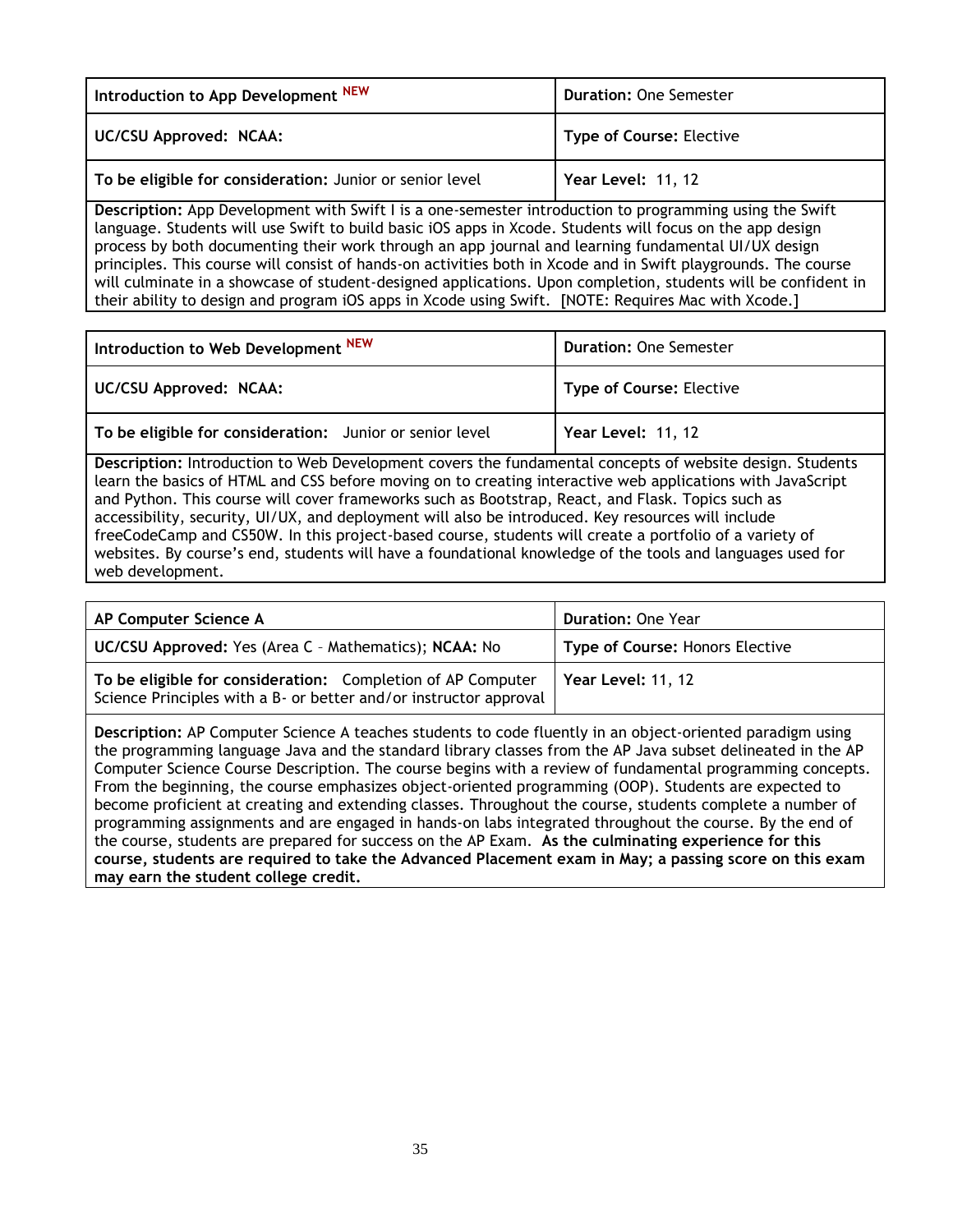| Introduction to Game Development                                                                 | <b>Duration: One Year</b>       |
|--------------------------------------------------------------------------------------------------|---------------------------------|
| UC/CSU Approved: Yes (Area G - College Preparatory<br>Elective); NCAA: No                        | <b>Type of Course: Elective</b> |
| To be eligible for consideration: Completion of AP Computer<br>Science A and/or teacher approval | Year Level: 12                  |

**Description:** Built upon Harvard's OpenCourseWare, Introduction to Game Development provides students a chance to explore the design of such classic games as Super Mario Bros., Legend of Zelda, and Portal in a quest to understand how video games themselves are implemented. Via lectures, research assignments, and handson projects, the course explores principles of 2D and 3D graphics, animation, sound, and collision detection using frameworks like Unity and LÖVE 2D, as well as languages like Lua and C#. By the end of the course, students will have gained a thorough understanding of the basics of game design and development.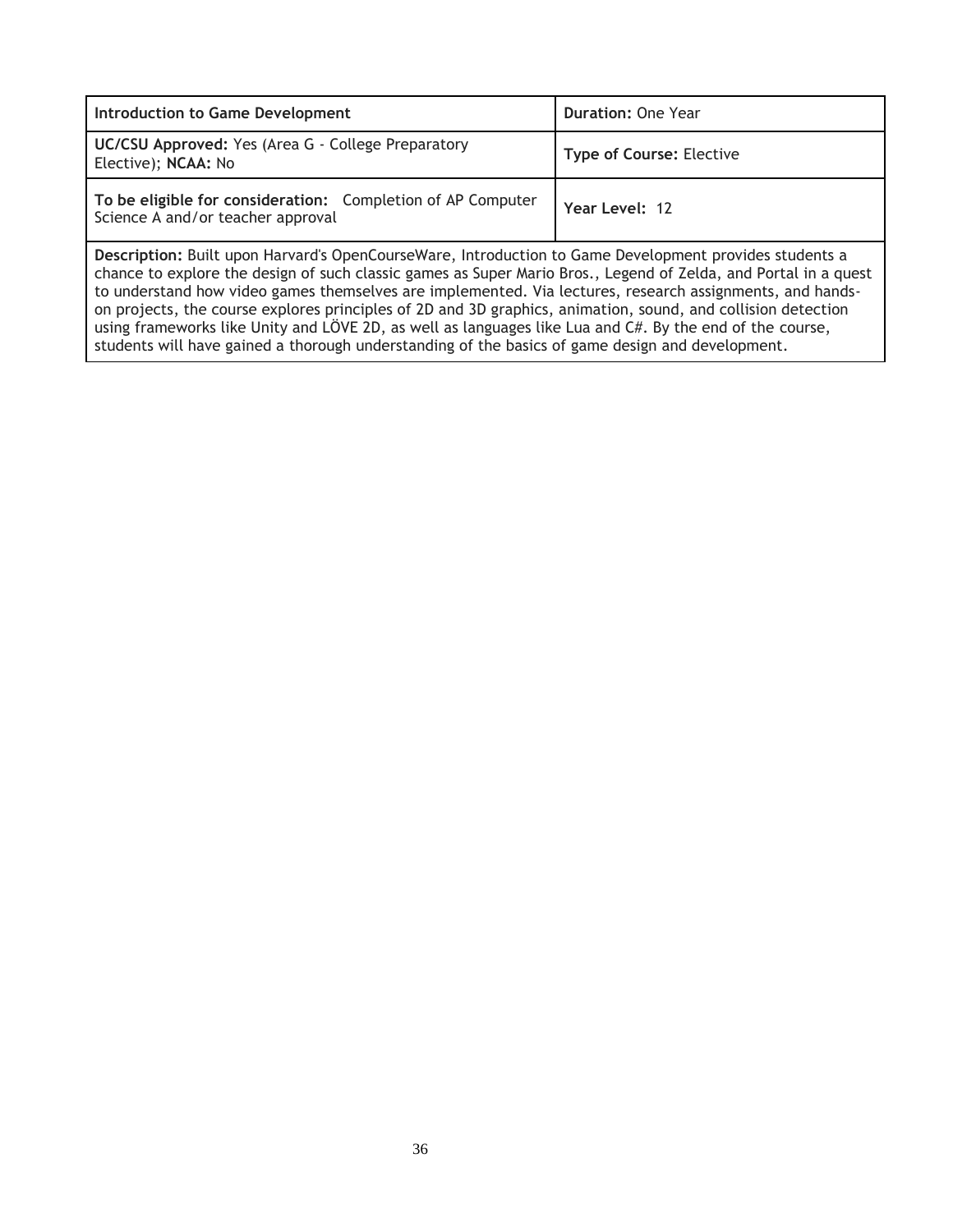## **SCIENCE DEPARTMENT**

Six semesters of Science are required for graduation. Students who may study science in college are encouraged to take an additional science class their senior year. The Jesuit graduation requirement fulfills the University of California's laboratory science admissions requirement. **Any significant drop off in academic performance during the second semester may endanger your placements in XL or AP courses.**

*Core course requirement:* Students must take at least two of the following three core courses before they can take electives\*:

Integrated Science Biology Chemistry\*\*

\*The exception is AP Biology, which is an elective that can be taken immediately following Biology/Biology XL, but does not count as a core course; AP Biology students are still required to take a Chemistry course to fulfill core requirements.

\*\*Effective in 2022-2023, Chemistry is a prerequisite to some, but not all, elective courses.

| Integrated Science                                                                                                                                             | <b>Duration: One Year</b>   |
|----------------------------------------------------------------------------------------------------------------------------------------------------------------|-----------------------------|
| UC/CSU Approved: Yes (Area D - Laboratory Science); NCAA: Yes                                                                                                  | Type of Course: Core Course |
| To be eligible for consideration: Placement based on test scores<br>and grades or upon request. Part of the standard student schedule<br>in the Magis Program. | Year Level: 9               |

**Description:** Integrated Science will provide students with a broad understanding of natural phenomena by combining topics in physical science, life science and Earth science. Students will participate in labs and activities where they will apply the eight NGSS science and engineering practices:

- 1. Asking questions and defining problems
- 2. Developing and using models
- 3. Planning and carrying out investigations
- 4. Analyzing and interpreting data
- 5. Using mathematics and computational thinking
- 6. Constructing explanations and designing solutions
- 7. Engaging in argument from evidence
- 8. Obtaining, evaluating, and communicating information

By blending together the different branches of science and focusing on the practice of science, this course provides a strong foundation for future science courses including biology and chemistry.

| <b>Biology</b>                                                | <b>Duration: One Year</b>          |
|---------------------------------------------------------------|------------------------------------|
| UC/CSU Approved: Yes (Area D - Laboratory Science); NCAA: Yes | <b>Type of Course: Core Course</b> |
| To be eligible for consideration: N/A                         | Year Level: 9, 10                  |
|                                                               |                                    |

**Description:** An introduction to General Biology as a laboratory science applying the tools of scientific investigation. Topics include use of the microscope, diversity of life on the planet, cell structure and function, evolution and natural selection, molecular biology, genetics, reproduction, circulation, respiration, and digestion. Laboratory investigations are an integral part of the course.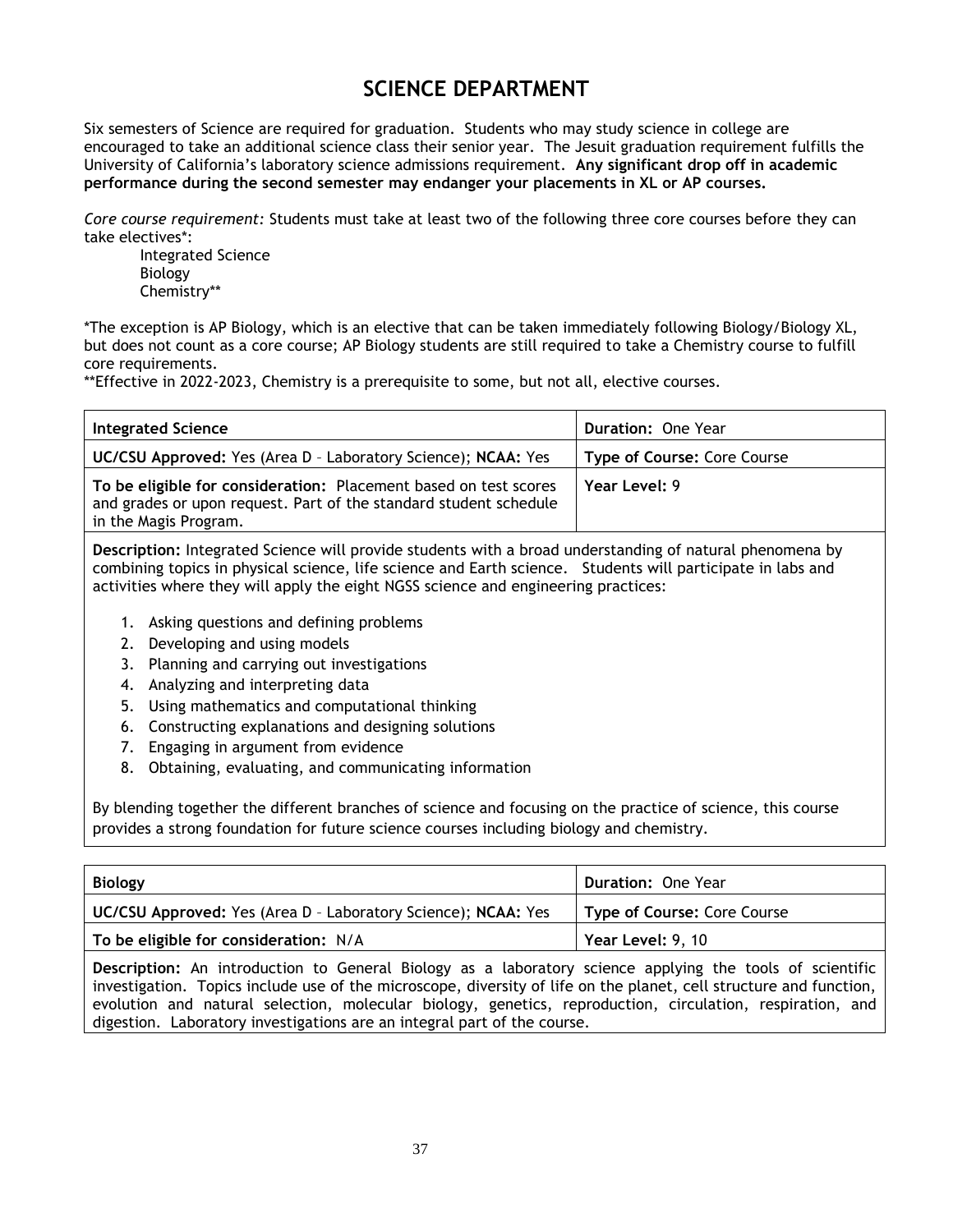| <b>Biology XL</b>                                                    | Duration: One Year                      |
|----------------------------------------------------------------------|-----------------------------------------|
| <b>UC/CSU Approved:</b> Yes (Area D - Laboratory Science); NCAA: Yes | Type of Course: Accelerated Core Course |
| To be eligible for consideration: Results of challenge testing       | Year Level: 9                           |

**Description:** Covers the same standards as regular Biology but at a faster pace and in greater depth. Topics include the use of microscopes, the diversity of life on the planet, cell structure and function, evolution and natural selection, molecular biology, genetics, and various organ systems. Students will be expected to understand material in greater depth and demonstrate this understanding through more rigorous assessment. Laboratory investigations are an integral part of the course.

| <b>AP Biology</b>                                                                                                                     | <b>Duration: One Year</b>              |
|---------------------------------------------------------------------------------------------------------------------------------------|----------------------------------------|
| UC/CSU Approved: Yes (Area D - Laboratory Science); NCAA: Yes                                                                         | <b>Type of Course: Honors Elective</b> |
| To be eligible for consideration: Sophomores must have<br>completed Biology with an A- or better or Biology XL with a B- or<br>better | <b>Year Level: 10, 11, 12</b>          |
| Juniors and Seniors must have completed Chemistry with an A- or<br>better or AP Chemistry with a C or better                          |                                        |

**Description:** AP Biology includes those topics regularly covered in a college biology course for biology majors. This course differs significantly from the regular college-prep Biology course offered at Jesuit High School with respect to the textbook used, the range and depth of topics covered, the intensity and depth of the laboratory exercises, and the time and energy required of each student. The textbook used by this course is a college text used by college Biology majors.

All topics discussed and the amount of each topic covered in this course is representative of the goals set down by the College Board and the National AP Examination. AP Biology is an introductory college-level biology course. Students cultivate their understanding of biology through inquiry-based investigations as they explore the following topics: evolution, cellular processes, energy and communication, genetics, information transfer, ecology, and interactions. **As the culminating experience for this course, students are required to take the Advanced Placement exam in May; a passing score on this exam may earn the student college credit.**

| <b>Chemistry in the Community</b>                                                                                     | Duration: One Year                 |
|-----------------------------------------------------------------------------------------------------------------------|------------------------------------|
| <b>UC/CSU Approved:</b> Yes (Area D - Laboratory Science); NCAA: Yes                                                  | <b>Type of Course: Core Course</b> |
| To be eligible for consideration: Successful completion of any<br>level of Biology                                    | Year Level: 10, 11                 |
| <b>Description:</b> This course evplores chemistry as it relates to bousehold local, and global environments, It is a |                                    |

explores chemistry as it relates to household, local, and global environments. **I** lab-oriented course that explores chemistry concepts such as: water purity, chemical resources, petroleum resources and alternatives, chemistry of food, nuclear chemistry, atmospheric chemistry, biochemistry, and industrial chemistry.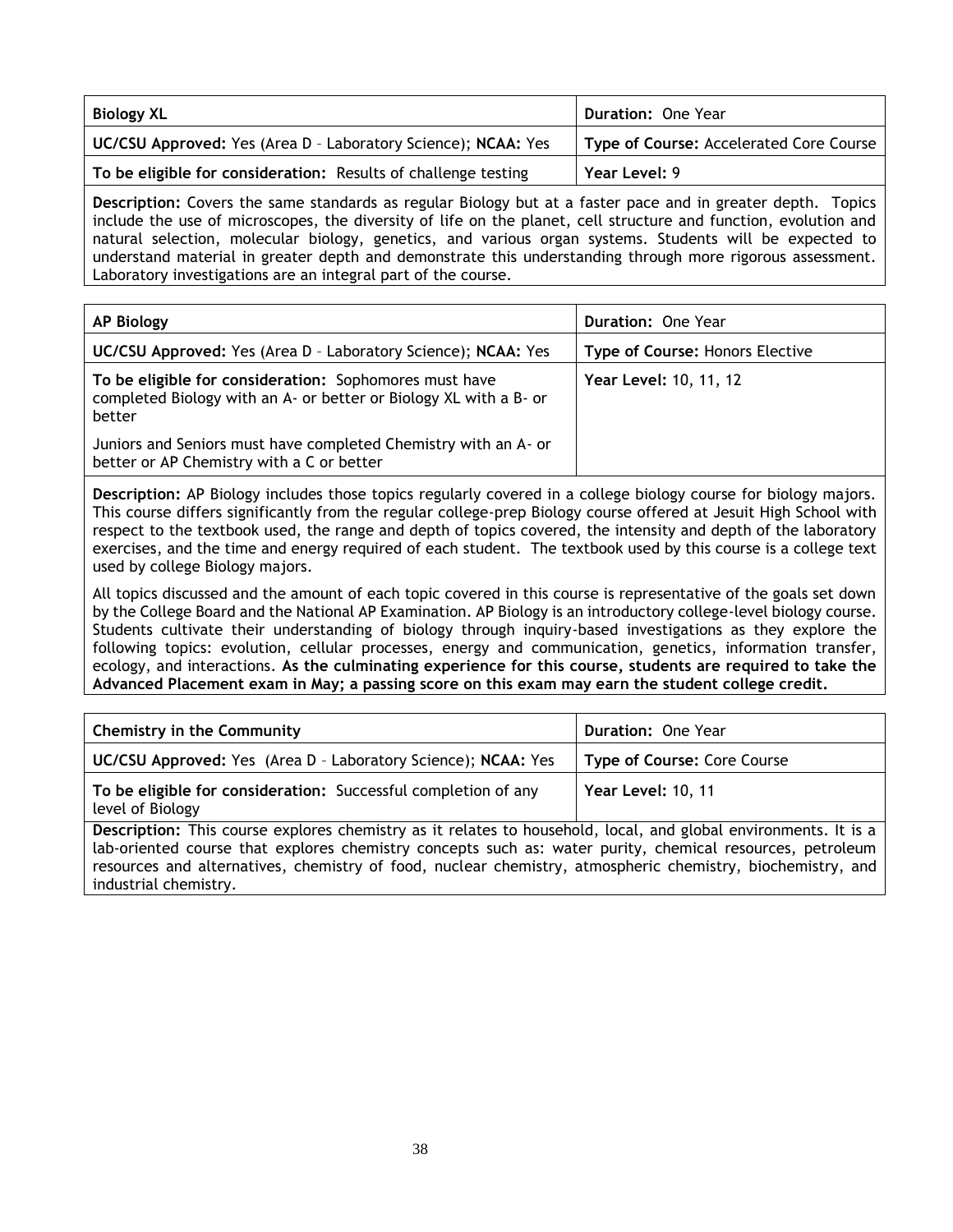| Chemistry                                                                                                                                                                                                                                                                                                                                                                                          | Duration: One Year          |
|----------------------------------------------------------------------------------------------------------------------------------------------------------------------------------------------------------------------------------------------------------------------------------------------------------------------------------------------------------------------------------------------------|-----------------------------|
| UC/CSU Approved: Yes (Area D - Laboratory Science); NCAA: Yes                                                                                                                                                                                                                                                                                                                                      | Type of Course: Core Course |
| To be eligible for consideration: Successful completion of Biology<br>with a C+ or better, Biology XL with a grade of C or better or AP<br>Biology with a C- or better; and a B- or better in Algebra 1 or a C+<br>or better in Algebra 1 XL or successful completion of any higher<br>level math. These minimum expectations also apply to students<br>wishing to take Chemistry over the summer. | Year Level: 10, 11          |
| Description: An introduction to General Chemistry as a laboratory oriented course. Topics studied include                                                                                                                                                                                                                                                                                          |                             |

**Description:** An introduction to General Chemistry as a laboratory oriented course. Topics studied include mathematical foundations, measurement, matter and energy, atomic structure and theory, The Periodic Law (Periodicity), chemical bonding, chemical formula calculations, writing and balancing chemical equations, stoichiometry, the Gas Laws, Solution chemistry, Acid and Base chemistry, Organic and Nuclear chemistry.

| <b>AP Chemistry</b>                                                                                                                                                                                                                                                                               | Duration: One Year                 |
|---------------------------------------------------------------------------------------------------------------------------------------------------------------------------------------------------------------------------------------------------------------------------------------------------|------------------------------------|
| <b>UC/CSU Approved:</b> Yes (Area D - Laboratory Science); NCAA: Yes                                                                                                                                                                                                                              | Type of Course: Honors Core Course |
| To be eligible for consideration: Successful completion of Biology<br>with an A- or better, Biology XL with a B- or better, or AP Biology<br>with a C+ or better; and Algebra 2 with a B or better, Algebra 2H<br>with a B- or better, or successful completion in any other higher<br>level math | Year Level: 10, 11, 12             |

**Description:** This course is the equivalent to a first-year college course in general chemistry. This course differs significantly from the regular college-prep chemistry course offered at Jesuit High School with respect to the textbook used, the range and depth of topics covered, the intensity and depth of the laboratory exercises, and the time and energy required of each student. The textbook used by this course is a college text used by college chemistry majors. Topics covered will include structure of matter, bonding and intermolecular forces, chemical reactions, kinetics, thermodynamics, and chemical equilibrium. **As the culminating experience for this course, students are required to take the Advanced Placement exam in May; a passing score on this exam may earn the student college credit.**

| <b>Environmental Science</b>                                                                                                                           | <b>Duration: One Year</b>       |
|--------------------------------------------------------------------------------------------------------------------------------------------------------|---------------------------------|
| <b>UC/CSU Approved:</b> Yes (Area D - Laboratory Science); NCAA: Yes                                                                                   | <b>Type of Course: Elective</b> |
| To be eligible for consideration: Successful completion of core<br>course requirement with a C- or better with a C- or better in both<br>courses taken | Year Level: 11, 12              |

**Description:** This course is a multidisciplinary science course designed to help students understand the interconnectedness of the natural world. This course provides students with the scientific principles, concepts, and methodologies required to identify, understand, and analyze environmental problems both natural and manmade, and to examine alternative solutions for resolving and/or preventing them. An interdisciplinary field, environmental science incorporates elements of geology, biology, physics, environmental studies, chemistry, economics, and geography. In this class, students will apply knowledge from the basic sciences and mathematics to search for viable solutions to environmental problems. Topics covered will include biodiversity and conservation, populations, soil and agriculture, water, atmosphere and climate, energy, and urbanization.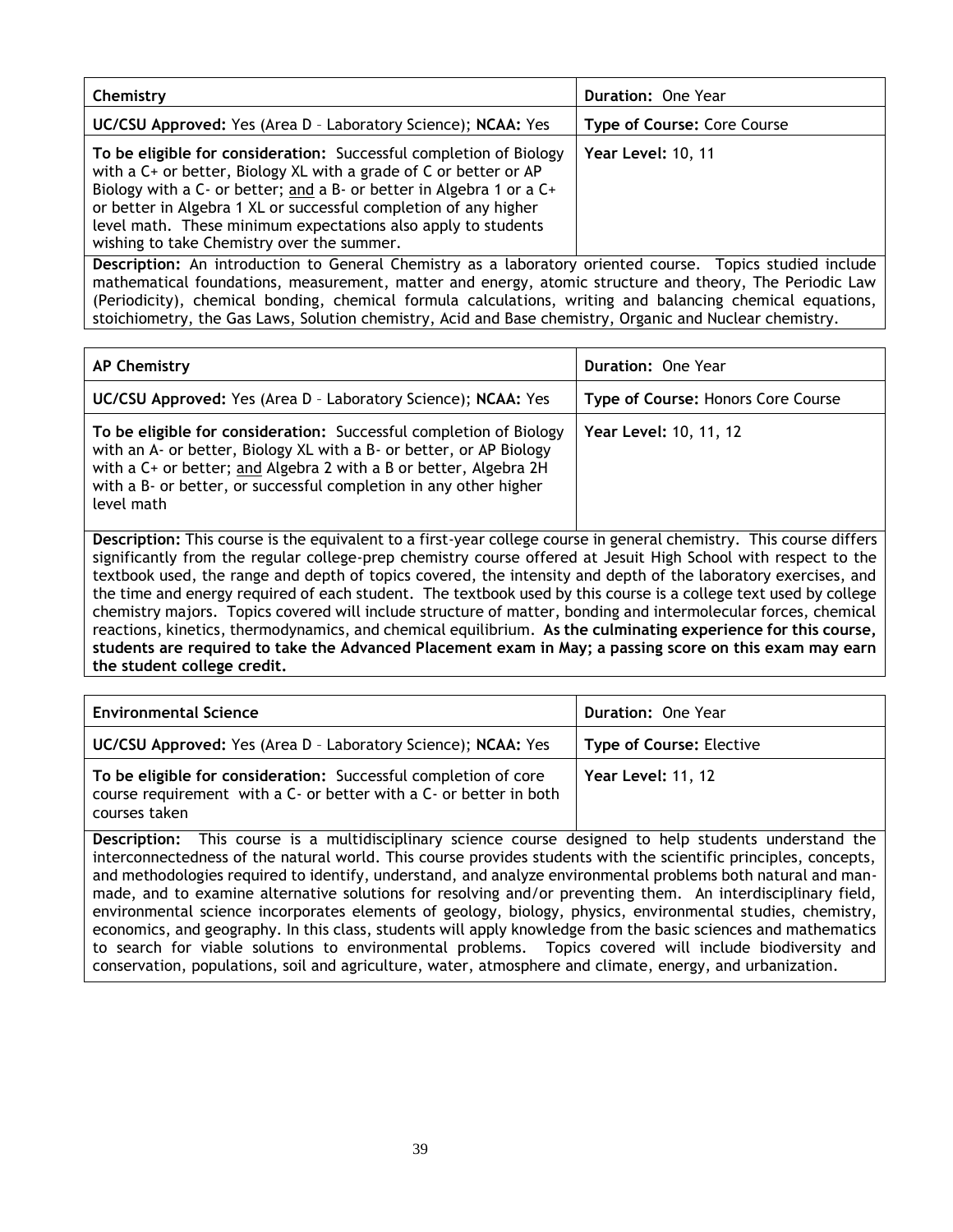| Introduction to Robotics Engineering NEW                                                                                                               | <b>Duration: One Year</b>       |
|--------------------------------------------------------------------------------------------------------------------------------------------------------|---------------------------------|
| UC/CSU Approved: Pending (Area D - Laboratory Science); NCAA:<br>Pending                                                                               | <b>Type of Course: Elective</b> |
| To be eligible for consideration: Successful completion of core<br>course requirement with a C- or better with a C- or better in both<br>courses taken | <b>Year Level: 11, 12</b>       |

**Description:** Introduction to robotics engineering will integrate science, technology, engineering, and math while introducing students to the increasingly important field of robotics. This is a lab-based course that uses a hands-on approach to teach the basic concepts of robotics, focusing on the construction and programming of autonomous mobile robots. Aspects of robotics that will be covered include mobility, sensors, control, object manipulation, programing, automation, and system integration. Students will work in small teams and use the engineering design process to design, build, program, and test increasingly more complex robots to accomplish problem-based projects.

| <b>Anatomy and Physiology</b>                                                                            | <b>Duration: One Year</b>       |
|----------------------------------------------------------------------------------------------------------|---------------------------------|
| UC/CSU Approved: Yes (Area D - Laboratory Science); NCAA: Yes                                            | <b>Type of Course: Elective</b> |
| To be eligible for consideration: Successful completion of any<br>level of Chemistry with a C- or better | Year Level: 11, 12              |

**Description:** Anatomy and physiology is a one year course that involves the study of the structure and function of the human body, as it pertains to how the body systems relate to one another in organization, adaptation, and homeostasis. Through the dissection of a cat and other vertebrate organs, students will learn the structure and function of the parts of the human body, along with its systems. This course will involve collaborative group activities, interaction with models and diagrams, laboratory activities, projects, and dissections. The material learned in this course can be applied to medical field careers, health and fitness careers, and biological research careers.

| <b>Physics</b>                                                                                           | Duration: One Year              |
|----------------------------------------------------------------------------------------------------------|---------------------------------|
| <b>UC/CSU Approved:</b> Yes (Area D - Laboratory Science); NCAA: Yes                                     | <b>Type of Course: Elective</b> |
| To be eligible for consideration: Successful completion of any<br>level of Chemistry with a C- or better | Year Level: 11, 12              |
|                                                                                                          |                                 |

**Description:** An introductory course studying the basic principles of our mechanical universe including: mechanics & dynamics, energy, sound, light, electrical applications, magnetism and waves . Concepts and practical applications are emphasized with intensive lab activity and inquiry based learning. A basic understanding of trigonometry is required from Algebra II for success in problem solving and project challenges. If you question your math background for this course, please speak to the instructor.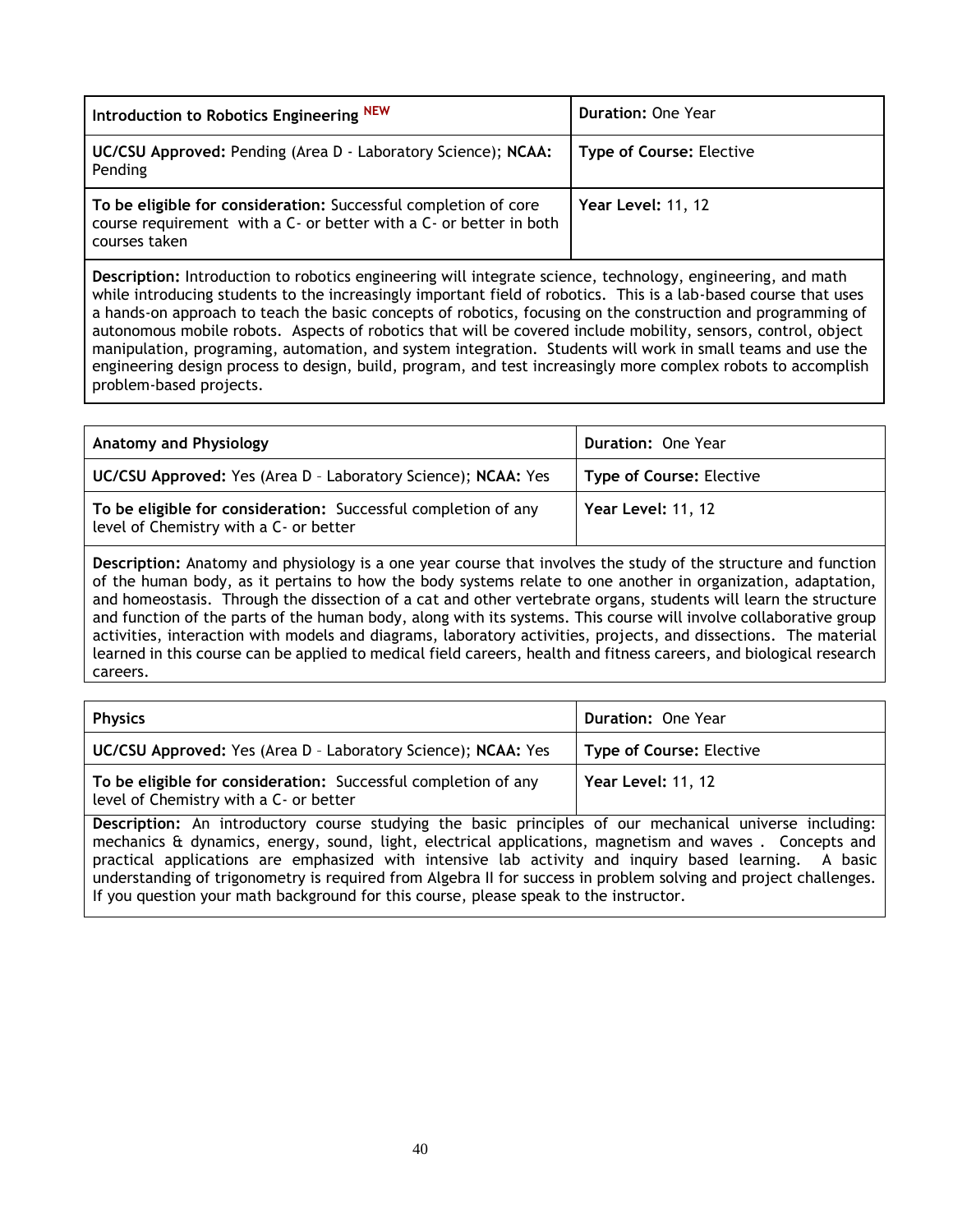| <b>AP Physics 1</b>                                                                                                                                                                                                                                         | <b>Duration: One Year</b>       |
|-------------------------------------------------------------------------------------------------------------------------------------------------------------------------------------------------------------------------------------------------------------|---------------------------------|
| UC/CSU Approved: Yes (Area D - Laboratory Science); NCAA: Yes                                                                                                                                                                                               | Type of Course: Honors Elective |
| To be eligible for consideration: Successful completion<br>Chemistry with an A- or better, or AP Chemistry with a B- or<br>better; and Algebra 2 with a A- or better or Algebra 2H with a B- or<br>better or successful completion of any higher level math | Year Level: 11, 12              |
| Description: This course is the equivalent to a first-semester-college course in algebra-based physics. The                                                                                                                                                 |                                 |
| course covers Newtonian mechanics (including two-dimensions); work energy and newer; and simple barmonic                                                                                                                                                    |                                 |

course covers Newtonian mechanics (including two-dimensions); work, energy, and power; and simple harmonic motion.Through inquiry-based learning, students will develop scientific critical thinking and reasoning skills. Students will be prepared to take the AP Physics 1 exam. **As the culminating experience for this course, students are required to take the Advanced Placement exam in May; a passing score on this exam may earn the student college credit.**

<span id="page-40-0"></span>

| <b>AP Physics 2</b>                                                                                                                                                                                                                                                                                                                                                                                                                                                                                                                                                                                                                                                               | Duration: One Year              |
|-----------------------------------------------------------------------------------------------------------------------------------------------------------------------------------------------------------------------------------------------------------------------------------------------------------------------------------------------------------------------------------------------------------------------------------------------------------------------------------------------------------------------------------------------------------------------------------------------------------------------------------------------------------------------------------|---------------------------------|
| UC/CSU Approved: Yes (Area D - Laboratory Science); NCAA: Yes                                                                                                                                                                                                                                                                                                                                                                                                                                                                                                                                                                                                                     | Type of Course: Honors Elective |
| To be eligible for consideration: Successful completion of AP<br>Physics 1 with a B- or better and Pre-Calculus with A- or better,<br>Pre-Calculus H with B- or better, or completion of any higher level<br>math.                                                                                                                                                                                                                                                                                                                                                                                                                                                                | Year Level: 12                  |
| Description: This course is the equivalent to a second-semester college course in algebra-based physics course<br>which explores topics such as fluids Thermodynamics, electrostatics; electrical circuits with capacitors;<br>magnetic fields; electromagnetism; optics; and quantum, atomic, and nuclear physics. Through inquiry-based<br>learning, students will develop scientific critical thinking and reasoning skills. Students will be prepared to take<br>the AP Physics 2 exam. As the culminating experience for this course, students are required to take the<br>Advanced Placement exam in May; a passing score on this exam may earn the student college credit. |                                 |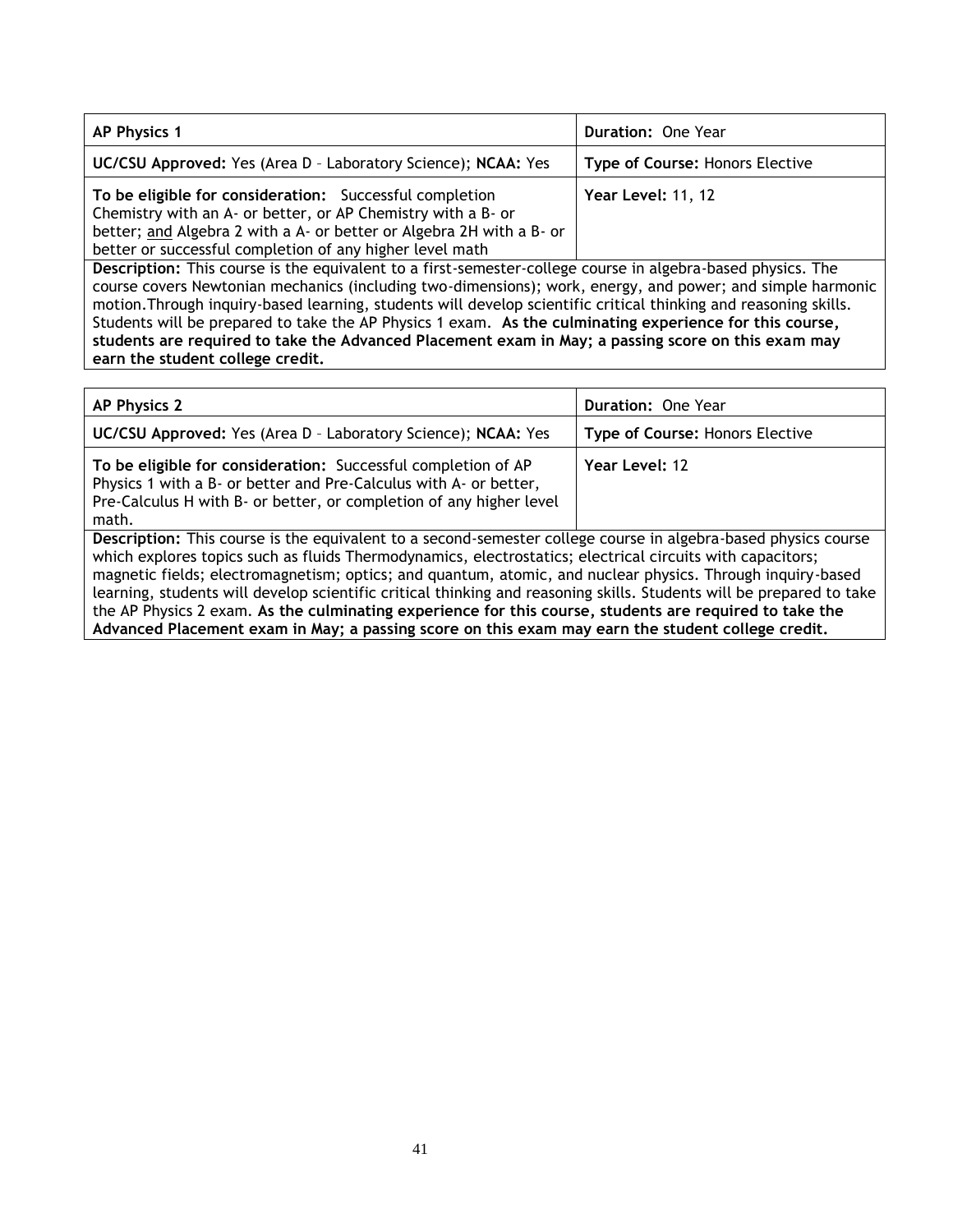## **SOCIAL SCIENCES DEPARTMENT**

The Jesuit Social Sciences Department believes that the study of this diverse discipline is an essential component of the school's mission to educate "men for others." The exploration of culture, history, geography, economics, politics and human thought creates a deeper understanding of and appreciation for the world and sensitivity to its people. The Social Studies Department places particular emphasis on promoting the school's mission by focusing on historical and modern issues of social justice.

In the process of educating, it is the goal of the department to develop a core set of fundamental skills, the most important of which are critical reading, writing, and thinking. In lower division classes, students learn skills such as efficient note taking, close reading, and proper study strategies. Upper division courses stress research, composition, and oral presentation skills. **Any significant drop off in academic performance during the second semester may endanger placements in XL, honors or AP courses.**

| Human Geography                       | <b>Duration: One Year</b>          |
|---------------------------------------|------------------------------------|
| UC/CSU Approved: Yes NCAA: Yes        | <b>Type of Course: Core Course</b> |
| To be eligible for consideration: N/A | Year Level: 10                     |

**Description:** The goal for the course is for students to become more geoliterate, more engaged in contemporary global issues, and more informed about multicultural viewpoints. They will develop skills in approaching problems geographically, using maps and geospatial technologies, thinking critically about texts and graphic images, interpreting cultural landscapes, and applying geographic concepts such as scale, region, diffusion, interdependence, and spatial interaction, among others.

| AP Human Geography                                                                                                                                                                                                                                                                                                                                                                                                                                                                                                                                                       | <b>Duration: One Year</b>          |
|--------------------------------------------------------------------------------------------------------------------------------------------------------------------------------------------------------------------------------------------------------------------------------------------------------------------------------------------------------------------------------------------------------------------------------------------------------------------------------------------------------------------------------------------------------------------------|------------------------------------|
| UC/CSU Approved: Yes NCAA: Yes                                                                                                                                                                                                                                                                                                                                                                                                                                                                                                                                           | Type of Course: Honors Core Course |
| To be eligible for consideration: Successful completion of English<br>1 with a B+ or better or English 1XL with a B- or better; overall GPA<br>of 3.75 or better                                                                                                                                                                                                                                                                                                                                                                                                         | Year Level: 10                     |
| Description: This rigorous college preparatory course examines human geography as a social science,<br>emphasizing the relevance of geographic concepts to human problems. Students comprehend the significance of<br>time and place as variables in shaping culture and society, and evaluate a wide range of historical evidence<br>across time periods. Students become geographers who describe the global distribution of people and activities<br>and discover the historical context underlying them. The key topics covered are population growth and migration, |                                    |

cultural traits and beliefs, political issues arising from cultural diversity, industry and food supply, and settlements/urbanization. Students analyze the tensions between globalization and cultural diversity, connect human actions to global consequences, and develop solutions for real-world problems. **As the culminating experience for this course, students are required to take the Advanced Placement exam in May; a passing score on this exam may earn the student college credit.**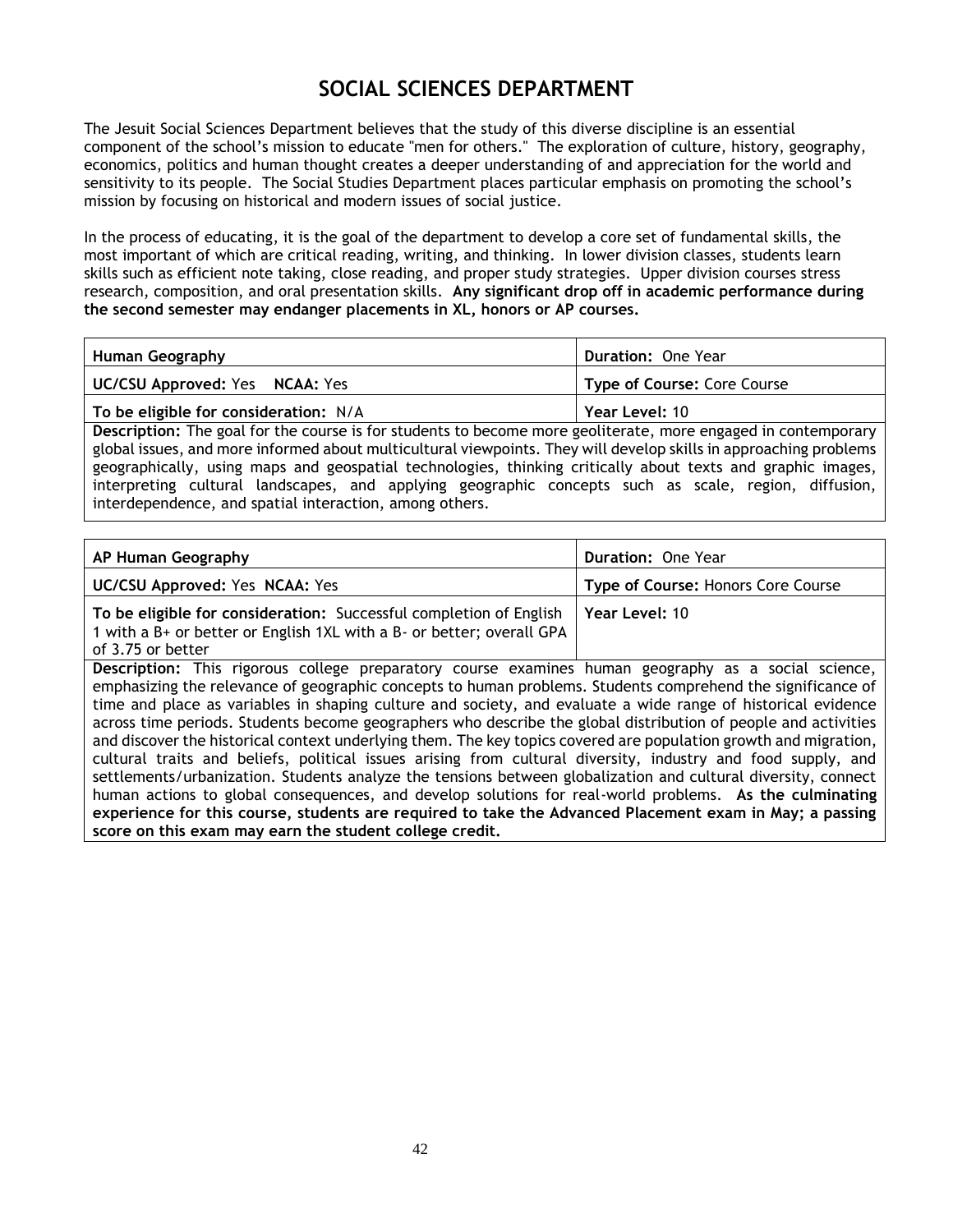| <b>United States History</b>                                                                        | <b>Duration: One Year</b>          |
|-----------------------------------------------------------------------------------------------------|------------------------------------|
| <b>UC/CSU Approved:</b> Yes (Area A - History/Social Science);                                      | <b>Type of Course: Core Course</b> |
| <b>NCAA: Yes</b>                                                                                    |                                    |
| To be eligible for consideration: Successful completion of Human<br>Geography or AP Human Geography | Year Level: 11                     |

**Description:** Students will study the major turning points in American history in the 20th century. Following a review of the nation's beginnings and the impact of the Enlightenment on US democratic ideals, students build upon previous study of global industrialization to understand the emergency and impact of new technology and a corporate economy, including the social and cultural effects. An emphasis is placed on the expanding role of the federal government and federal courts as well as the continuing tension between the individual and the state. Students consider the major social problems of our time and trace their causes in historical events. Students understand that our rights under the US constitution are a precious inheritance that depends on an educated citizenry for their preservation and protection.

| <b>AP United States History</b>                                                                                                                                                                                                                      | <b>Duration: One Year</b>          |
|------------------------------------------------------------------------------------------------------------------------------------------------------------------------------------------------------------------------------------------------------|------------------------------------|
| <b>UC/CSU Approved:</b> Yes (Area A - History/Social Science);                                                                                                                                                                                       | Type of Course: Honors Core Course |
| <b>NCAA: Yes</b>                                                                                                                                                                                                                                     |                                    |
| To be eligible for consideration: Successful completion of Human<br>Geography with a B+ or better or AP Human Geography with a B- or<br>better; and English 2 with a B+ or better or English 2XL with a B- or<br>better, and/or department approval. | Year Level: 11                     |
| Description: This advanced placement course is a college level course designed for highly motivated juniors.                                                                                                                                         |                                    |

Students enrolled in this class will need to master the content of United States history to succeed on the advanced placement test. Students write several document-based and free response essays to learn strategies for writing college quality essays. The AP test will be given in the middle of May, and students passing this test are given college credit at many universities and colleges. The pace of this class is accelerated, covering one or two chapters per week. **As the culminating experience for this course, students are required to take the Advanced Placement exam in May; a passing score on this exam may earn the student college credit.**

| Civics - American Government                                                                                   | <b>Duration: One Semester</b> |
|----------------------------------------------------------------------------------------------------------------|-------------------------------|
| <b>UC/CSU Approved:</b> Yes (Area A - History/Social Science);                                                 | Type of Course: Core Course   |
| <b>NCAA:</b> Yes                                                                                               |                               |
| To be eligible for consideration: Successful completion of US<br>History or AP US History                      | Year Level: 12                |
| Description: A study of the three main branches of the federal government (Executive Judicial and Legislative) |                               |

**Description:** A study of the three main branches of the federal government (Executive, Judicial, and Legislative) and the place of individual citizens within the governmental framework. Special emphasis will be placed on problems facing the government, with in-depth study of selected Supreme Court decisions, the President's war powers, lobbying, the media, and political campaigns.

*Note: All Seniors must enroll in Civics and/or Economics to fulfill graduation requirements.*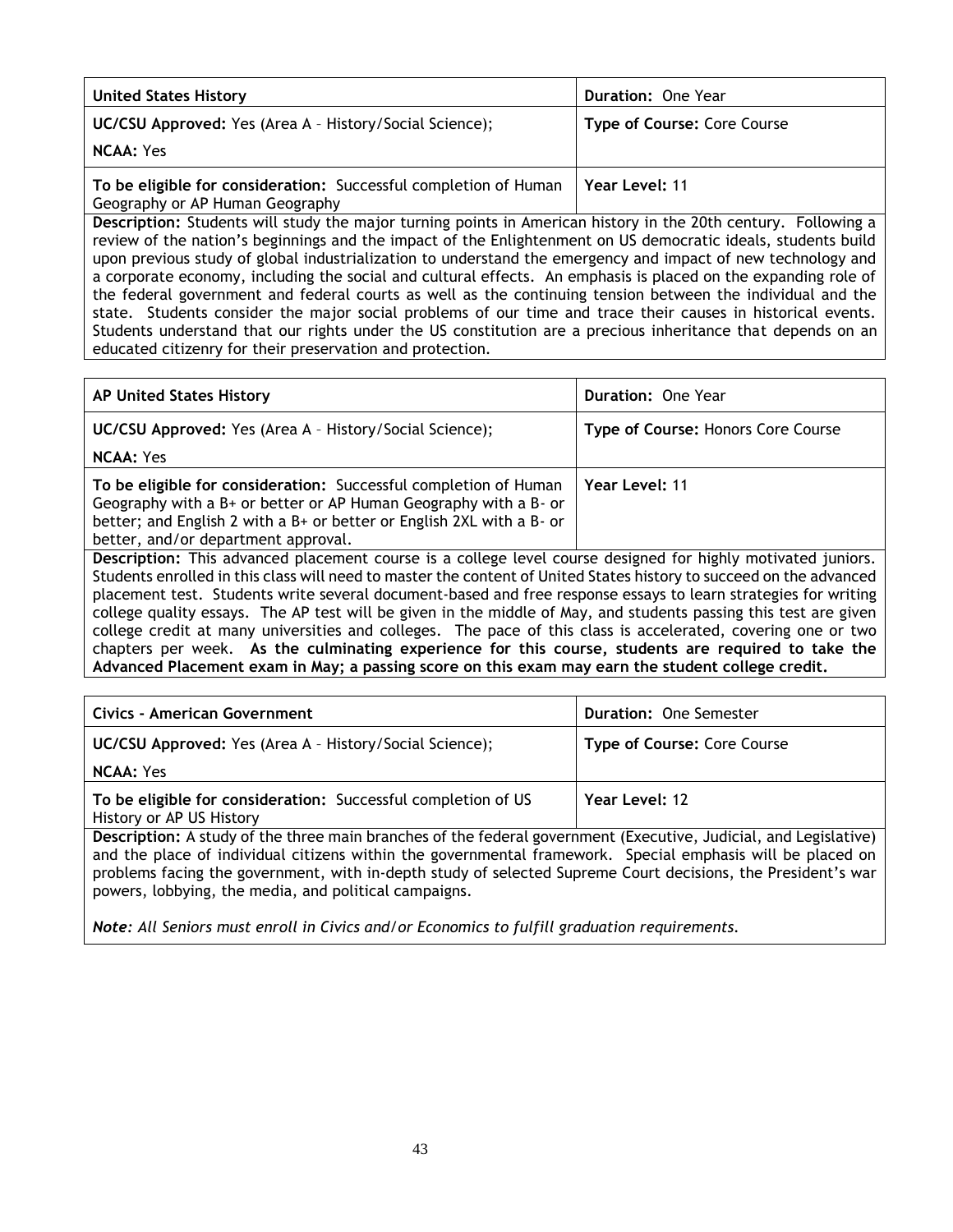| <b>Economics</b>                                                                                           | <b>Duration: One Semester</b> |
|------------------------------------------------------------------------------------------------------------|-------------------------------|
| UC/CSU Approved: Yes (Area G - College Preparatory Elective);                                              | Type of Course: Core Course   |
| <b>NCAA: Yes</b>                                                                                           |                               |
| To be eligible for consideration: Successful completion of US<br>History or AP US History                  | Year Level: 12                |
| Description: An introduction to the basic concepts of Economics, this course involves both theoretical and |                               |

practical approaches to the ideas of scarcity and exchange. After a survey of the microeconomic principles of supply and demand, consumer choice, and efficient production, the class explores several contemporary economic issues, including business finance, the stock market, poverty and inequality, and the international economic system.

*Note: All Seniors must enroll in Civics and/or Economics to fulfill graduation requirements.*

| The Holocaust: A Historical Perspective                                                                                                                                                                                                                                                                                                                                                                                                             | <b>Duration: One Semester</b>   |
|-----------------------------------------------------------------------------------------------------------------------------------------------------------------------------------------------------------------------------------------------------------------------------------------------------------------------------------------------------------------------------------------------------------------------------------------------------|---------------------------------|
| UC/CSU Approved: Yes (Area G - College Preparatory Elective);                                                                                                                                                                                                                                                                                                                                                                                       | <b>Type of Course: Elective</b> |
| <b>NCAA: Yes</b>                                                                                                                                                                                                                                                                                                                                                                                                                                    |                                 |
| To be eligible for consideration: Successful completion of US<br>History or AP US History                                                                                                                                                                                                                                                                                                                                                           | Year Level: 12                  |
| Description: This course will examine the events, culture(s) and individuals whose genesis resulted in one of<br>the greatest crimes in recorded history. This course will enable students to examine and experience moral<br>issues and dilemmas in historical and present day contexts as well as develop a more profound awareness of<br>the circumstances under which social justice can be sacrificed in the name of ethnocentric nationalism. |                                 |

| The Civil Rights Movement NEW                                                             | <b>Duration: One Semester</b>   |
|-------------------------------------------------------------------------------------------|---------------------------------|
| UC/CSU Approved: Yes (Area G - College Preparatory Elective);                             | <b>Type of Course: Elective</b> |
| <b>NCAA: Yes</b>                                                                          |                                 |
| To be eligible for consideration: Successful completion of US<br>History or AP US History | Year Level: 12                  |

**Description:** The Civil Rights Movement is one of the most significant and exciting sources of social change in the United States since the country's inception. This course examines and evaluates the 245 year struggle for social, political, and economic equality from the time of slavery and post-Civil War Reconstruction to current times. The course will allow students to analyze civil rights from constitutional, historical, and modern perspectives. Students will develop critical thinking skills through understanding and comparisons of how civil rights change over time, how rights are implemented today, and how these rights are applied to different groups in different settings. Students will study other contemporary movements that are a direct outgrowth of the modern Civil Rights Movement. This will allow students to study the most recent civil rights issues and Supreme Court decisions as they relate to many other groups and movements. The Civil Rights Movement is one of the most significant and exciting sources of social change in the United States since the country's inception.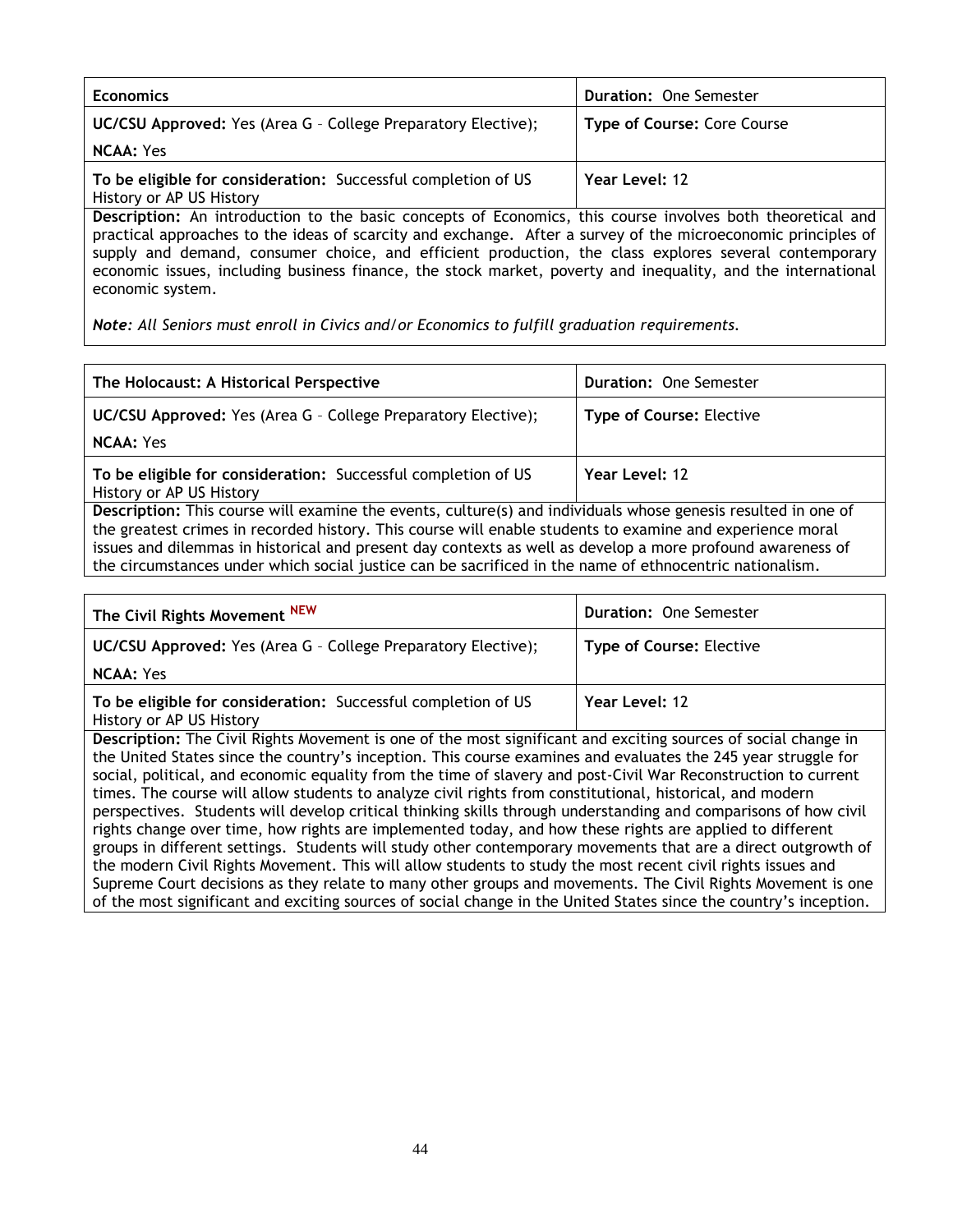| AP Government and Politics                                                                                                                                                                                                                                       | <b>Duration: One Year</b>          |
|------------------------------------------------------------------------------------------------------------------------------------------------------------------------------------------------------------------------------------------------------------------|------------------------------------|
| <b>UC/CSU Approved:</b> Yes (Area A - History/Social Science);                                                                                                                                                                                                   | Type of Course: Honors Core Course |
| <b>NCAA:</b> Yes                                                                                                                                                                                                                                                 |                                    |
| To be eligible for consideration: Successful completion of the<br>following: B+ or better in US History OR B- or better in AP US<br>History; B+ or better in Algebra 1; B+ or better in Algebra 2; OR B-<br>or better in Algebra 2H, and/or department approval. | Year Level: 12                     |

**Description:** This two semester course focuses on the nature of the American political system, its development over the past 200 years and how it works today. Content areas include principles of our government, interpretation of original documents, political beliefs and behaviors, political parties and interest groups, national institutions and policy processes and law. Students will have the opportunity to actively participate in this class through individual and group discussion, presentations and research, with a special focus on current issues. One of the primary objectives of this course is to expose students to all areas of information covered on the AP examination. **As the culminating experience for this course, students are required to take the Advanced Placement exam in May; a passing score on this exam may earn the student college credit.**

*Note: All Seniors must enroll in Civics and/or Economics to fulfill graduation requirements; this course fulfills this requirement and the elective requirement.*

| <b>AP Economics</b>                                                                                                                                                                                                                                                | <b>Duration: One Year</b>          |
|--------------------------------------------------------------------------------------------------------------------------------------------------------------------------------------------------------------------------------------------------------------------|------------------------------------|
| <b>UC/CSU Approved:</b> Yes (Area G - College Preparatory Elective);                                                                                                                                                                                               | Type of Course: Honors Core Course |
| <b>NCAA: Yes</b>                                                                                                                                                                                                                                                   |                                    |
| To be eligible for consideration: Successful completion of the<br>following: B+ or better in US History OR B- or better in AP US<br>History; B+ or better in Algebra 1; B+ or better in Algebra 2; OR B-<br>or better in Algebra 2(H), and/or department approval. | Year Level: 12                     |
| Desseintiant                                                                                                                                                                                                                                                       |                                    |

**Description:**

### **AP Microeconomics (during the fall semester)**

This course covers material that is usually taught in a one-semester undergraduate microeconomics course. Students receive an introduction to microeconomic analysis. This occurs when students examine the workings of supply and demand in the determination of price, resource allocation, and distribution. Students analyze different forms of markets as these affect economic efficiency and income distribution. Students should have the ability to submit regularly assigned homework using a home computer. Enrollment in the course presumes a commitment to taking the AP Microeconomics test in May.

### **AP Macroeconomics (during the spring semester)**

This course covers material that is usually taught in a one-semester undergraduate macroeconomics course. Macroeconomics deals with principles that apply to a total economic system, particularly the general levels of output and income. It strongly emphasizes the determinants of aggregate demand and the monetary and fiscal policies used to achieve particular policy objectives. Students will understand concepts such as the multiplier, the accelerator, balance-of-payments equilibrium, inflation, and depreciation as well as institutional arrangements such as open-market operations, deficit spending, and exchange rates. Students should have the ability to submit regularly assigned homework using a home computer. Enrollment in the course presumes a commitment to taking the AP Macroeconomics test in May. **As the culminating experience for this course, students are required to take the Advanced Placement exam in May; a passing score on this exam may earn the student college credit.**

*Note: All Seniors must enroll in Civics and/or Economics to fulfill graduation requirements; this course fulfills this requirement and the elective requirement.*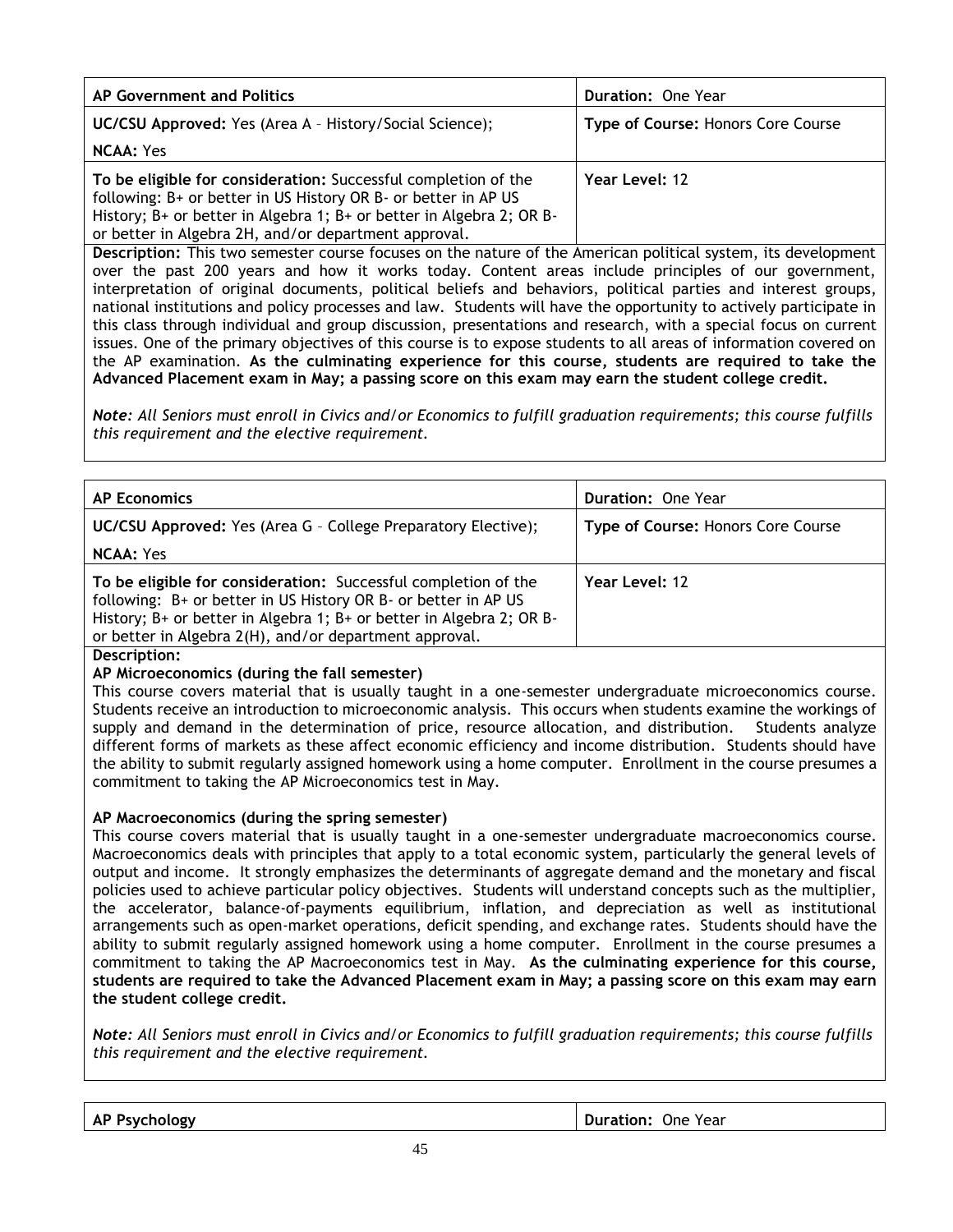| <b>UC/CSU Approved: Yes NCAA: Yes</b>                                                                                                                              | <b>Type of Course: Honors Elective</b> |
|--------------------------------------------------------------------------------------------------------------------------------------------------------------------|----------------------------------------|
| To be eligible for consideration: Successful completion of US<br>History with an A- or better or AP US History with a B- or better,<br>and/or department approval. | Year Level: 12                         |
| Description: The AP Psychology course introduces students to the systematic and scientific study of human                                                          |                                        |

behavior and mental processes. While considering the psychologists and studies that have shaped the field, students explore and apply psychological theories, key concepts, and phenomena associated with such topics as the biological bases of behavior, sensation and perception, learning and cognition, motivation, developmental psychology, testing and individual differences, treatment of abnormal behavior and social psychology. Throughout the course, students employ psychological research methods, including ethical considerations, as they use the scientific method, analyze bias, evaluate claims and evidence, and effectively communicate ideas. **As the culminating experience for this course, students are required to take the Advanced Placement exam in May; a passing score on this exam may earn the student college credit.**

*Note: All Seniors must enroll in Civics and/or Economics to fulfill graduation requirements; this course does not fulfill this requirement, but does fulfill the elective requirement.*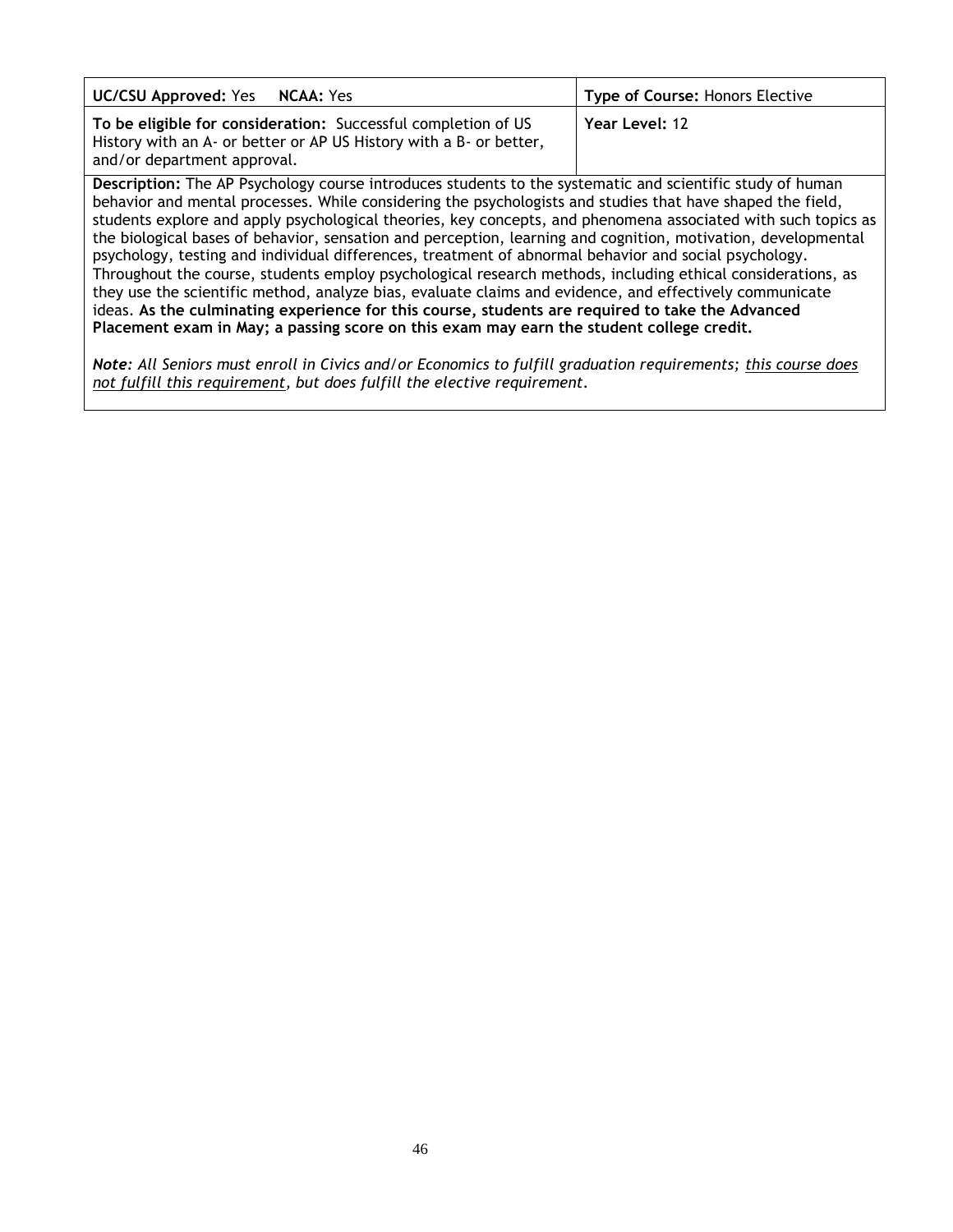## **PHYSICAL EDUCATION DEPARTMENT**

Two semesters of Physical Education credit are required for graduation. All students must take PE 1 as a freshman, and then fulfill the second semester requirement by the end of fall their senior year. In addition, students must pass the Health portion of the PE 1 course with a score of 70% or better in order to graduate.

PE Department electives are divided into lower and upper divisions. Lower division courses are open to anyone and can be used to fulfill the second semester PE graduation requirement; upper division courses are only available to students who have completed their PE graduation requirements.

In addition to taking courses offered during the school day, students can earn PE credit through:

- Participating in Jesuit High School athletic programs in the sophomore, junior, and/or senior year
	- Each season of a sport completed beyond the freshman year will earn students one quarter of PE credit; two seasons of two different sports will earn credit to complete the PE requirement, but two seasons of the same sport should culminate in the student earning a varsity letter
- Taking a summer school course offered at Jesuit (as available)
	- Summer school courses may be offered as quarter or semester credits, which can be applied to the graduation requirement
- Completing four years of the Marauder Band (marching band) program
	- $\circ$  A full four years of participation will earn the student one semester of PE credit, which can be used to complete the graduation requirement

| PE 1                                  | <b>Duration: One Semester</b> |
|---------------------------------------|-------------------------------|
| UC/CSU Approved: No; NCAA: No         | Type of Course: Core Course   |
| To be eligible for consideration: N/A | Year Level: 9                 |

**Description:** All freshmen must enroll in one semester of physical education. The freshman year promotes fitness as a lifetime responsibility. Students will participate in weight training one day per week, along with a number of the following activities: Swimming/water polo, speedball, basketball, softball, floor hockey, volleyball, flag football and/or ultimate Frisbee. Students will be tested in the 12-minute run, 40-yard dash, standing vertical jump, 10-yard shuttle run and a 3 repetition maximum bench press. Athletic ability is not emphasized. Participation, attitude, effort and cooperation with peers as well as instructors are the benchmarks used to determine final grades.

| <b>Health Education</b>                                                                           | <b>Duration: One Semester</b> |
|---------------------------------------------------------------------------------------------------|-------------------------------|
| UC/CSU Approved: No; NCAA: No                                                                     | Type of Course: Core Course   |
| To be eligible for consideration: Concurrent enrollment in PE 1 or   Year Level: 9<br>Contract PE |                               |

**Description:** All freshmen enrolled in PE are concurrently enrolled in the on-line Arrupe Virtual Learning Institute (AVLI) *Growing Up Healthy* course. This course fulfills the state mandated requirement for high school graduation. Over a 14-week period, seven learning modules are presented: The human body, puberty, diet/nutrition, exercise, mental/emotional//spiritual health, risky behaviors and first aid. A minimum cumulative score of 70% or higher is required for graduation from Jesuit High School.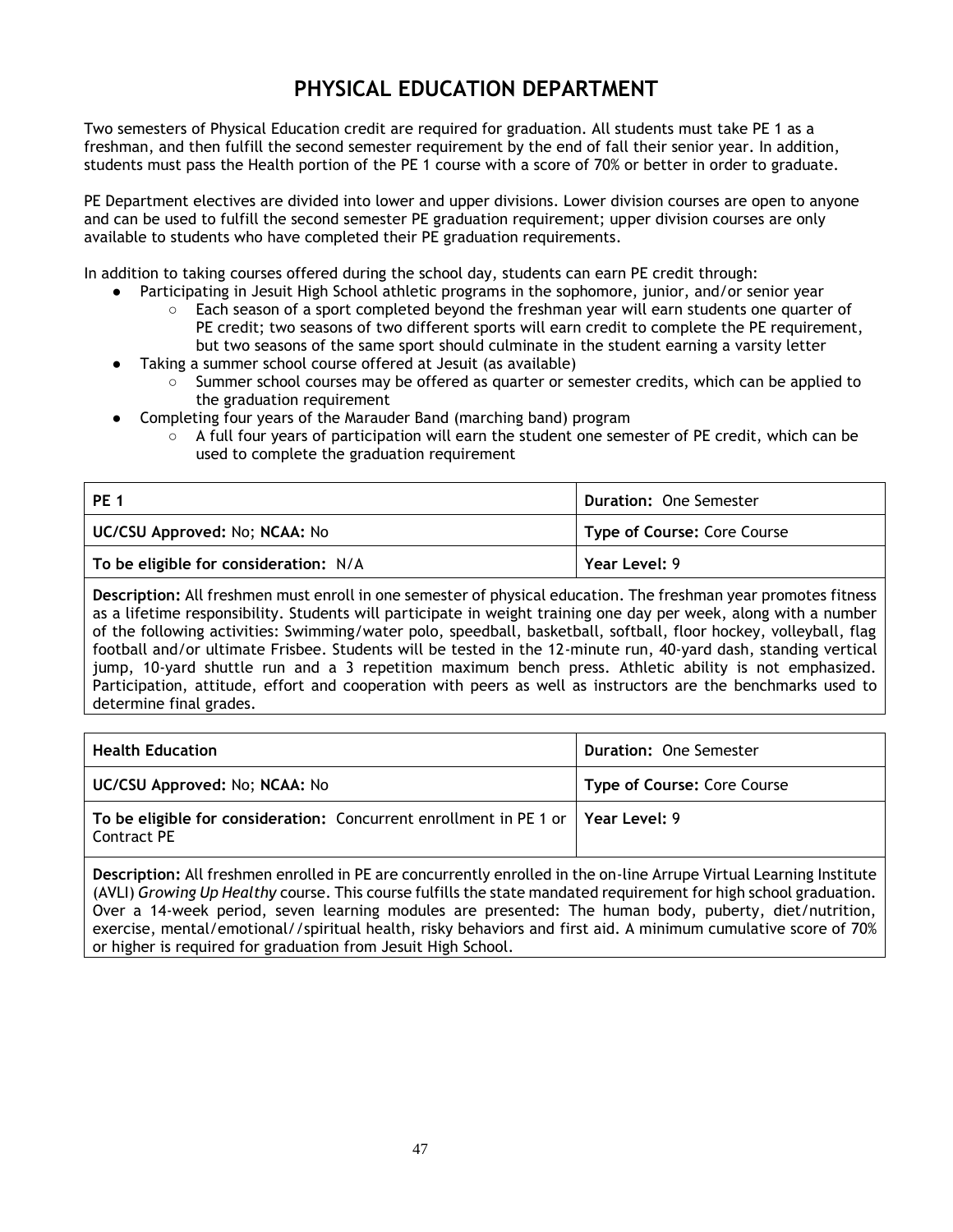| Fitness for Life NEW              | <b>Duration: One Semester</b>           |
|-----------------------------------|-----------------------------------------|
| UC/CSU Approved: No; NCAA: No     | Type of Course: Lower Division Elective |
| To be eligible for consideration: | Year Level: 10,11,12                    |

**Description:** This one semester course will reinforce the long-term advantages of being physically fit and to promote the social and family aspects of sports. Students will be introduced to a variety of indoor sports and activities including badminton, basketball, cardio kickboxing, dodge ball, floor hockey, juggling, Tai-Chi, Pilates, soccer, and yoga; and outdoor sports and activities including circuit training, soccer, softball, and Ultimate Frisbee.

| Introduction to Weightlifting <sup>NEW</sup> | <b>Duration: One Semester</b>           |
|----------------------------------------------|-----------------------------------------|
| UC/CSU Approved: No; NCAA: No                | Type of Course: Lower Division Elective |
| To be eligible for consideration:            | Year Level: 11,12                       |

**Description:** This one semester course is designed as an introduction to develop the fundamentals and skills of basic weightlifting and conditioning. Emphasis will be placed on the individual development of a weightlifting and conditioning program that will assist the student to reach personal goals pertaining to their physical health. Workouts may include circuit training, Olympic lifting and Cross-fit exercises. This class will address losing/gaining weight and dealing with muscle mass and tone.

| Recreational Basketball NEW           | <b>Duration: One Semester</b>           |
|---------------------------------------|-----------------------------------------|
| UC/CSU Approved: No; NCAA: No         | Type of Course: Lower Division Elective |
| To be eligible for consideration: N/A | Year Level: 10, 11, 12                  |

**Description:** This one semester course introduces students to the possibilities of basketball as a life-long physical fitness activity. The course will consist of individual group drills and games. It incorporates individual skill development as well as team concepts.

| <b>Recreational Net Sports NEW</b>    | <b>Duration: One Semester</b>           |
|---------------------------------------|-----------------------------------------|
| UC/CSU Approved: No; NCAA: No         | Type of Course: Lower Division Elective |
| To be eligible for consideration: N/A | Year Level: 10, 11, 12                  |

**Description:** Designed for students to engage in all types of net sports that can assist them in staying active throughout their adult life. Games will be individual or team based. Sports will include Volleyball (indoor and outdoor), badminton, spike ball and others.

| <b>Introduction to Sports Medicine</b>                                                                          | <b>Duration: One Year</b>               |
|-----------------------------------------------------------------------------------------------------------------|-----------------------------------------|
| UC/CSU Approved: Yes (Area G - Elective); NCAA: No                                                              | Type of Course: Upper Division Elective |
| To be eligible for consideration: Department approval; must have<br>already completed PE graduation requirement | Year Level: 11, 12                      |

**Description:** Designed for students who want some hands-on learning in the athletic field, this course will introduce students to sports medicine as a profession. Students will learn basic skills related to injury prevention, treatment, and recognition of athletic injuries. Students will engage in the application of practical skills including taping, bracing, and wound care. Highly applicable learning for students who want to be coaches, trainers, health professionals, physical educators, or just more self-aware athletes.

*Note: This course does not fulfill a UC laboratory science requirement.*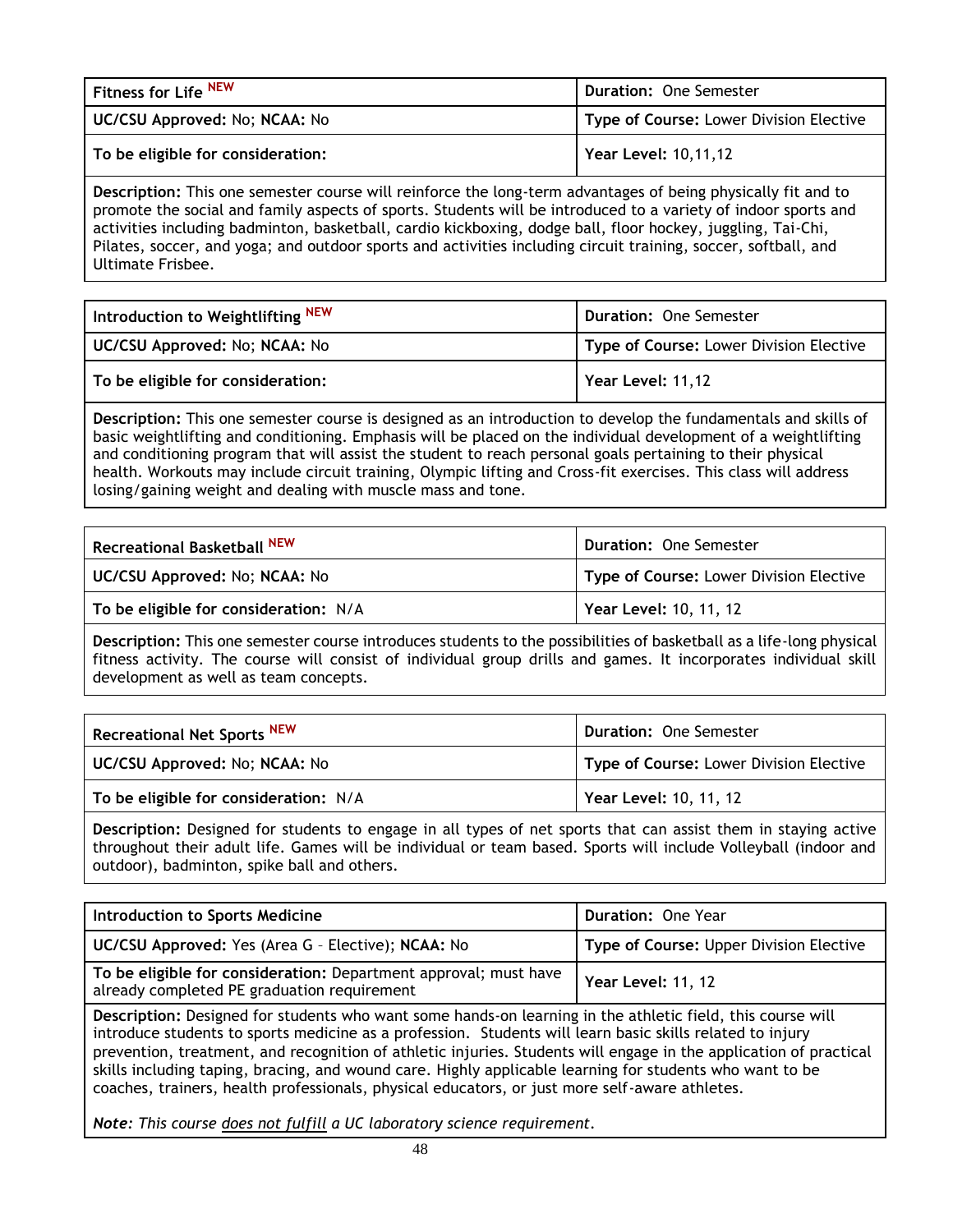| Yoga                                                                                                                   | <b>Duration: One Semester</b>           |
|------------------------------------------------------------------------------------------------------------------------|-----------------------------------------|
| UC/CSU Approved: No NCAA: No                                                                                           | Type of Course: Upper Division Elective |
| To be eligible for consideration: Completion of PE graduation<br>requirement; placement subject to department approval | Year Level: 11-12                       |

**Description:** This course is designed to introduce students safely and accessibly to the poses, breathing techniques, and relaxation methods of yoga. Students will learn how to improve muscular strength, muscular endurance, flexibility and balance. In addition, students will learn methods to reduce stress and improve concentration. The goal of this course is to provide students with tools for lifelong health and fitness.

| <b>Fitness and Performance</b>                                                                                         | <b>Duration: One Semester</b>           |
|------------------------------------------------------------------------------------------------------------------------|-----------------------------------------|
| UC/CSU Approved: No NCAA: No                                                                                           | Type of Course: Upper Division Elective |
| To be eligible for consideration: Completion of PE graduation<br>requirement; placement subject to department approval | Year Level: 10, 11, 12                  |

**Description:** Fitness and Performance is a one semester elective that aims to increase interest in and knowledge of the benefits of physical activity and fitness. The course takes students more in-depth into the processes and factors that improve fitness and performance, such as nutrition, workout planning, specific exercises, and recovery.

| <b>Speed Training</b>                                                                                                  | <b>Duration: One Semester</b>           |
|------------------------------------------------------------------------------------------------------------------------|-----------------------------------------|
| UC/CSU Approved: No NCAA: No                                                                                           | Type of Course: Upper Division Elective |
| To be eligible for consideration: Completion of PE graduation<br>requirement; placement subject to department approval | Year Level: 11-12                       |
|                                                                                                                        |                                         |

**Description:** Speed Training is a one semester elective that aims to develop skills and a knowledge base of the proper ways to improve running speed. The course takes students in depth into the process and factors that improve speed, such as technique, workout planning and other avenues.

### **Athletic Participation Credit NEW**

Students who complete a season with a Jesuit High School athletic team as a sophomore, junior, or senior will receive 2.5 units of credit (half the credit of a PE course). Students who play a second season of the same sport will need to receive a varsity letter to have it count a second time. These credits will automatically be added to a student's transcript.

#### **Marauder Band Participation Credit NEW**

Students who complete four years of the Marauder Band marching band program will receive 5 units of credit (full credit for a PE course) and thereby complete their PE requirement.

### **All students must take and pass the Health Education Curriculum mandated by the State of California in order to graduate.**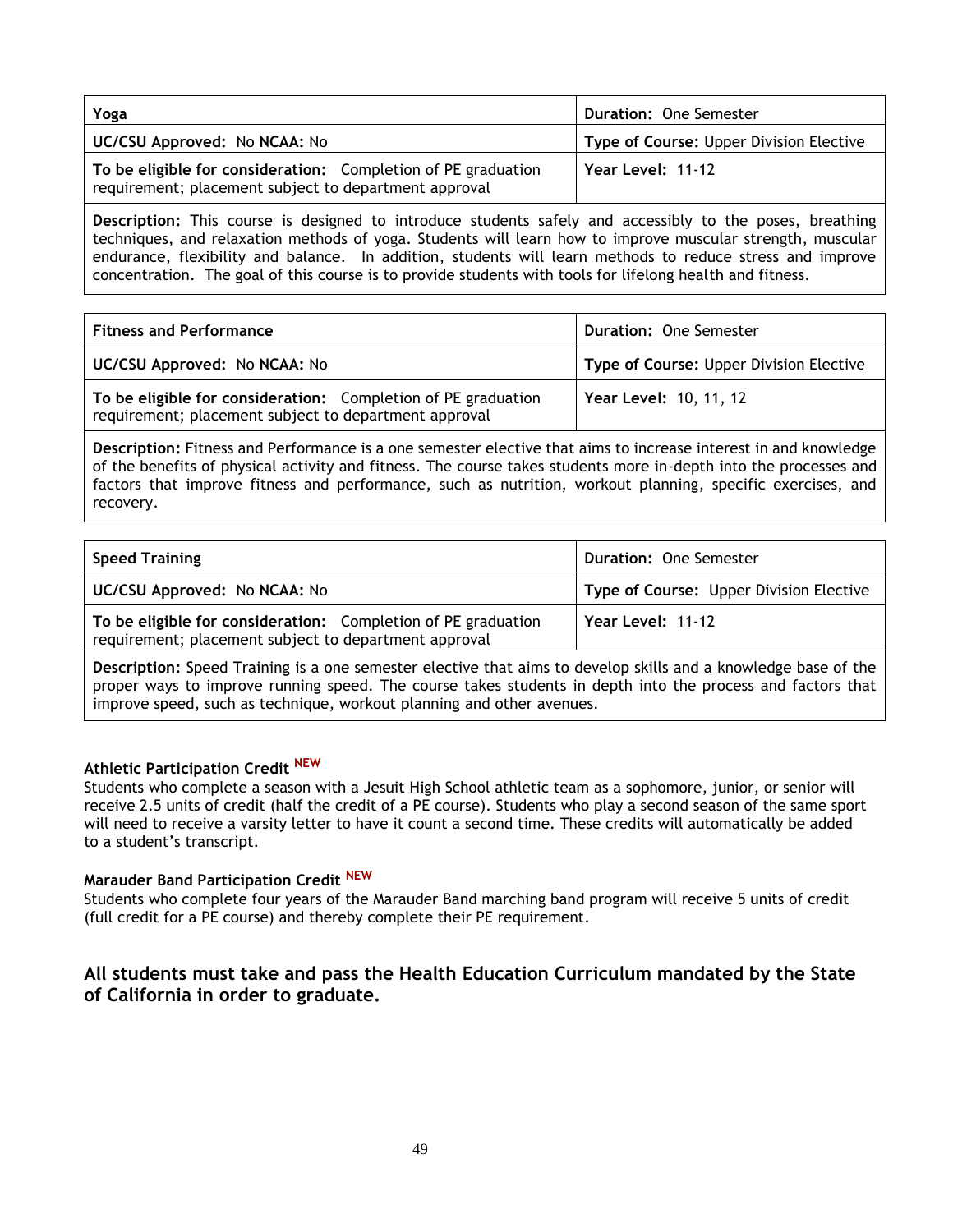## **AP CAPSTONE PROGRAM**

AP Capstone™ is an innovative diploma program from the College Board that equips students with the independent research, collaborative teamwork, and communication skills that are increasingly valued by colleges. AP Capstone is built on the foundation of two AP courses — AP Seminar and AP Research — and is designed to complement and enhance the in-depth, discipline-specific study experienced in other AP courses. In AP Seminar, students investigate real-world issues from multiple perspectives, gathering and analyzing information from various sources in order to develop credible and valid evidence-based arguments. In AP Research, students cultivate the skills and discipline necessary to conduct independent research in order to produce and defend a scholarly academic thesis. Students who earn scores of 3 or higher in AP Seminar and AP Research and on four additional AP Exams of their choosing will receive the AP Capstone Diploma. Students who earn scores of 3 or higher in AP Seminar and AP Research but not on four additional AP Exams will receive the AP Seminar and Research Certificate. AP Seminar may also be taken as a stand-alone option.

| <b>AP Seminar</b>                                                                                                                                                                                                                                                                    | <b>Duration: One Year</b>       |
|--------------------------------------------------------------------------------------------------------------------------------------------------------------------------------------------------------------------------------------------------------------------------------------|---------------------------------|
| UC/CSU Approved: Yes (Area B - English); NCAA: No                                                                                                                                                                                                                                    | Type of Course: Honors elective |
| To be eligible for consideration: Students applying for AP<br>Seminar should meet the requirements for admission to advanced<br>English and Social Science courses, a minimum cumulative GPA of<br>3.5; as well as have their counselor's recommendation AND<br>instructor approval. | Year Level: 10, 11              |

**Description:** AP Seminar is a foundational course that engages students in cross-curricular conversations that explore the complexities of academic and real-world topics and issues by analyzing divergent perspectives. Using an inquiry framework, students practice reading and analyzing articles, research studies, and foundational literary and philosophical texts; listening to and viewing speeches, broadcasts, and personal accounts; and experiencing artistic works and performances. Students learn to synthesize information from multiple sources, develop their own perspectives in research-based written essays, and design and deliver oral and visual presentations, both individually and as part of a team. Ultimately, the course aims to equip students with the power to analyze and evaluate information with accuracy and precision in order to craft and communicate evidence-based arguments.

Note: Though this course is designated as a UC-approved English course, students cannot take it in lieu of their regular English course, and it thus does not fulfill Jesuit's graduation requirement for English.

| AP Research                                                                      | <b>Duration: One Year</b>       |
|----------------------------------------------------------------------------------|---------------------------------|
| <b>UC/CSU Approved:</b> Yes (Area G - College Preparatory Elective);<br>NCAA: No | Type of Course: Honors elective |
| To be eligible for consideration: Successful completion of AP<br>Seminar.        | Year Level: 11, 12              |

**Description:** AP Research allows students to deeply explore an academic topic, problem, or issue of individual interest. Through this exploration, students design, plan, and conduct a year-long research based investigation to address a research question. In the AP Research course, students further their skills acquired in the AP Seminar course by understanding research methodology; employing ethical research practices; and accessing, analyzing, and synthesizing information as they address a research question. Students explore their skill development, document their processes, and curate the artifacts of the development of their scholarly work in a portfolio. The course culminates in an academic paper of 4,000–5,000 words (accompanied by a performance or exhibition of product where applicable) and a presentation with an oral defense.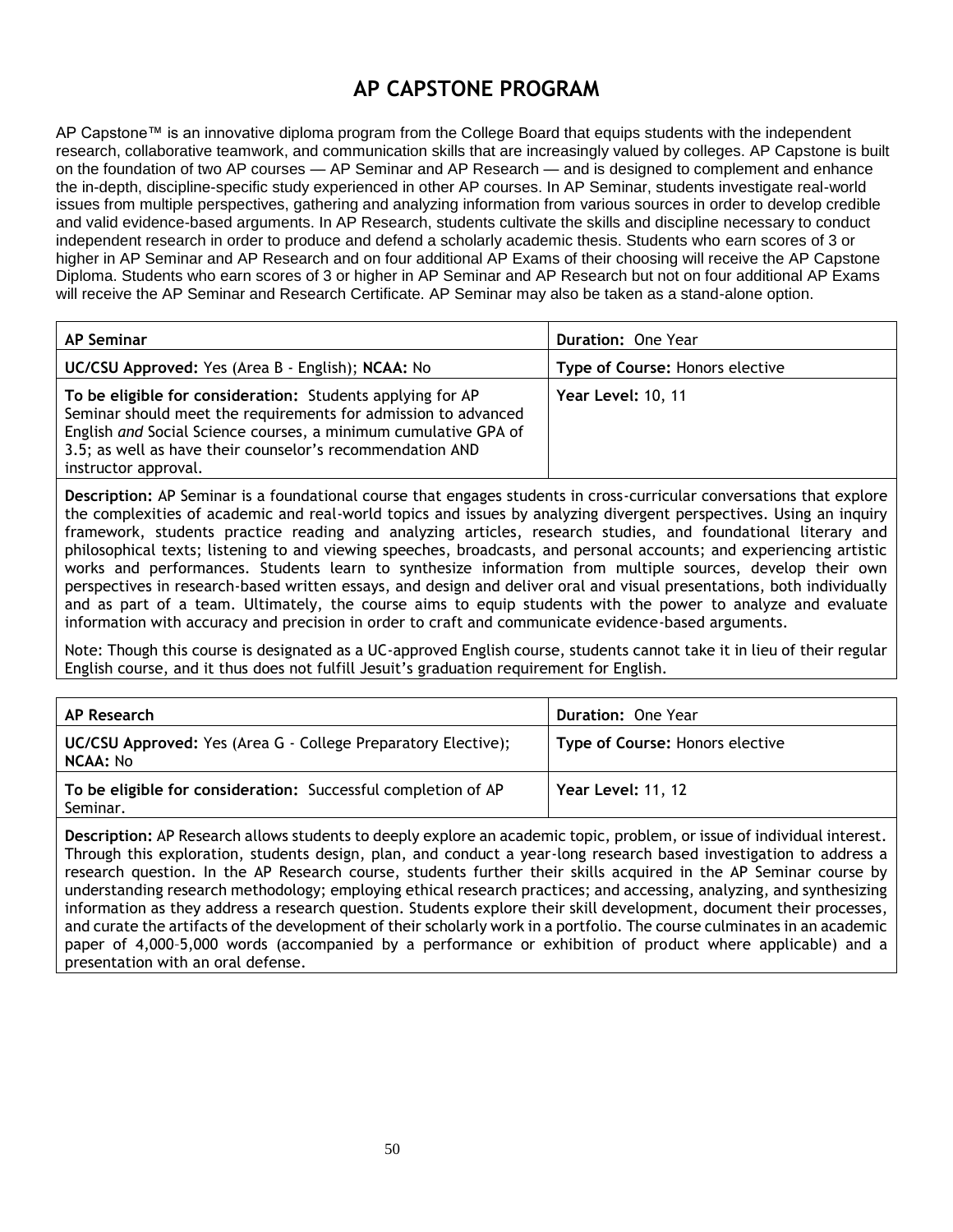## **GENERAL ELECTIVES**

| Desktop Publishing - Yearbook Design and Publication                                                      | <b>Duration: One Year</b>       |
|-----------------------------------------------------------------------------------------------------------|---------------------------------|
| UC/CSU Approved: Yes - F; NCAA: No                                                                        | <b>Type of Course: Elective</b> |
| To be eligible for consideration: Application, interview, and<br>instructor permission - See Mr. Chandley | Year Level: 10-12               |

**Description:** "The Cutlass"—named for a Marauder's sword—is Jesuit High School's yearbook, published annually and distributed free to all students and staff. Now in its 52nd volume, The Cutlass has grown into a top-notch digitally-designed publication, using the most cutting-edge graphic design software from Adobe. If you have an artistic eye, if you like photography or graphic design, or if you are a good writer who would like to become a part of chronicling our collective stories, then come join one of the most fun and rewarding activities on campus. Acceptance is by application only; we want guys who are smart, hard-working, goodhumored, ambitious, and team-oriented. Applications are available through Mr. Chandley, in GP 201 and CH 104.

*Note: This course is also listed in the Visual and Performing Arts Department portion of the catalog.*

| Newspaper Leadership and Production                                                                                                                                                                                                                                                                                                                                                                                                                                                                                                                                                                             | Duration: One Year              |
|-----------------------------------------------------------------------------------------------------------------------------------------------------------------------------------------------------------------------------------------------------------------------------------------------------------------------------------------------------------------------------------------------------------------------------------------------------------------------------------------------------------------------------------------------------------------------------------------------------------------|---------------------------------|
| UC/CSU Approved: Yes - G; NCAA: No                                                                                                                                                                                                                                                                                                                                                                                                                                                                                                                                                                              | <b>Type of Course: Elective</b> |
| To be eligible for consideration: Instructor approval; see Mr.<br>Luppino for information                                                                                                                                                                                                                                                                                                                                                                                                                                                                                                                       | Year Level: 10-12               |
| Description: Newspaper is a two semester course, which has as its goal to produce six to eight issues of The<br>Plank. Students will learn about all facets of publishing a newspaper; however, they may choose to be<br>involved in a specific area, including photography, writing, editing, and layout and design. To earn a grade,<br>students are required to submit articles for each issue, even if their piece is not selected for the final copy.<br>This class is best taken as a two-semester course, but it may be taken for one semester. Students must confer<br>with Mr. Luppino to be admitted. |                                 |

| Leadership UPDATED                                                                                                                                                            | <b>Duration: One Year</b>       |
|-------------------------------------------------------------------------------------------------------------------------------------------------------------------------------|---------------------------------|
| UC/CSU Approved: No; NCAA: No                                                                                                                                                 | <b>Type of Course: Elective</b> |
| To be eligible for consideration: By election to Student Council or   Year Level: 10-12<br>by application for other Student Council positions; see Mr. Ferrari<br>for details |                                 |

**Description:** The Leadership Class is a class made up of students in the Executive Council and Student Council. The class focuses on establishing and strengthening leadership skills in the context of our students' Catholic education and the mission of Jesuit High School, specifically to form "competent young men into conscientious leaders in compassionate service to others for the greater glory of God." In the class, students will plan for and organize all Student Council sponsored events. Students will also engage in leadership activities. Lastly, students will study leadership theories and principles. To be enrolled in this course, students must apply for student council and be elected or accepted. If you hope to be a member of the Executive Council, Class President, Class Secretary/ Treasurer, or a Class Senator, you MUST indicate this course on your preference form. If you hope to be a Class Representative, you do not have to indicate this course.

Workload: 15-20 pages of reading a week with some reflection questions.

Average out of class time commitment: 1 community period per week, 1 event per week.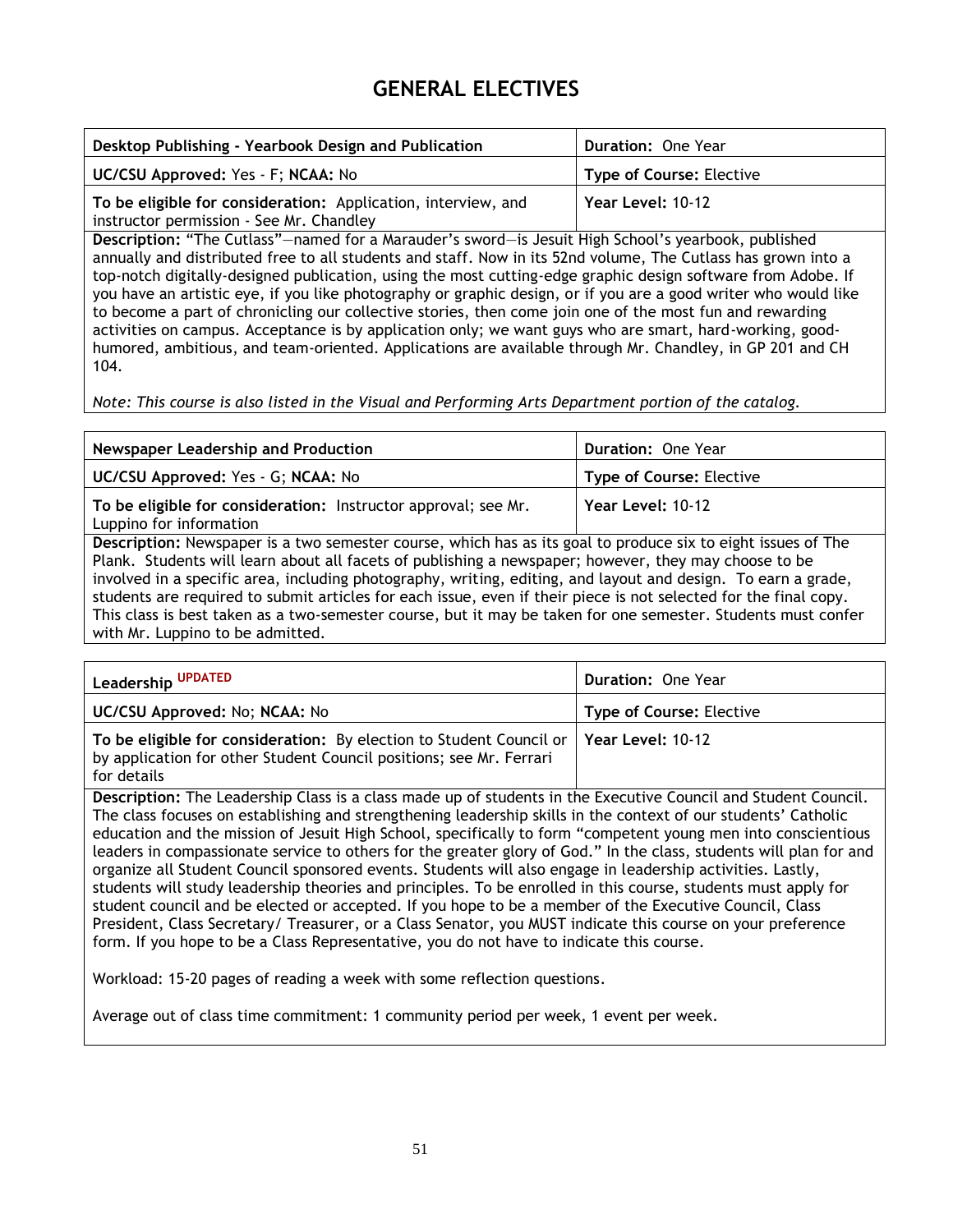<span id="page-51-0"></span>**These classes are offered for enrichment only; therefore, they will receive no credit and will operate on a pass/fail basis. These classes cannot be used for UC a-g course selections; nor can they be used for NCAA eligibility.**

## **ENRICHMENT COURSES**

Enrichment courses are designed for students to take a course for enjoyment without the stress and anxiety of homework or tests! These classes are not required … just an opportunity! If you have any questions regarding enrichment courses, please see your counselor. **It is our intent to offer every course listed; however, some enrichment courses may not be offered subject to enrollment and staffing.**

| Service and Justice Leadership    | Duration: One Semester                 |
|-----------------------------------|----------------------------------------|
| UC/CSU Approved: No; NCAA: No     | Type of Course: Enrichment - no credit |
| To be eligible for consideration: | Year Level: 10-12                      |

**Description:** The Service and Justice Leadership enrichment course will offer students the opportunity to engage in the practices of The Student Leadership Challenge, specifically through their service experiences during their time at Jesuit. Students will also be provided opportunities for on-campus leadership in Service and Justice programs and events, both those that exist, and those that students would like to help create. Students who are already engaged in service activities and those who would like to deepen their commitment to service and justice will find this class to be a good fit for them.

**Please note that this enrichment elective does not satisfy a student's Service and Justice requirement.**

| <b>Creative Writing</b>           | <b>Duration: One Semester</b>          |
|-----------------------------------|----------------------------------------|
| UC/CSU Approved: No; NCAA: No     | Type of Course: Enrichment - no credit |
| To be eligible for consideration: | Year Level: 10-12                      |

**Description:** Students will be exposed to a variety of short literature for discussion. Students have the opportunity to actively engage in the stages of the writing process as they produce original creative in response to the literature they encounter and engage in constructive criticism of each other through writing workshops. A goal of the course will also be editing and publication of "Moorings," the annual JHS literary and arts magazine. **(Please note that this enrichment elective does not satisfy a student's English requirement.)**